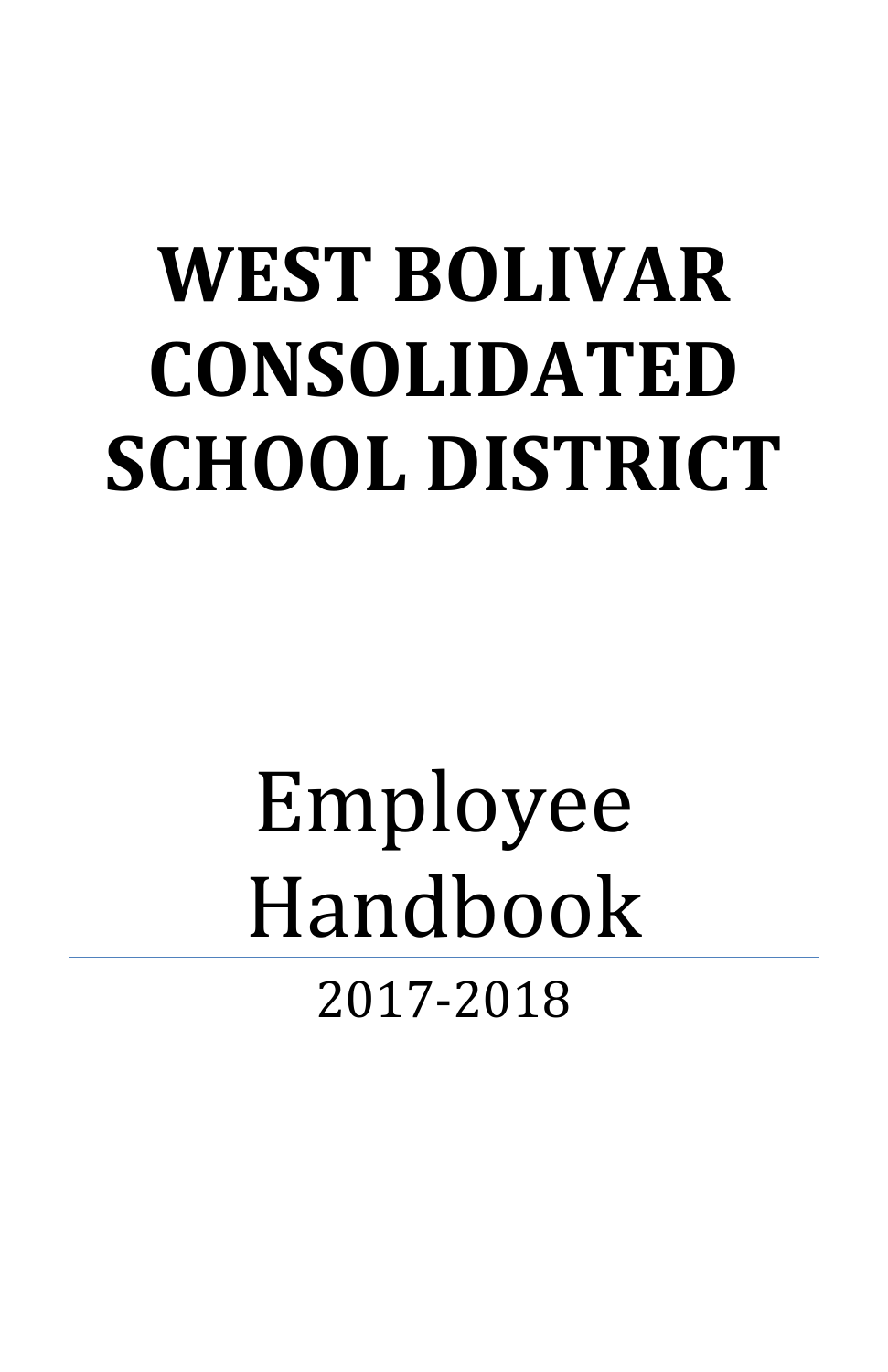## **Table of Contents**

| Mississippi Educator Code of Ethics and Standards of Conduct5 |  |
|---------------------------------------------------------------|--|
|                                                               |  |
|                                                               |  |
|                                                               |  |
| Professional Personnel (Reduction In Force)18                 |  |
|                                                               |  |
|                                                               |  |
|                                                               |  |
|                                                               |  |
|                                                               |  |
|                                                               |  |
|                                                               |  |
| Drug and Weapon Free Schools and Workplace38                  |  |
|                                                               |  |
|                                                               |  |
|                                                               |  |
|                                                               |  |
|                                                               |  |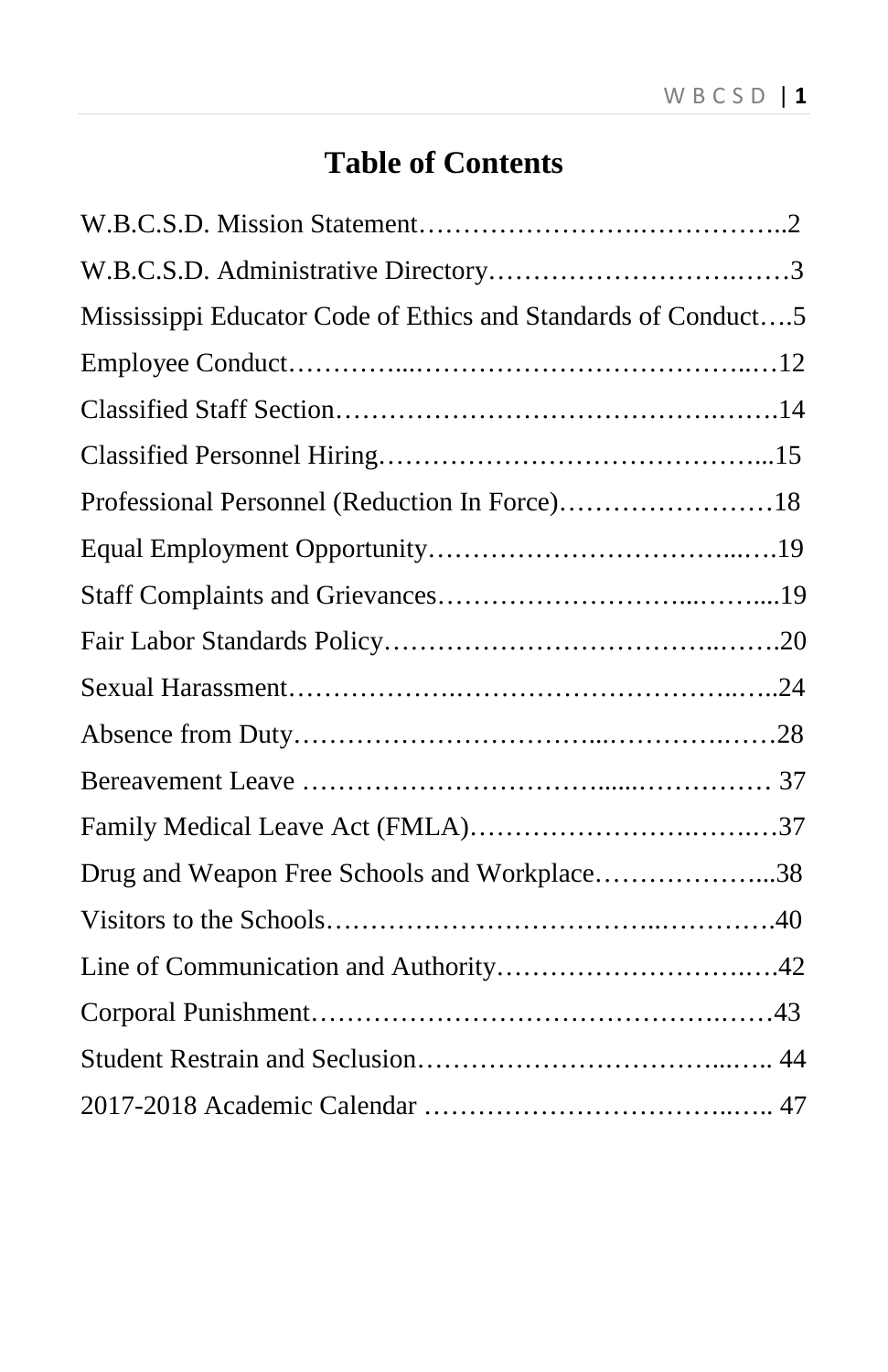## *WEST BOLIVAR CONSOLIDATED SCHOOL DISTRICT'S MISSION STATEMENT*

*The mission of the West Bolivar Consolidated School District is to cultivate collaboration with our communities to create an environment where all students will have the opportunity to attain the highest level of achievement in all areas*

## *VISION STATEMENT*

*The vision of the West Bolivar Consolidated School District is to provide an optimum learning environment that will enable all students to become productive members of society.*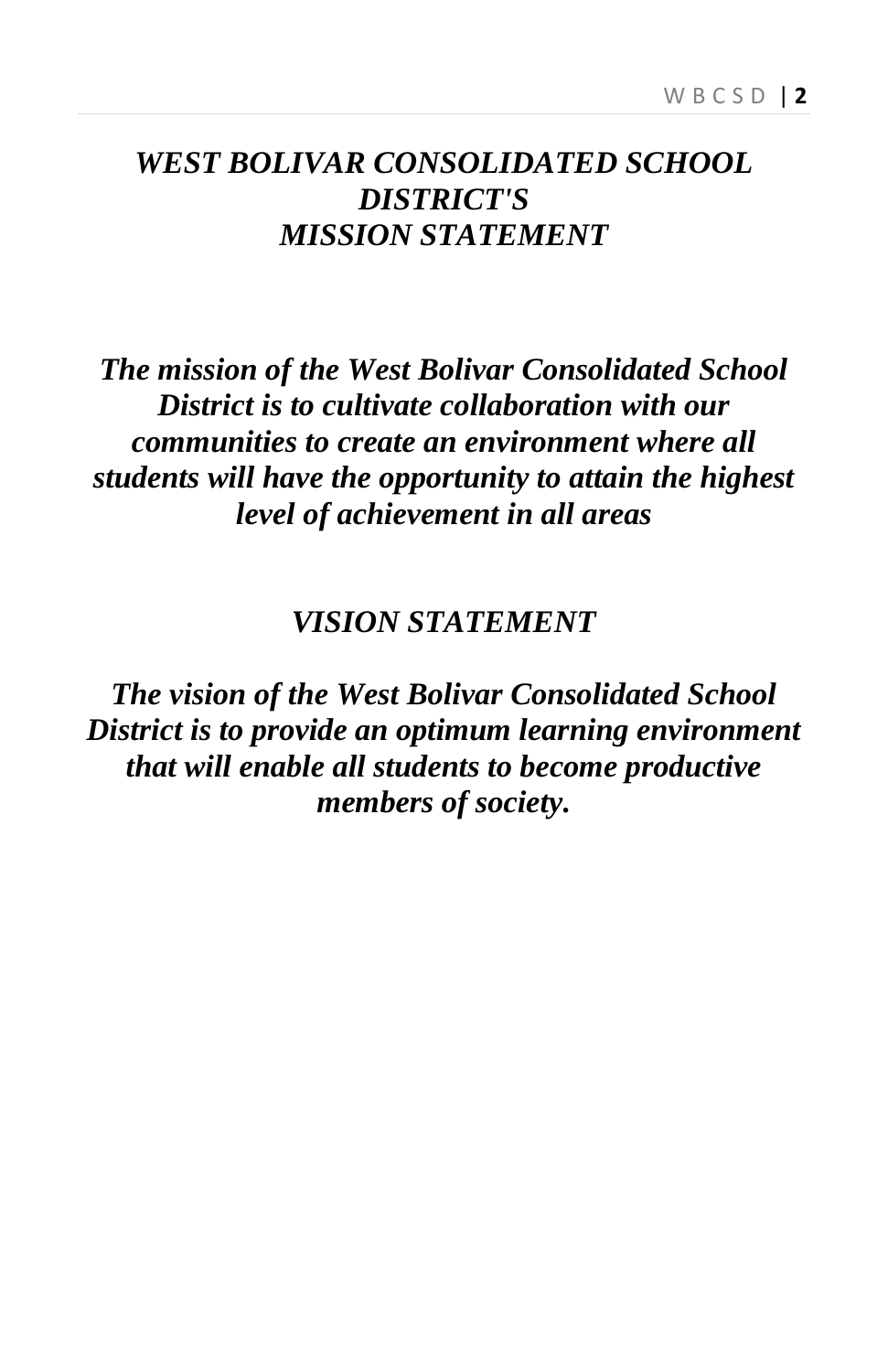## **WEST BOLIVAR CONSOLIDATED SCHOOL ADMINISTRATIVE DIRECTORY**

## **BOARD OF TRUSTEES**

## **SUPERINTENDENT**

|--|--|--|

## **DEPUTY SUPERINTENDENT FOR OPERATIONS**

|--|--|--|--|--|

## **DIRECTOR OF FEDERAL PROGRAMS**

|--|--|--|

## **DIRECTOR OF SPECIAL EDUCATION SERVICES**

|--|--|--|--|--|

## **CHIEF FINANCIAL OFFICER**

```
Ms. Wandra Wade.....................................................(662)759-3525
```
## **TECHNOLOGY COORDINATOR**

|--|--|--|--|--|

## **DIRECTOR OF CHILD NUTRITION PROGRAM**

|--|--|--|--|--|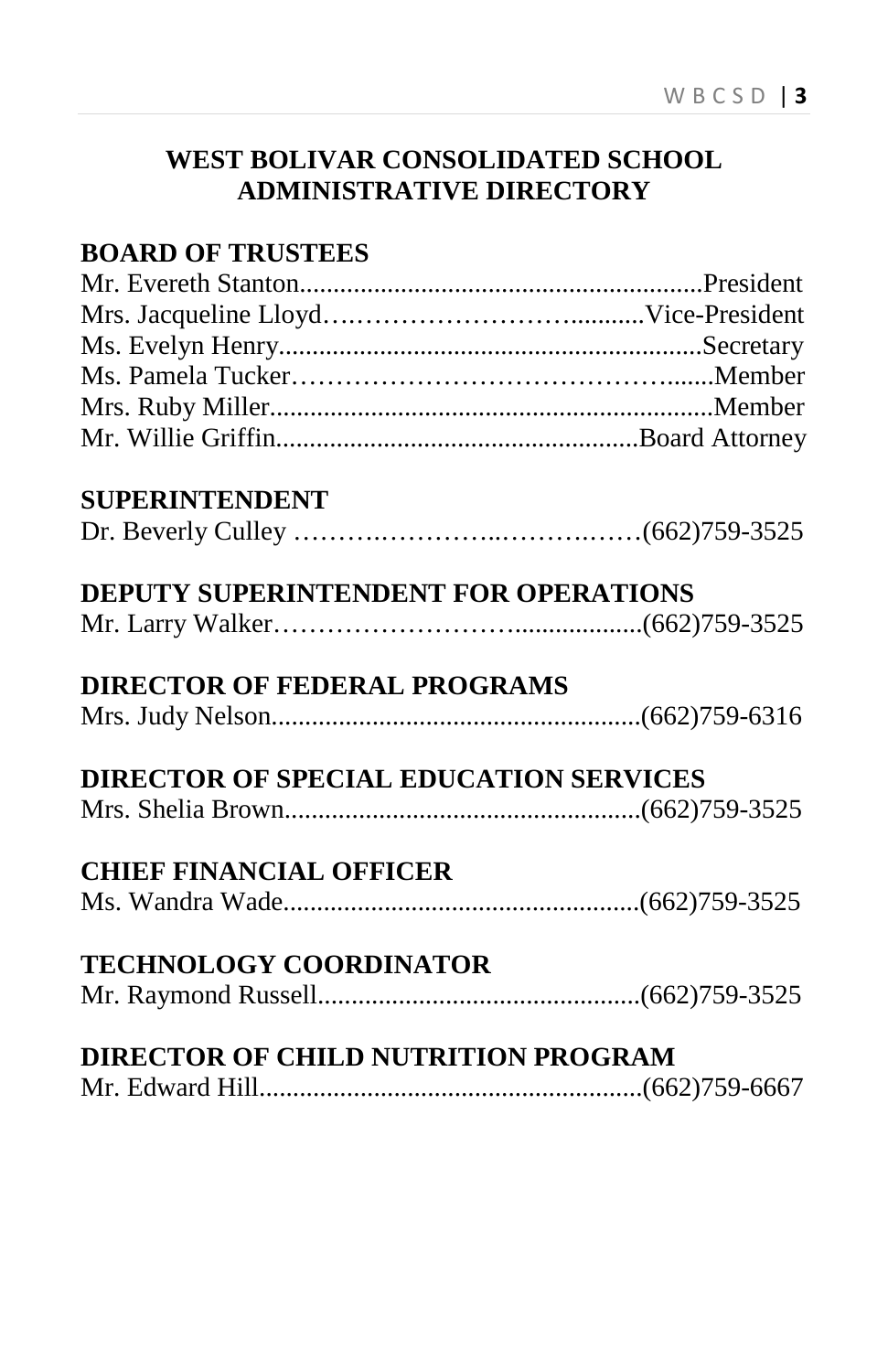## **SCHOOL ADMINISTRATION**

| <b>Alternative School Director</b>                |  |
|---------------------------------------------------|--|
|                                                   |  |
| <b>Joe Barnes Vocational Technical Center</b>     |  |
|                                                   |  |
| <b>McEvans Elementary, Grades K-8</b>             |  |
|                                                   |  |
| <b>Ray Brooks School, Grades PK-12</b>            |  |
|                                                   |  |
| <b>Shaw High School, Grades 9-12</b>              |  |
|                                                   |  |
| <b>West Bolivar Elementary School, Grades K-4</b> |  |
|                                                   |  |
| West Bolivar Middle School, Grades 5-8            |  |
|                                                   |  |
| <b>West Bolivar High School, Grades 9-12</b>      |  |
|                                                   |  |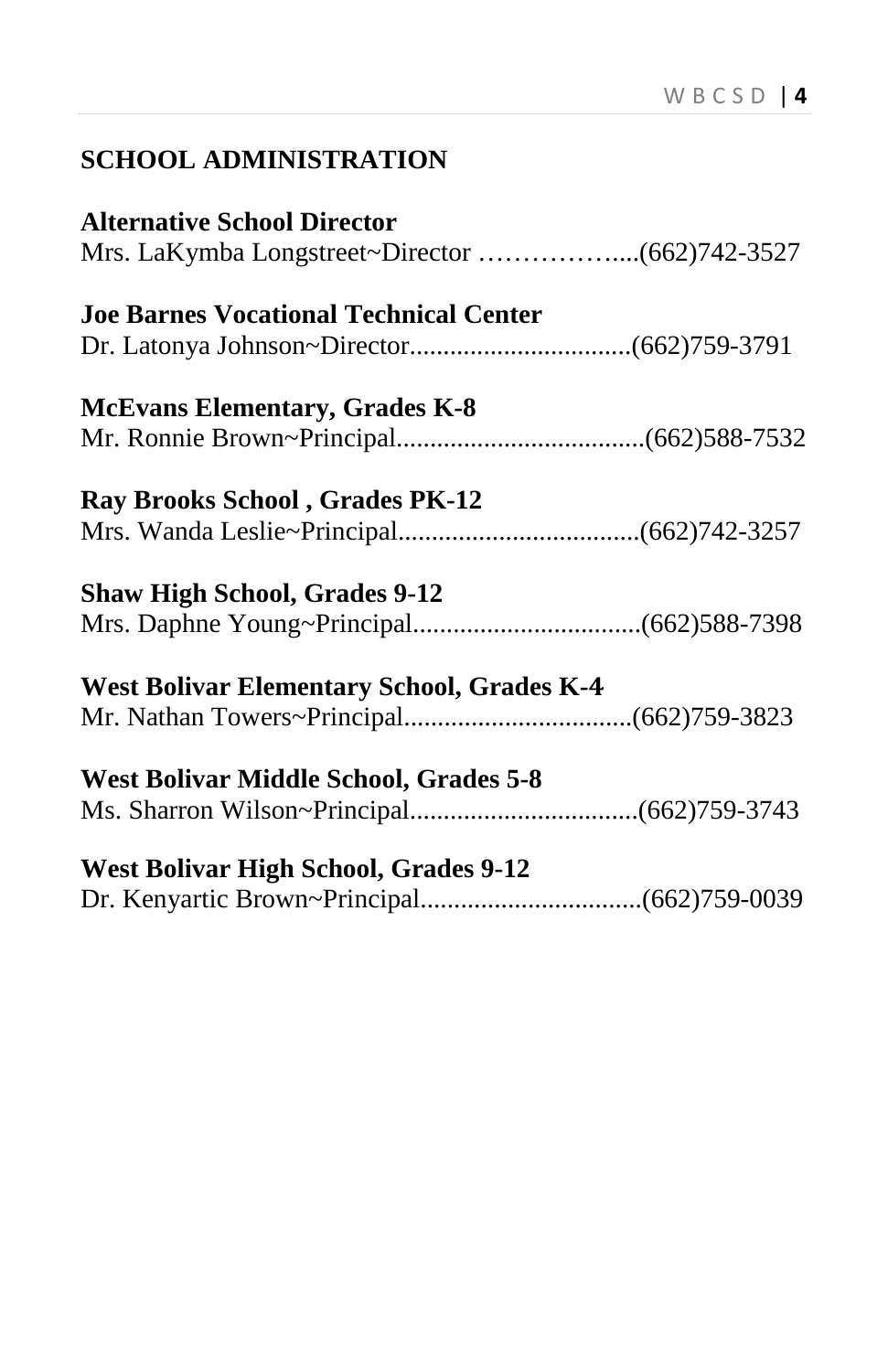#### *A WORD ABOUT THIS HANDBOOK*

The policies outlined in this handbook should be regarded as guidelines only. The West Bolivar Consolidated School District Board of Trustees retains the right to make decisions involving employment as needed. This handbook supersedes and replaces any and all prior handbooks, procedures and practices of the individual districts.

The district has sole discretion to add to, delete, or change any information contained in this employee handbook. If there are discrepancies between the employment contract and the employee handbook, the provisions of the employment contract are controlling.

## **PERSONNEL – WBCSD – POLICY SECTION G**

#### *MISSISSIPPI EDUCATOR CODE OF ETHICS AND STANDARDS OF CONDUCT – WBCSD Policy GAA*

Each educator, upon entering the teaching profession, assumes a number of obligations, one of which is to adhere to a set of principles which defines professional conduct.

These principles are reflected in the following code of ethics which sets forth to the education profession and the public it serves standards of professional conduct and procedures for implementation.

This code shall apply to all persons licensed according to the rules established by the Mississippi State Board of Education and protects the health, safety and general welfare of students and educators.

Ethical conduct is any conduct which promotes the health, safety, welfare, discipline and morals of students and colleagues. Unethical conduct is any conduct that impairs the license holder's ability to function in his/her employment position or a pattern of behavior that is detrimental to the health, safety, welfare, discipline, or morals of students and colleagues.

#### **Any educator or administrator license may be revoked or suspended for engaging in unethical conduct relating to an educator/student**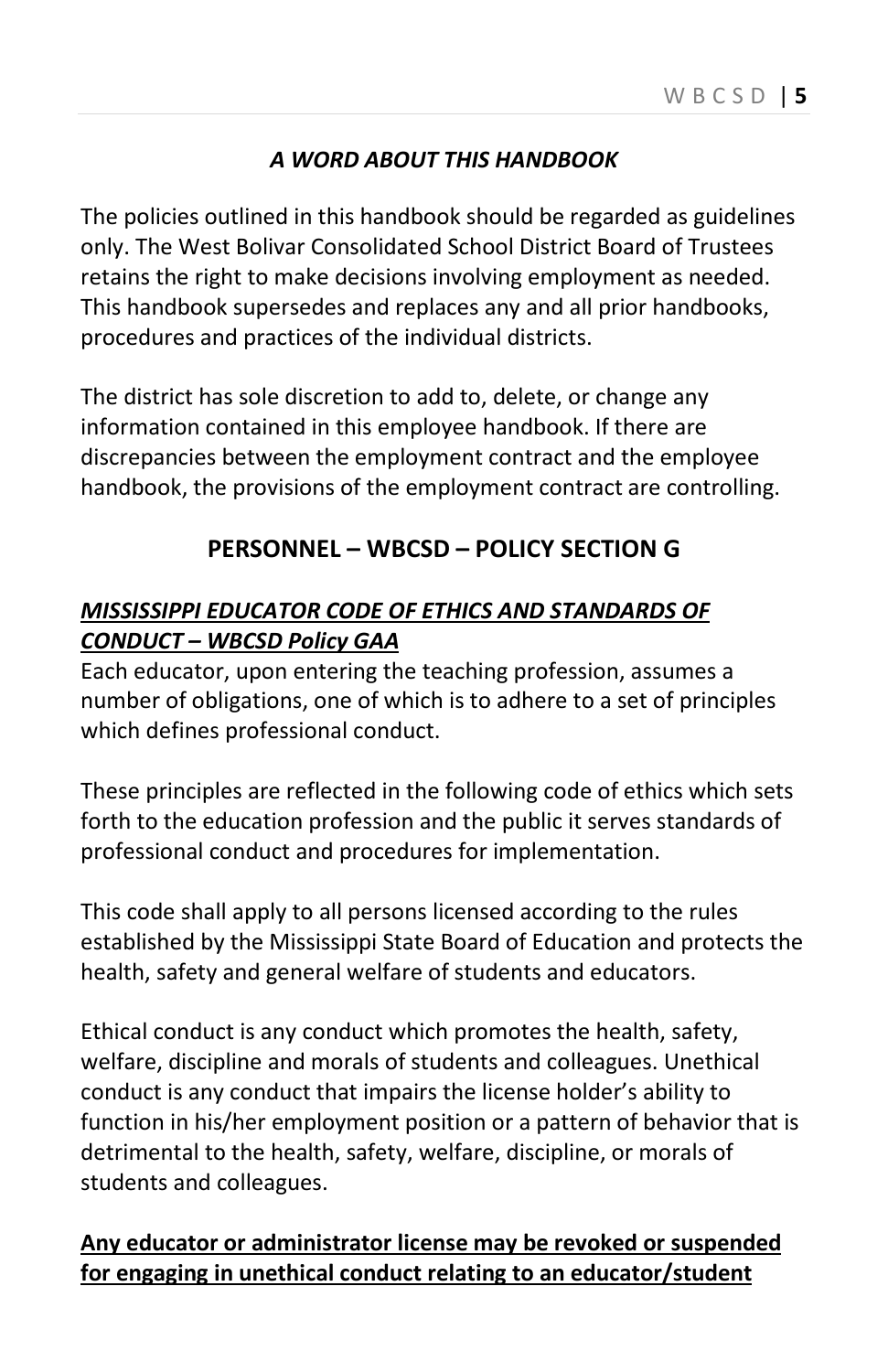## **relationship (Standard 4). Superintendents shall report to the Mississippi Department of Education license holders who engage in unethical conduct relating to an educator/student relationship (Standard 4).**

## **Code of Ethics Standards**

## **Standard 1: Professional Conduct**

*An educator should demonstrate conduct that follows generally recognized professional standards.*

1.1. Ethical conduct includes, but is not limited to, the following:

1. Encouraging and supporting colleagues in developing and maintaining high standards

2. Respecting fellow educators and participating in the development of a professional teaching environment

3. Engaging in a variety of individual and collaborative learning experiences essential to professional development designed to promote student learning

4. Providing professional education services in a nondiscriminatory manner

5. Maintaining competence regarding skills, knowledge, and dispositions relating to his/her organizational position, subject matter and pedagogical practices

6. Maintaining a professional relationship with parents of students and establish appropriate communication related to the welfare of their children

- 1.2. Unethical conduct includes, but is not limited to, the following:
	- 1. Harassment of colleagues
	- 2. Misuse or mismanagement of tests or test materials

3. Inappropriate language on school grounds or any schoolrelated activity

4. Physical altercations

5. Failure to provide appropriate supervision of students and reasonable disciplinary actions

## **Standard 2. Trustworthiness**

*An educator should exemplify honesty and integrity in the course of professional practice and does not knowingly engage in deceptive*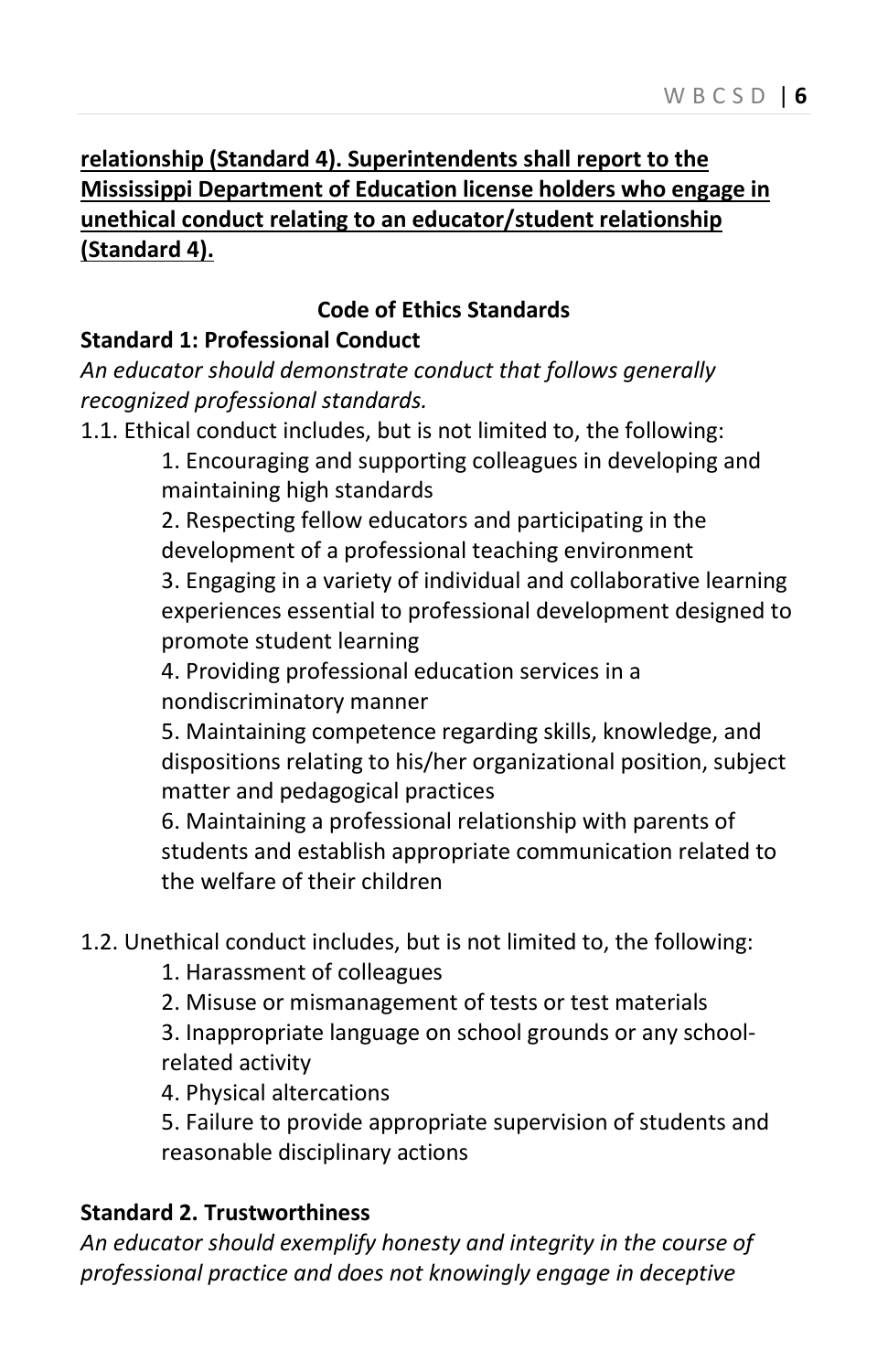*practices regarding official policies of the school district or educational institution.*

2.1. Ethical conduct includes, but is not limited to, the following:

1. Properly representing facts concerning an educational matter in direct or indirect public expression

2. Advocating for fair and equitable opportunities for all children

3. Embodying for students the characteristics of honesty, diplomacy, tact, and fairness.

2.2. Unethical conduct includes, but is not limited to, the following:

1. Falsifying, misrepresenting, omitting, or erroneously reporting any of the following:

> 1. employment history, professional qualifications, criminal history, certification/recertification

2. information submitted to local, state, federal, and/or other governmental agencies

3. information regarding the evaluation of students and/or personnel

4. reasons for absences or leave

5. information submitted in the course of an official inquiry or investigation

2. Falsifying records or directing or coercing others to do so

#### **Standard 3. Unlawful Acts**

## *An educator shall abide by federal, state, and local laws and statutes and local school board policies.*

3. Unethical conduct includes, but is not limited to, the commission or conviction of a felony or sexual offense. As used herein, conviction includes a finding or verdict of guilty, or a plea of *nolo contendere*, regardless of whether an appeal of the conviction has been sought or situation where first offender treatment without adjudication of guilt pursuant to the charge was granted.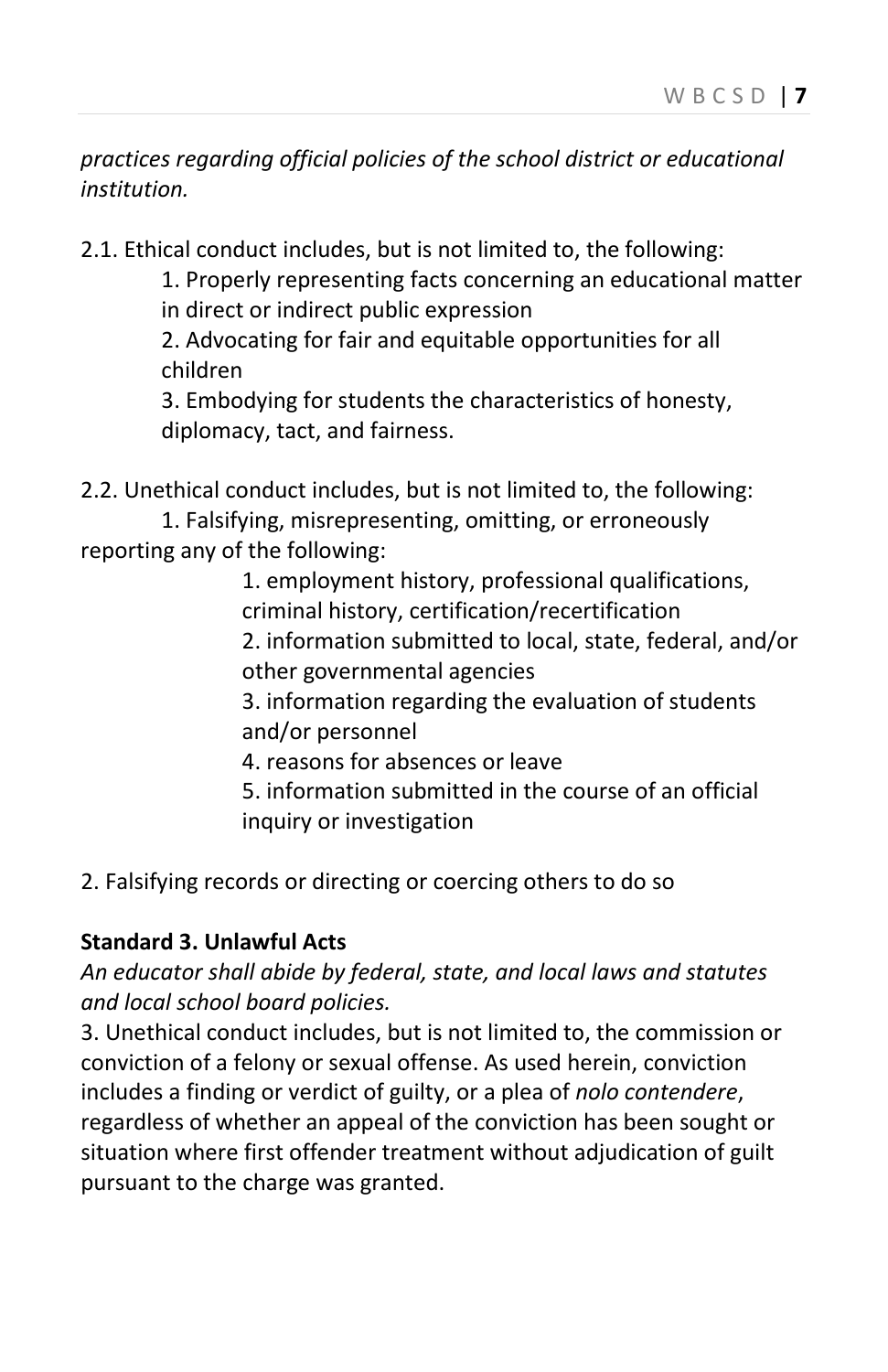#### **Standard 4. Educator/Student Relationship**

*An educator should always maintain a professional relationship with all students, both in and outside the classroom.*

4.1. Ethical conduct includes, but is not limited to, the following:

1. Fulfilling the roles of mentor and advocate for students in a professional relationship. A professional relationship is one where the educator maintains a position of teacher/student authority while expressing concern, empathy, and encouragement for students

2. Nurturing the intellectual, physical, emotional, social and civic potential of all students

3. Providing an environment that does not needlessly expose students to unnecessary embarrassment or disparagement 4. Creating, supporting, and maintaining a challenging learning environment for all students

- 4.2. Unethical conduct includes, but is not limited to the following:
	- 1. Committing any act of child abuse

2. Committing any act of cruelty to children or any act of child endangerment

3. Committing or soliciting any unlawful sexual act

4. Engaging in harassing behavior on the basis of race, gender, national origin, religion or disability

5. Furnishing tobacco, alcohol, or illegal/unauthorized drugs to any student or allowing a student to consume alcohol or illegal/unauthorized drugs

6. Soliciting, encouraging, participating or initiating inappropriate written, verbal, electronic, physical or romantic relationship with a student.

> Examples of these acts may include but not be limited to:

- 1. sexual jokes
- 2. sexual remarks
- 3. sexual kidding or teasing
- 4. sexual innuendo
- 5. pressure for dates or sexual favors
- 6. inappropriate touching, fondling, kissing or grabbing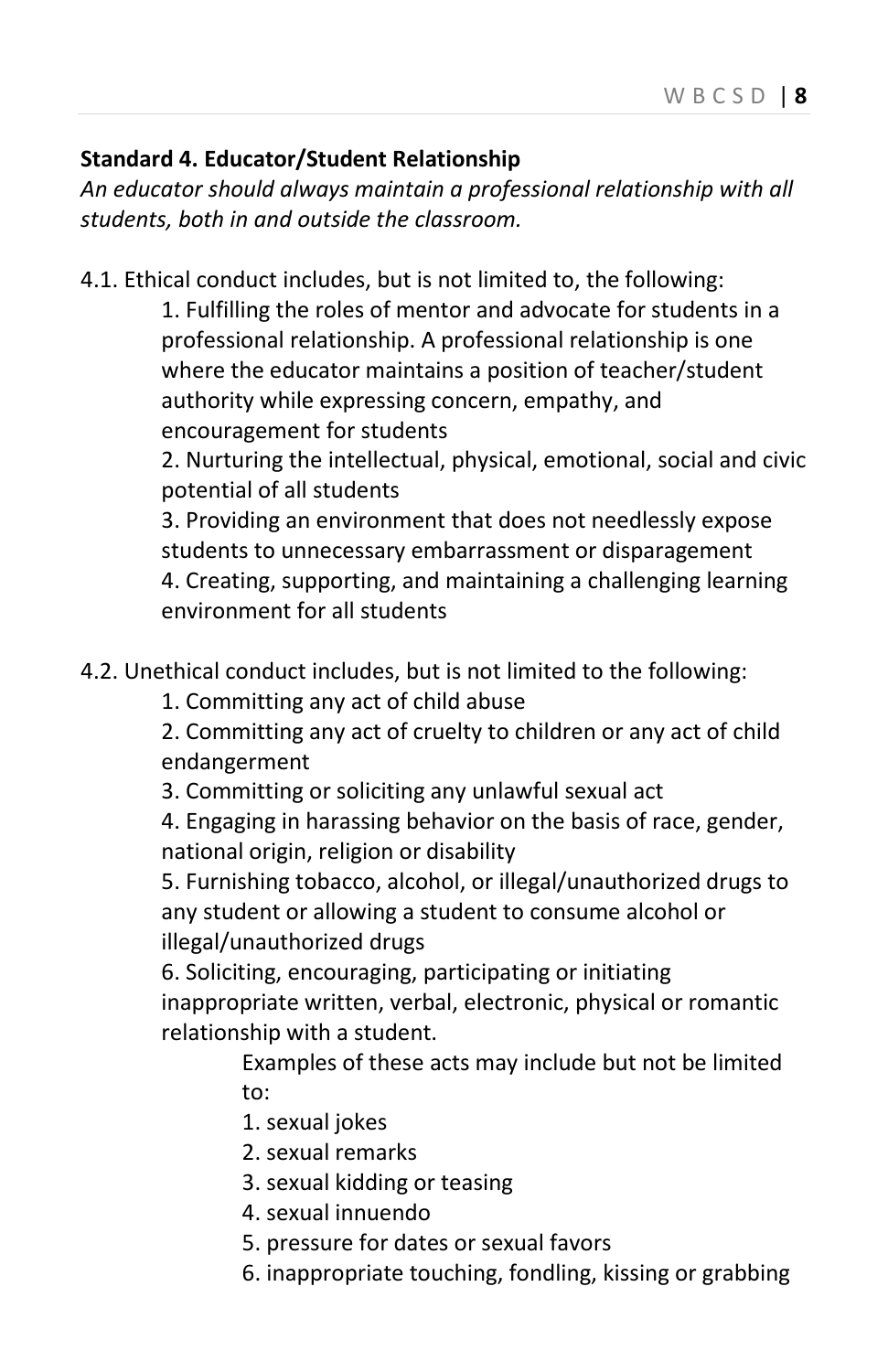- 7. rape
- 8. threats of physical harm
- 9. sexual assault
- 10. electronic communication such as texting
- 11. invitation to social networking
- 12. remarks about a student's body
- 13. consensual sex

#### **Standard 5. Educator Collegial Relationships**

*An educator should always maintain a professional relationship with colleagues, both in and outside the classroom*

5. Unethical conduct includes but is not limited to the following:

1. Revealing confidential health or personnel information concerning colleagues unless disclosure serves lawful professional purposes or is required by law

2. Harming others by knowingly making false statements about a colleague or the school system

3. Interfering with a colleague's exercise of political, professional, or citizenship rights and responsibilities 4. Discriminating against or coercing a colleague on the basis of race, religion, national origin, age, sex, disability or family status

5. Using coercive means or promise of special treatment in order to influence professional decisions of colleagues

#### **Standard 6. Alcohol, Drug and Tobacco Use or Possession**

*An educator should refrain from the use of alcohol and/or tobacco during the course of professional practice and should never use illegal or unauthorized drugs*

- 6.1. Ethical conduct includes, but is not limited to, the following: 1. Factually representing the dangers of alcohol, tobacco and illegal drug use and abuse to students during the course of professional practice
- 6.2. Unethical conduct includes, but is not limited to, the following: 1. Being under the influence of, possessing, using, or consuming illegal or unauthorized drugs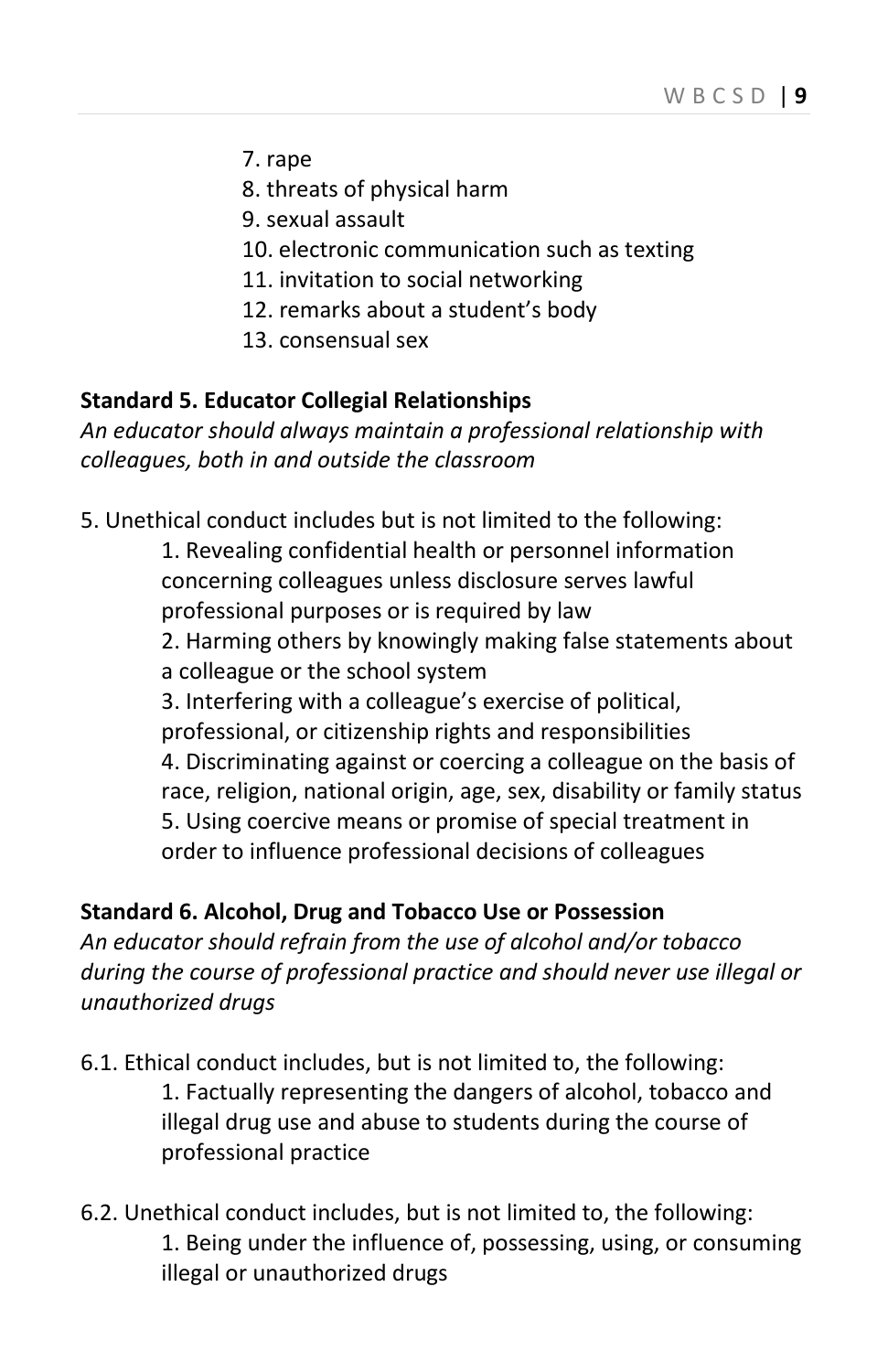2. Being on school premises or at a school-related activity involving students while documented as being under the influence of, possessing, or consuming alcoholic beverages. A school-related activity includes but is not limited to, any activity that is sponsored by a school or a school system or any activity designed to enhance the school curriculum such as club trips, etc. which involve students.

3. Being on school premises or at a school-related activity involving students while documented using tobacco.

#### **Standard 7. Public Funds and Property**

*An educator shall not knowingly misappropriate, divert, or use funds, personnel, property, or equipment committed to his or her charge for personal gain or advantage.*

7.1. Ethical conduct includes, but is not limited to, the following:

1. Maximizing the positive effect of school funds through judicious use of said funds

2. Modeling for students and colleagues the responsible use of public property

7.2. Unethical conduct includes, but is not limited to, the following:

1. Knowingly misappropriating, diverting or using funds, personnel, property or equipment committed to his or her charge for personal gain

2. Failing to account for funds collected from students, parents or any school-related function

3. Submitting fraudulent requests for reimbursement of expenses or for pay

4. Co-mingling public or school-related funds with personal funds or checking accounts

5. Using school property without the approval of the local board of education/governing body

#### **Standard 8. Remunerative Conduct**

*An educator should maintain integrity with students, colleagues, parents, patrons, or businesses when accepting gifts, gratuities, favors, and additional compensation.*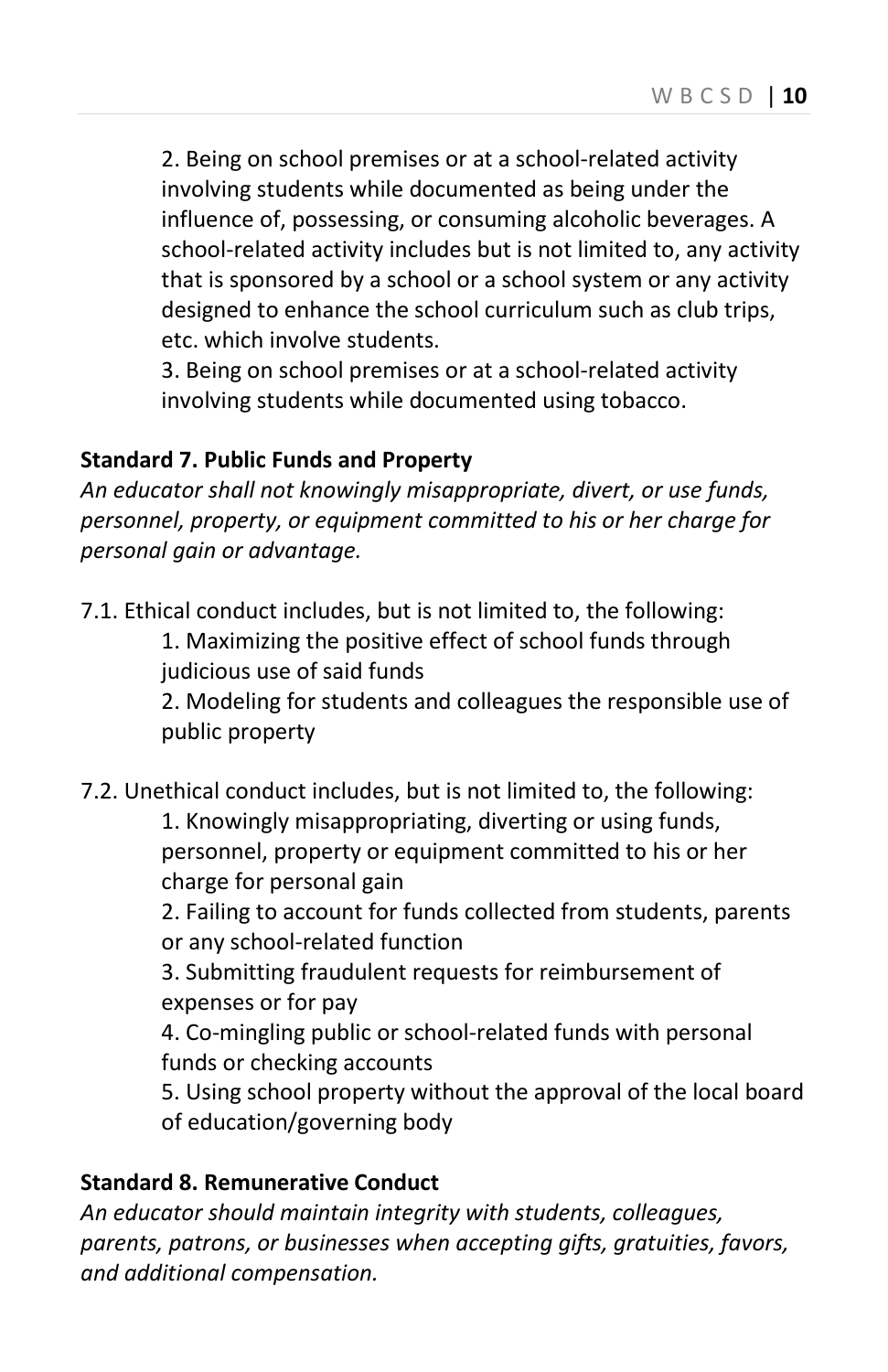8.1. Ethical conduct includes, but is not limited to, the following:

1. Insuring that institutional privileges are not used for personal gain

2. Insuring that school policies or procedures are not impacted by gifts or gratuities from any person or organization

#### 8.2. Unethical conduct includes, but is not limited to, the following:

1. Soliciting students or parents of students to purchase equipment, supplies, or services from the educator or to participate in activities that financially benefit the educator unless approved by the local governing body.

2. Tutoring students assigned to the educator for remuneration unless approved by the local school board

3. The educator shall neither accept nor offer gratuities, gifts, or favors that impair professional judgment or to obtain special advantage*. (This standard shall not restrict the acceptance of gifts or tokens offered and accepted openly from students, parents, or other persons or organizations in recognition or appreciation of service)*

#### **Standard 9. Maintenance of Confidentiality**

*An educator shall comply with state and federal laws and local school board policies relating to confidentiality of student and personnel records, standardized test material, and other information covered by confidentiality agreements*.

9.1. Ethical conduct includes, but is not limited to, the following:

1. Keeping in confidence information about students that has been obtained in the course of professional service unless disclosure serves a legitimate purpose or is required by law 2. Maintaining diligently the security of standardized test supplies and resources

9.2. Unethical conduct includes, but is not limited to, the following: 1. Sharing confidential information concerning student academic and disciplinary records, health and medical information family status/income and assessment/testing results unless disclosure is required or permitted by law.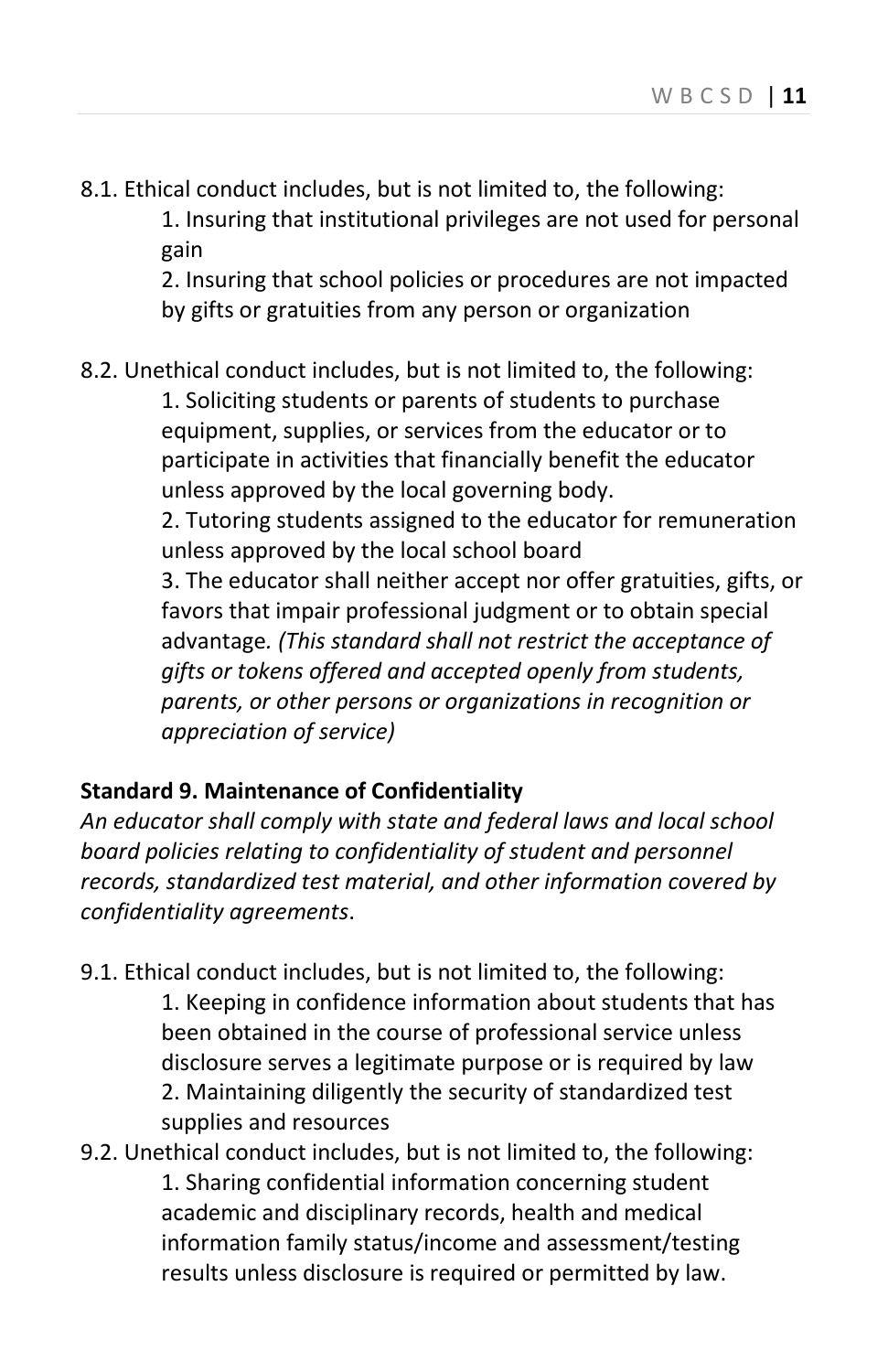2. Violating confidentiality agreements related to standardized testing including copying or teaching identified test items, publishing or distributing test items or answers, discussing test items, and violating local school board or state directions for the use of tests

3. Violating other confidentiality agreements required by state or local policy

#### **Standard 10. Breach of Contract or Abandonment of Employment**

*An educator should fulfill all of the terms and obligations detailed in the contract with the local school board or educational agency for the duration of the contract.*

- 10. Unethical conduct includes, but is not limited to, the following:
- Abandoning the contract for professional services without prior release from the contract by the school board
- Refusing to perform services required by the contract

#### *EMPLOYEE CONDUCT – WBCSD POLICY – GAB*

Employees of the West Bolivar Consolidated School District are expected to conduct themselves in a manner that will reflect positively on the school district and the community, thus promoting a positive environment for teaching, learning and student well-being.

The dignity of students and of the educational environment shall be maintained at all times. Dress and grooming regulations listed in the handbook, inappropriate conduct, the use of abusive, foul or profane language in the presence of students is expressly prohibited and will not be tolerated.

#### VIOLATIONS

Violations of this policy shall be reported and discussed in a conference between the employee and the school principal (or superintendent and principal if a principal is in violation of this policy). If the principal or superintendent finds the complaint to be factual, he or she shall issue a written reprimand to the employee(s) involved. This reprimand shall become a part of the employee's personnel file.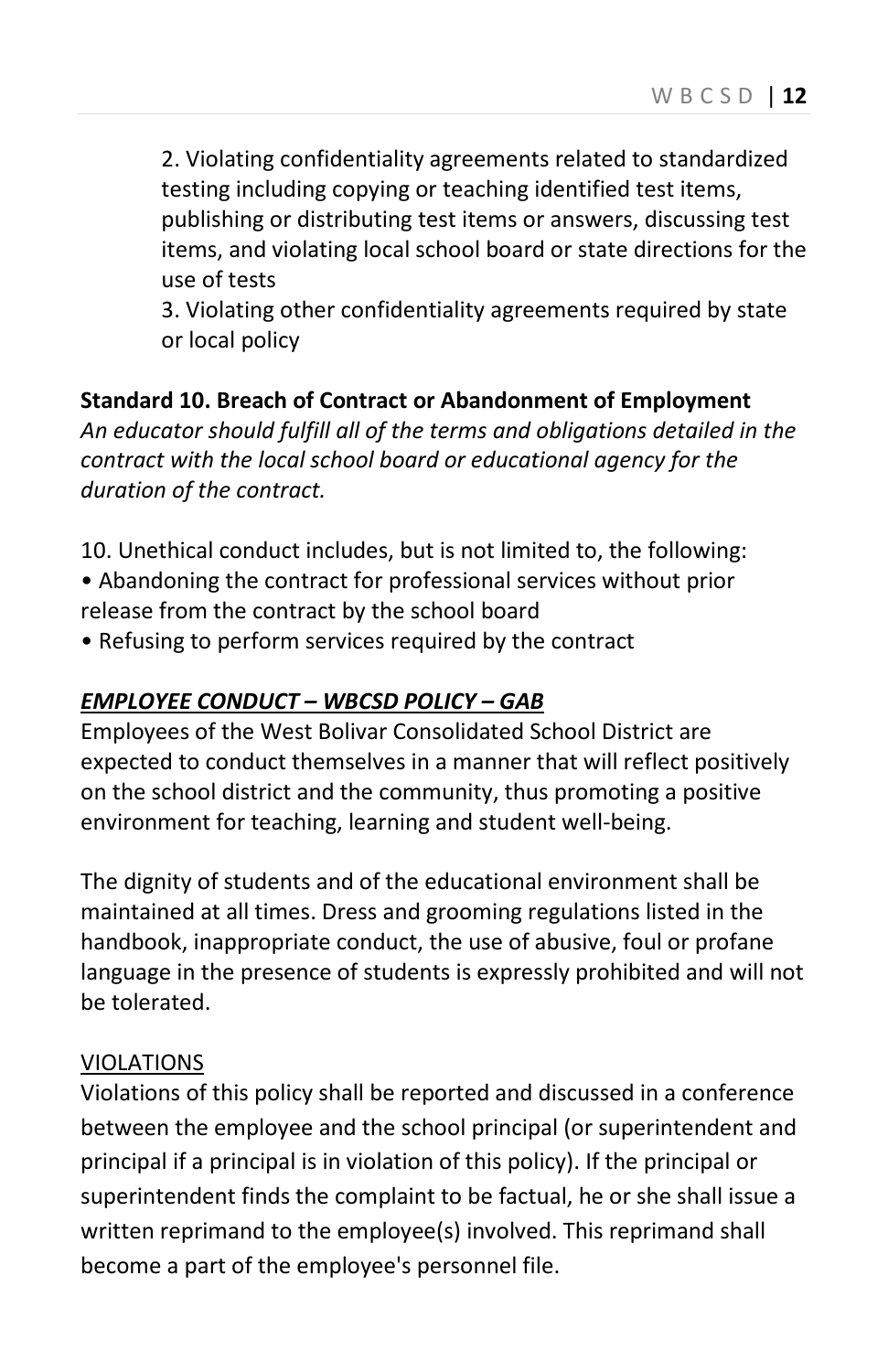Severe violations or continuous violation of this policy may lead to an employee being suspended, dismissed or non-renewed.

Employees shall have the right to appeal any disciplinary action taken against them by following the proper chain of command as specified in the district's "Employee Grievance Procedure" policy and the provisions of the Education Employees Procedures Law (EEPL). Please refer to the EEPL Handbook, published by MSBA.

#### TEACHER NEGLIGENCE

It is essential that emphasis be given to the issue of teacher negligence and legal implications that may arise due to negligence. Considering the relevance of teacher negligence to actual legal liability of teachers, the following should be observed as examples of negligence:

- Classes and students left unattended
- Improper enforcement of policy on corporal punishment
- Improper enforcement of policy on medication and first aid
- Pupil injury due to teacher carelessness, etc.
- Teacher profanity
- Improper enforcement of dress and grooming
- Revealing confidential information
- Use of students for off-campus errands
- Improper enforcement of search and seizure policy
- Improper enforcement of policy on pupil use of buildings
- Failure to follow policy for handling school money
- Failure to report a potentially dangerous situation
- Use of tobacco
- Failure to follow line of communication and authority
- Failure to complete lesson plans or engage in professional learning communities (M-STAR Standards)

## **SANCTIONS**

Sanctions against district employees may range from a letter of reprimand to termination of employment. The district may refer employees for prosecution to the appropriate officials. The district will impose disciplinary sanctions on students and employees consistent with local, state, and federal laws.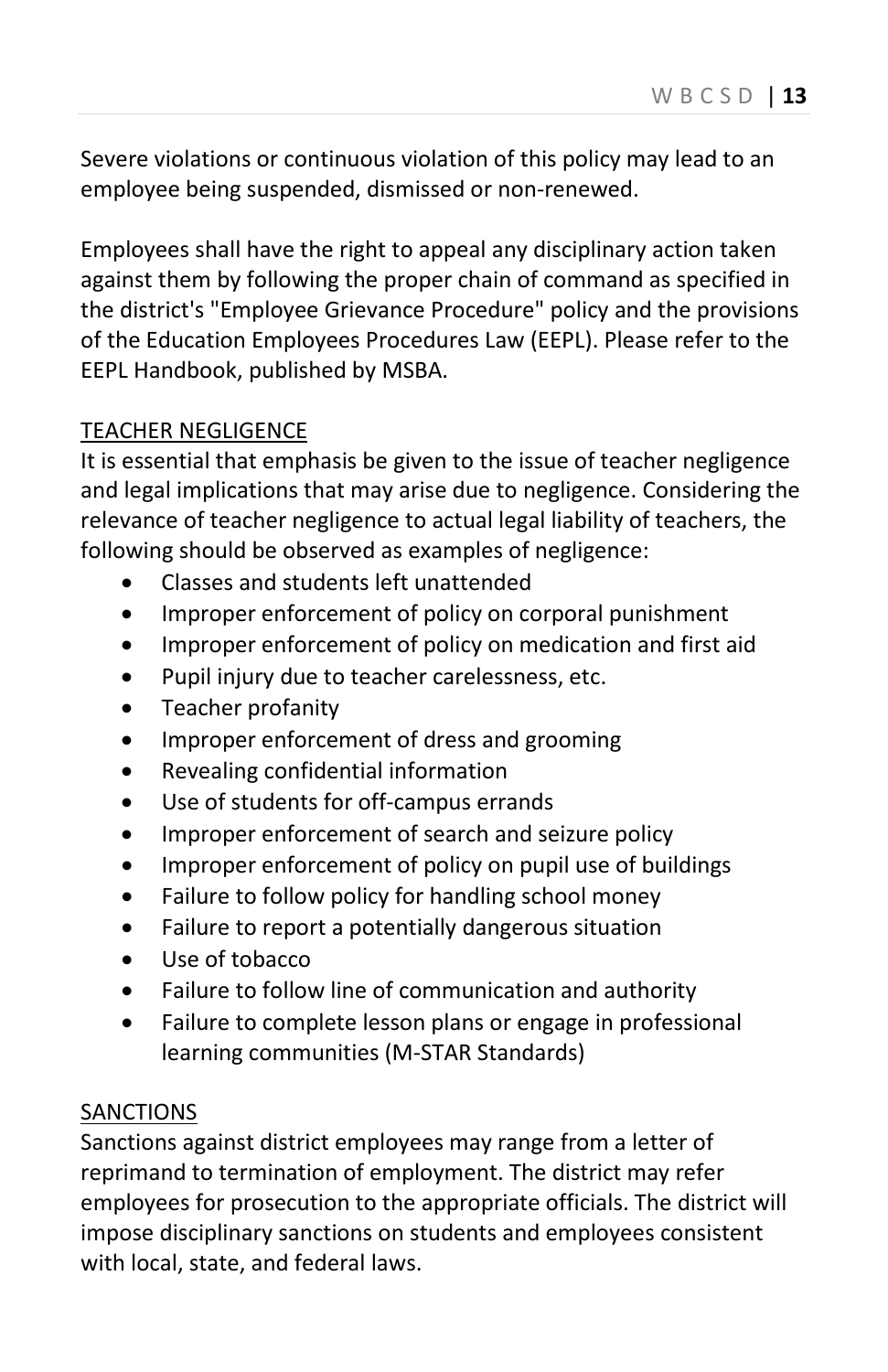#### *SOCIAL NETWORKING WEBSITES – WBCSD POLICY GABBA*

Access of social networking websites for individual use during school hours is prohibited. Employees, faculty and staff should not give social networking website passwords to students.

All employees, faculty and staff of this school district who participate in social networking websites shall not post any data, documents, photos or inappropriate information on any website or application that might result in a disruption of classroom activity. This determination will be made by the Superintendent.

Fraternization via the internet between employees, faculty or staff and students is prohibited and violation of any of these policies may result in disciplinary action, up to and including termination.

Nothing in this policy prohibits employees, faculty, staff or students from the use of educational websites, since educational sites are used solely for educational purposes.

## *CLASSIFIED STAFF SECTION – WBCSD Policy – GC*

Classified non-instructional personnel are "at will" employees whose duties do not require a certificate (or license) issued by the State Department of Education. Classified employees have no property rights in their employment, which may be terminated without notice at any time by either the employee or the employer.

The superintendent has the power, authority and duty to make assignments to the various schools in the district of all non-instructional and non-licensed employees, as provided in Section 37-9-17, and to make reassignments of such employees from time to time. ' 37-9-14 (2) (s)

The superintendent has the power, authority and duty to employ and dismiss non-instructional and non-licensed employees as provided by law. ' 37-9-14 (2) (y)

Within the limits of the available funds, the superintendent of schools shall recommend to this school board all non-instructional employees to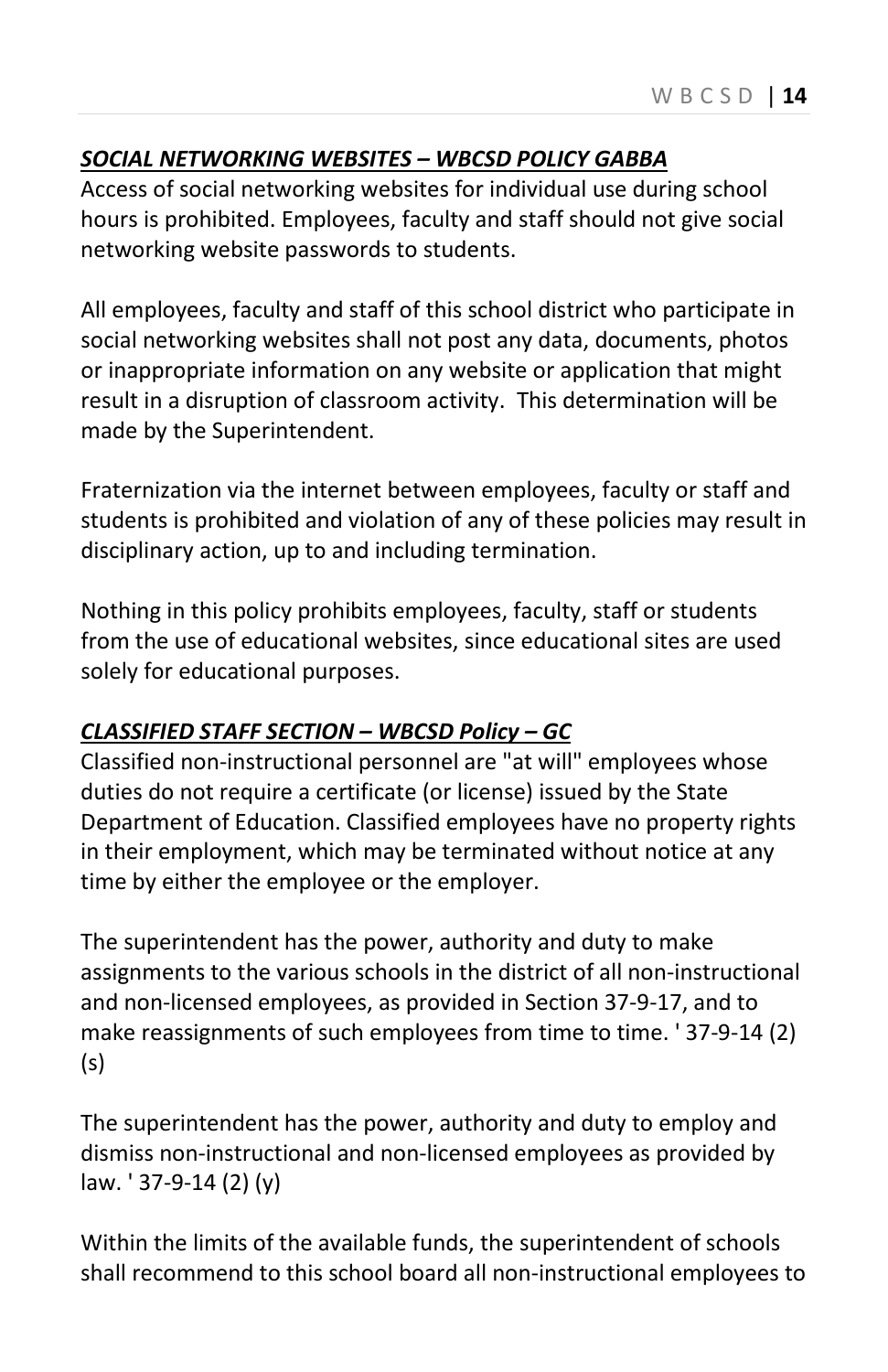be employed and may prescribe the duties thereof. Compensation for such employees may be paid from any lawful funds. ' 37-9-3

This board has the power, authority and duty to employ all noninstructional and non-certificated employees and fix the duties and compensation of such personnel deemed necessary pursuant to the recommendation of the superintendent of schools. ' 37-7-301 (w) The board considers its classified personnel who serve as secretaries, cafeteria workers, public relations consultants, custodians, maintenance workers, bus drivers, and other non-licensed and non-instructional positions to be vital to the smooth functioning of the school system.

Certificated and non-certificated personnel are to work together as partners to provide the best possible learning situations for the students of this school district.

#### *CLASSIFIED PERSONNEL HIRING – WBCSD Policy GCD* DEFINITION

Classified non-instructional personnel are "at will" employees whose duties do not require a certificate (or license) issued by the Mississippi Department of Education. Classified employees have no property rights in their employment, which may be terminated without notice at any time by either the employee or the employer.

#### AUTHORITY

Within the limits of the available funds, the superintendent shall recommend to the school board thereof all non-instructional employees to be employed and may prescribe the duties thereof.

Compensation for such employees may be paid from any lawful funds. ' 37-9-3 (1987) The superintendent has the power, authority and duty to make assignments to the various schools in the district of all noninstructional and non-licensed employees, as provided in Section 37-9- 17, and to make reassignments of such employees from time to time. ' 37-9-14 (2) (s) (1999)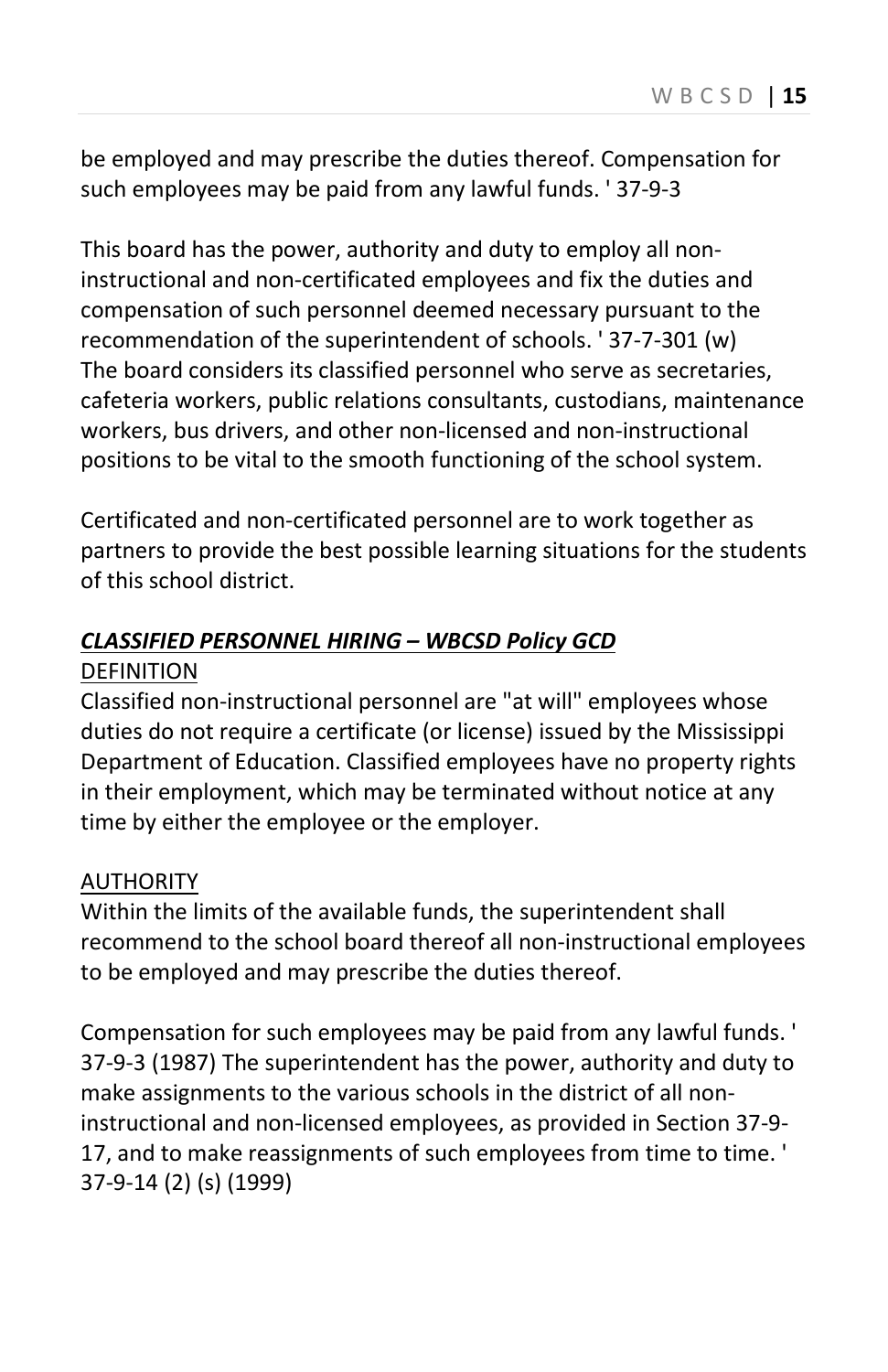The superintendent has the power, authority and duty to employ and dismiss non-instructional and non-licensed employees as provided by law. ' 37-9-14 (2) (y) (1999)

This board has the power, authority and duty to employ all noninstructional and non-certificated employees and fix the duties and compensation of such personnel deemed necessary pursuant to the recommendation of the superintendent of schools. ' 37-7-301 (w) (1996)

#### APPLICATION

Candidates for non-certificated positions shall make formal application with the appropriate supervisor, principal or superintendent of schools. The candidate shall provide letters of recommendation by former employers and records of specific training for the position for which application is being made.

In cases where specific training is required by a state or federal agency the school board will be guided by these specific requirements.

#### CRIMINAL RECORDS BACKGROUND CHECK / CHILD ABUSE REGISTRY CHECK

1. All new hire licensed and non-licensed employees must have a state child abuse registry check

and criminal records background check

2. The fingerprints shall be forwarded by the school district to the Department of Public Safety who shall in turn forward them to the FBI.

3. The district may charge the applicant up to \$50.00 or may pay the fee at its discretion.

4. Information obtained via these checks is for employment use only and cannot be disseminated.

5. Applicants are ineligible for employment if checks disclose a guilty plea, conviction, or nolo contendere plea to a felony conviction for:

- Possession or sale of drugs.
- Murder, Manslaughter, or Armed Robbery.
- Rape, Sexual Battery, or sex offense as listed in Section 45-31-3 (1).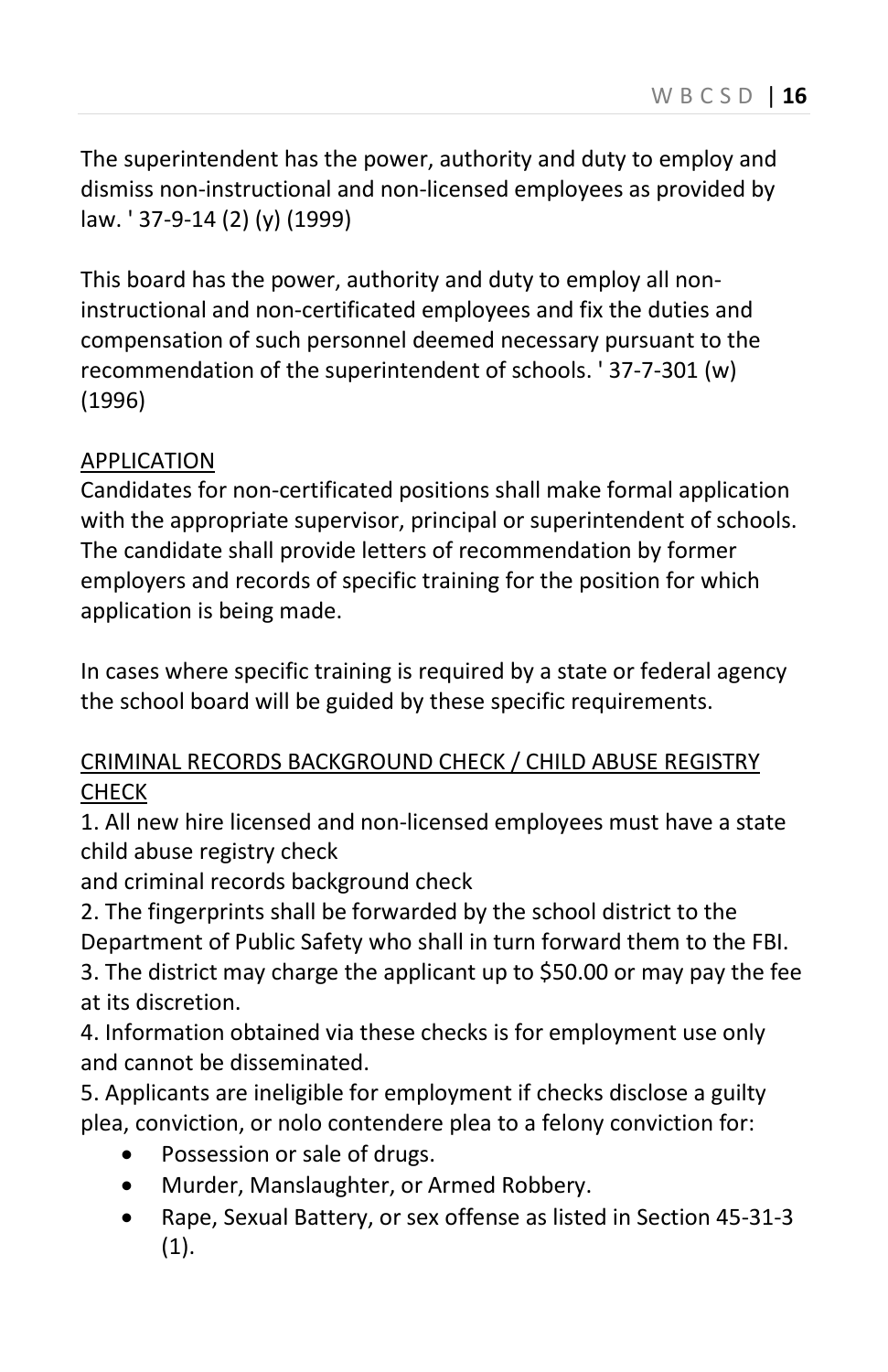- Child Abuse, Arson, Grand Larceny, or Burglary.
- Gratification of Lust or Aggravated Assault.

6. If the school district has hired an applicant contingent upon a background check and derogatory information is obtained, that applicant's contract is voidable at the time of the report and the applicant's contract should so state.

7. The school board may, at its discretion, waive any convictions and hire an applicant with a criminal record based on:

- Age at commission of the crime.
- Circumstances surrounding the crime.
- Length of time and criminal history since the crime.
- Work history and current employment and character.
- Other evidence demonstrating the ability of the person to perform the job and does not pose a threat to the health or safety of the school children.

8. No school district or employee may be held liable in an employment discrimination suit involving this statute. ' 37-9-17

#### CONVICTION BASED ON ERRONEOUS INFORMATION

In the event an applicant wishes to contest a conviction based on erroneous information the applicant shall appeal the information to the Department of Public Safety. The applicant will show the school board or its designee proof of the corrected record.

#### SELECTION

The school district shall select the most competent candidates available for non-certificated positions, taking into consideration the experience, training, personality, health, and attitudes of each applicant.

The candidate shall possess acceptable personal traits and qualities as revealed by appraisals based on personal interviews by persons deemed competent to make such evaluations. Annual health certificates are required, as may be obtained at the local health department without expense to the employee.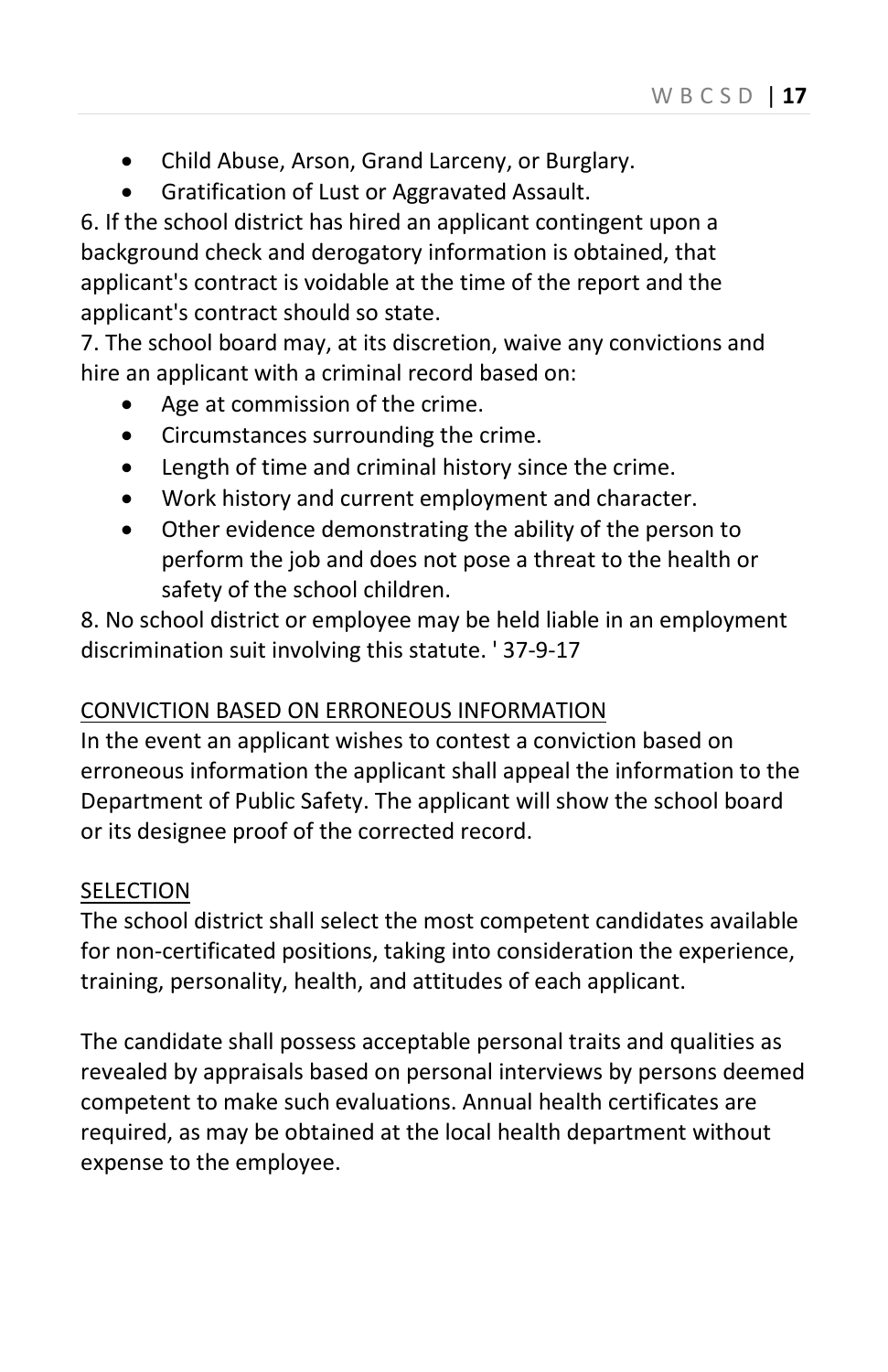#### SALARY

The school board shall fix the salary of non-certificated personnel taking into consideration the training, experience, and responsibility of the employee. The salary paid shall be not less than the federal minimum wage and shall be in compliance with the Fair Labor Standards Act.

## *PROFESSIONAL PERSONNEL (REDUCTION IN FORCE) – WBCSD Policy – GBKAR*

The Board of Trustees has the responsibility for providing and maintaining quality schools within the district. In order to carry out its responsibility, the board may: (1) abolish or combine job positions, (2) reduce the length of the work year with a concomitant reduction in salary (the same to be in no event less than 187 days per contract year), (3) reduce administrative supplements, (4) reduce the number of employees. Initially, staff reduction will be accomplished by attrition.

When reducing the number of licensed employees, the board will take into account the

following reasons for such reduction in force:

- 1. Enrollment declines,
- 2. Financial decline/reduction
- 3. Educational program(s) elimination, and
- 4. Priority need for human, material and financial resources.

The primary objective of the board when reducing the work force will be the maintenance of a fair and balanced educational program consistent with the needs of the students and the functions and responsibilities of the school district. When deciding reduction in force, the board will consider the following factors, not necessarily in the order listed:

> 1. Criticality of the position to the mission, goals, and objectives of the school district

2. Subject area(s) and advanced degrees by certification.

3. Experience, professional training, length of service within the district and work

assignment.

4. Quality of performance including the proven ability to accomplishment the educational mission of the school district.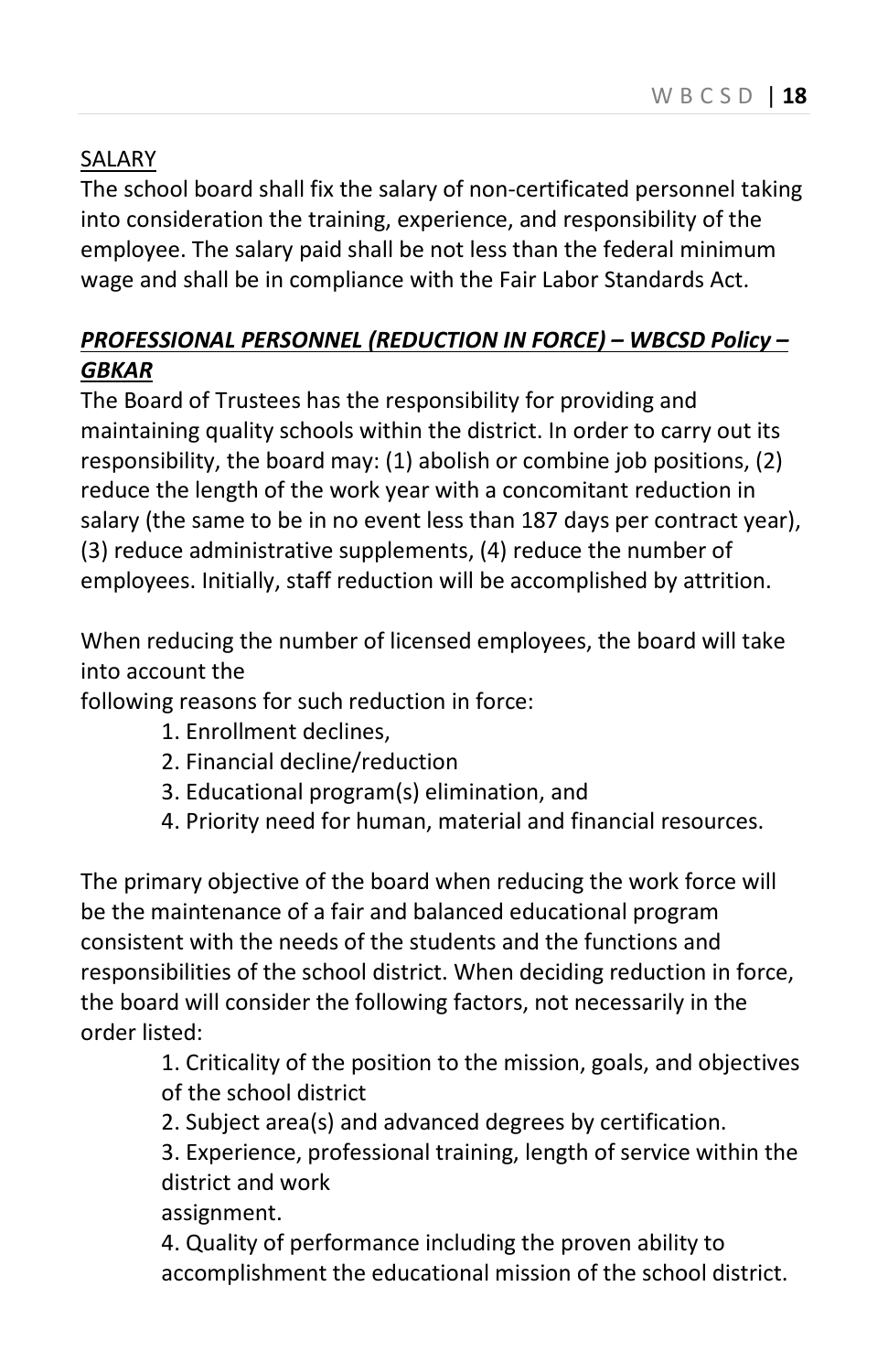- 5. Executive ability.
- 6. Employee attendance and discipline history.
- 7. Skills and licensure in the area(s) where the district has instructional and/or supervisory needs.

When an excess of staff occurs in any area of work for any reason, (i.e., decrease in pupil enrollment, decrease or elimination of funding) renewal of contracts for the next school year shall be withheld for personnel having the most recent date of employment by the West Bolivar.

## *EQUAL EMPLOYMENT OPPORTUNITY – WBCSD Policy - GAAA*

West Bolivar Consolidated School District is committed to equal employment opportunity. The District will not discriminate against employees or applicants for employment on any legally-recognized basis including, but not limited to: race color, religion, sex, sexual orientation, national origin, disability, age, creed, marital status and/or any other state or federal requirements or classifications. Employees may discuss equal employment opportunity-related questions with the Superintendent.

#### *STAFF COMPLAINTS AND GRIEVANCES – WBCSD Policy - GAE*

As the primary means of solving staff complaints and grievances, the board expects each administrator to:

> 1. discover and practice effective means of resolving differences that may arise among employees and administrators;

2. reduce potential reasons of complaints and grievances; and

3. establish and maintain recognized channels of

communication between the staff, administration, and board.

When and if the primary means fail, the administration shall have established and the board shall have approved formal procedures for the prompt and equitable adjustment of serious grievances. In this context, a serious grievance shall be defined as:

> ...a disagreement involving the work situation in which one individual or group of individuals believes that an injustice has been done because of a lack of policy or because of a policy that is unfair, deviation from, or misapplication, or interpretation of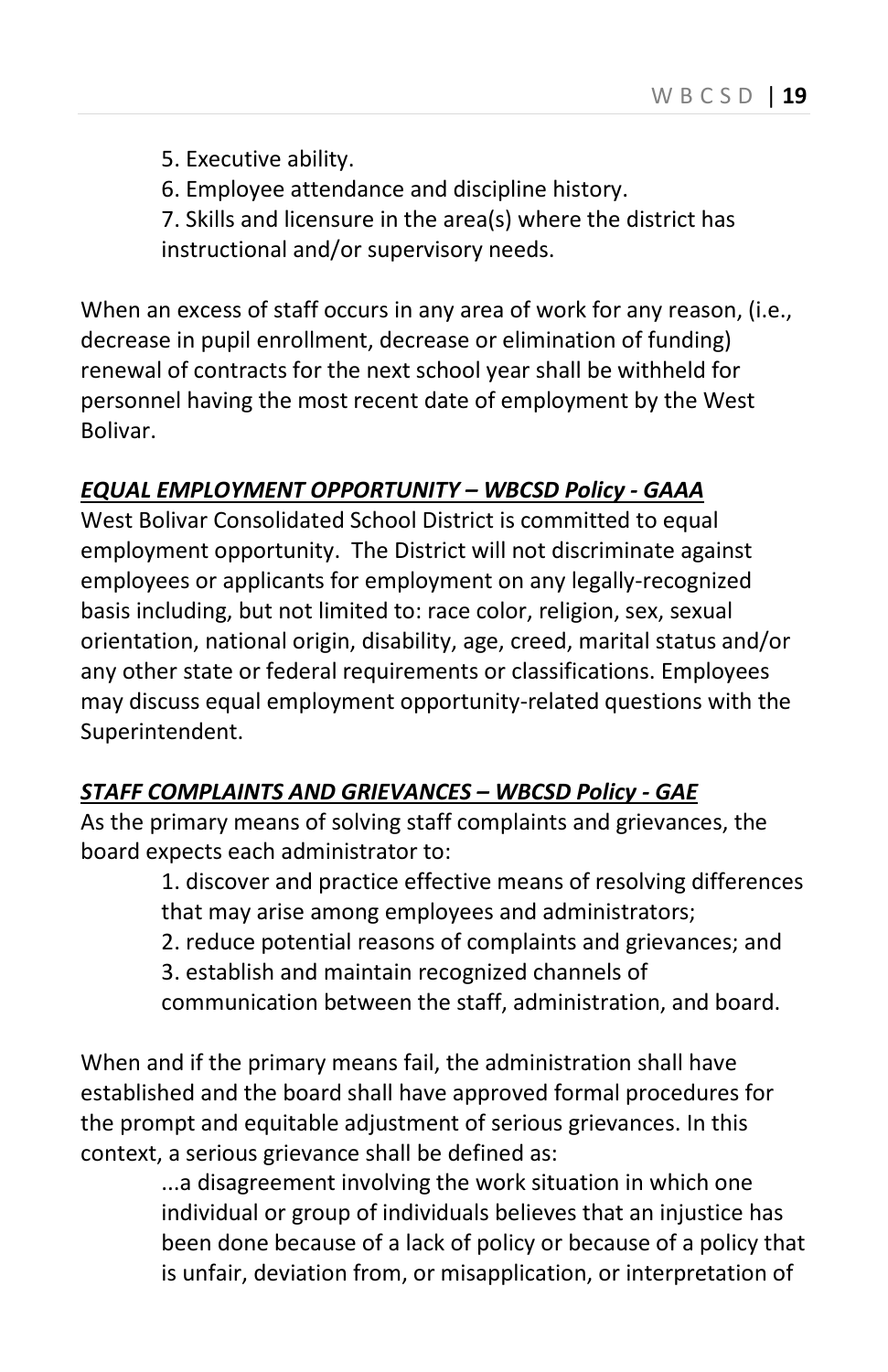a policy or contract. Policies dictated by law are not included in this definition.

Such procedures shall provide for the resolution of grievances at the lowest possible administrative level and for ultimate appeal of any unresolved grievance to the board. In the resolution of grievances, hearing at all administration levels shall be:

> 1. Conducted in the presence of the administrator who made the ruling which is the subject of the grievance and the presence of any other staff member personally involved.

2. Held only after due written notification to all persons concerned.

3. Free from interference, coercion, restraint, discrimination, or reprisal.

4. Held in private, with only the persons involved and/or their representatives present.

5. Summarized in writing or on tape, with an official record kept for the district.

At all hearing levels, the employee or an employee group involved shall at his/her own expense, have the right to be represented by legal counsel. Either party to the dispute shall have the right to call and crossexamine witnesses.

Reasonable time limits, as set forth in the procedures for implementing this policy shall be observed by the person or group presenting the grievance, by the administration, and by the board. No employee shall suffer a reprisal or reduction in status as a result of having presented a grievance for review or of having represented an employee in a grievance.

#### *FAIR LABOR STANDARDS POLICY – WBCSD Policy – GCRAA*  PURPOSE

The purpose of this policy is to ensure that the West Bolivar Consolidated School District is in compliance with the requirements of the Fair Labor Standards Act (FLSA), 29 U.S.C. ' 201 *et seq*.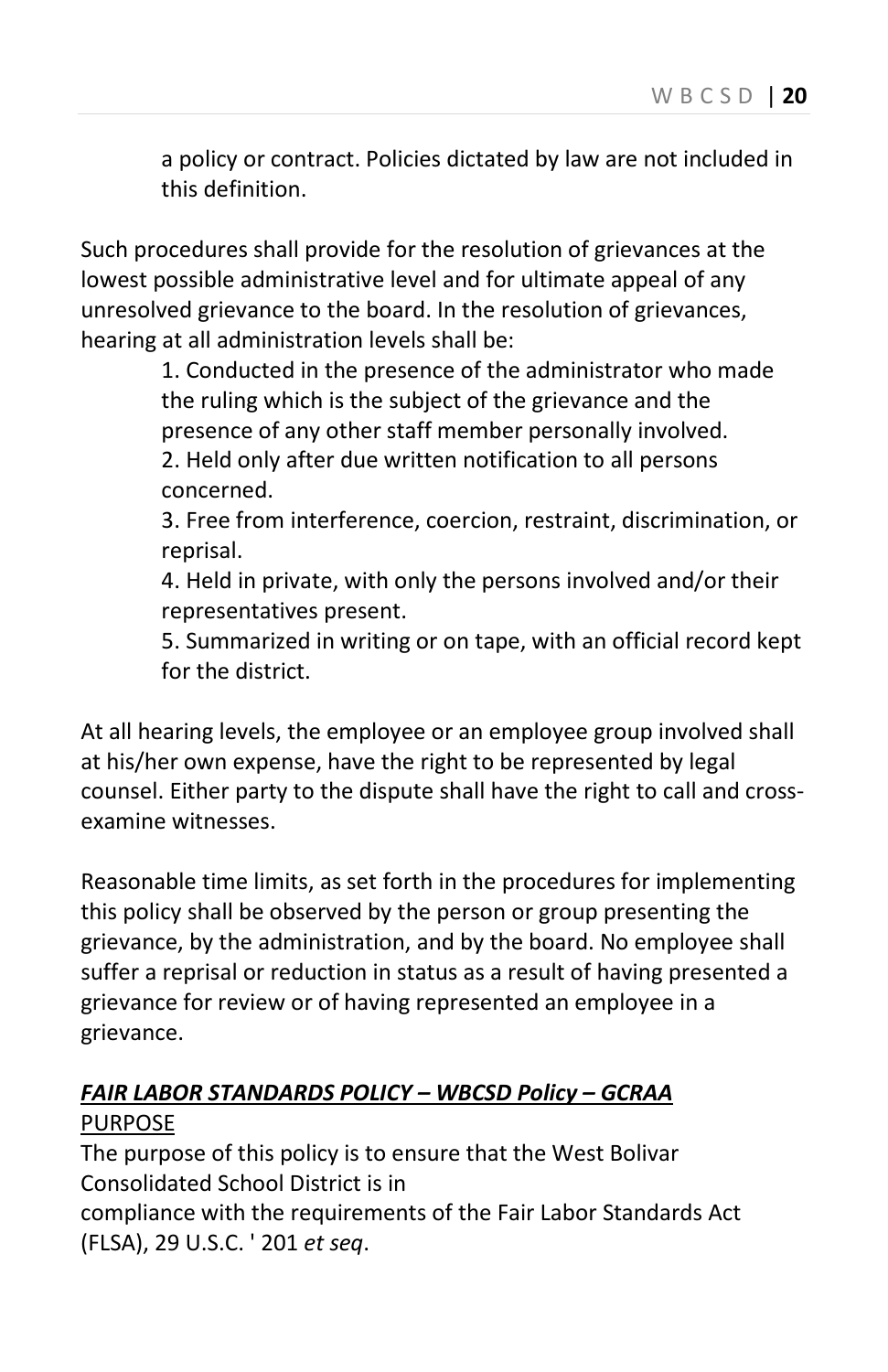#### EXEMPT EMPLOYEES

Certain employees are exempt from coverage of the FLSA and are not subject to compensation for overtime work. Exempt employees include executive, administrative and professional employees. Examples include, but are not limited to, certified professional employees such as teachers, counselors, supervisors and administrators. Certain noncertified administrators are also exempt and include business managers, transportation directors, maintenance directors and other similar administrative and supervisory positions. Supervisors should seek advice from the school board attorney if there is a question whether a position is exempt.

#### COVERED EMPLOYEES

Employees in the job classifications listed below are generally considered to be non-exempt and are covered by the FLSA unless a specific exception exists. In those instances the reasons for the exempt status will be specifically outlined.

| Secretaries               | <b>Bookkeepers</b>         |
|---------------------------|----------------------------|
| Clerks                    | Mechanics                  |
| Janitors                  | Cafeteria Personnel        |
| <b>Assistant Teachers</b> | <b>Substitute Teachers</b> |
| <b>Bus Drivers</b>        | Maintenance Personnel      |
| <b>Security Data</b>      | <b>Entry Operators</b>     |

In some instances employees may perform dual jobs for the District, such as bus driver/maintenance worker. If duties of the two jobs require the employee to work overtime, the amount due will be calculated using the method described below under OVERTIME PAY.

#### EMPLOYMENT RELATIONSHIPS

No employment relationship is created between student teachers or students and the District due to the circumstances surrounding their activities.

No employment relationship is created between the District and individuals who volunteer and donate their services to the District as a public service without contemplation of pay.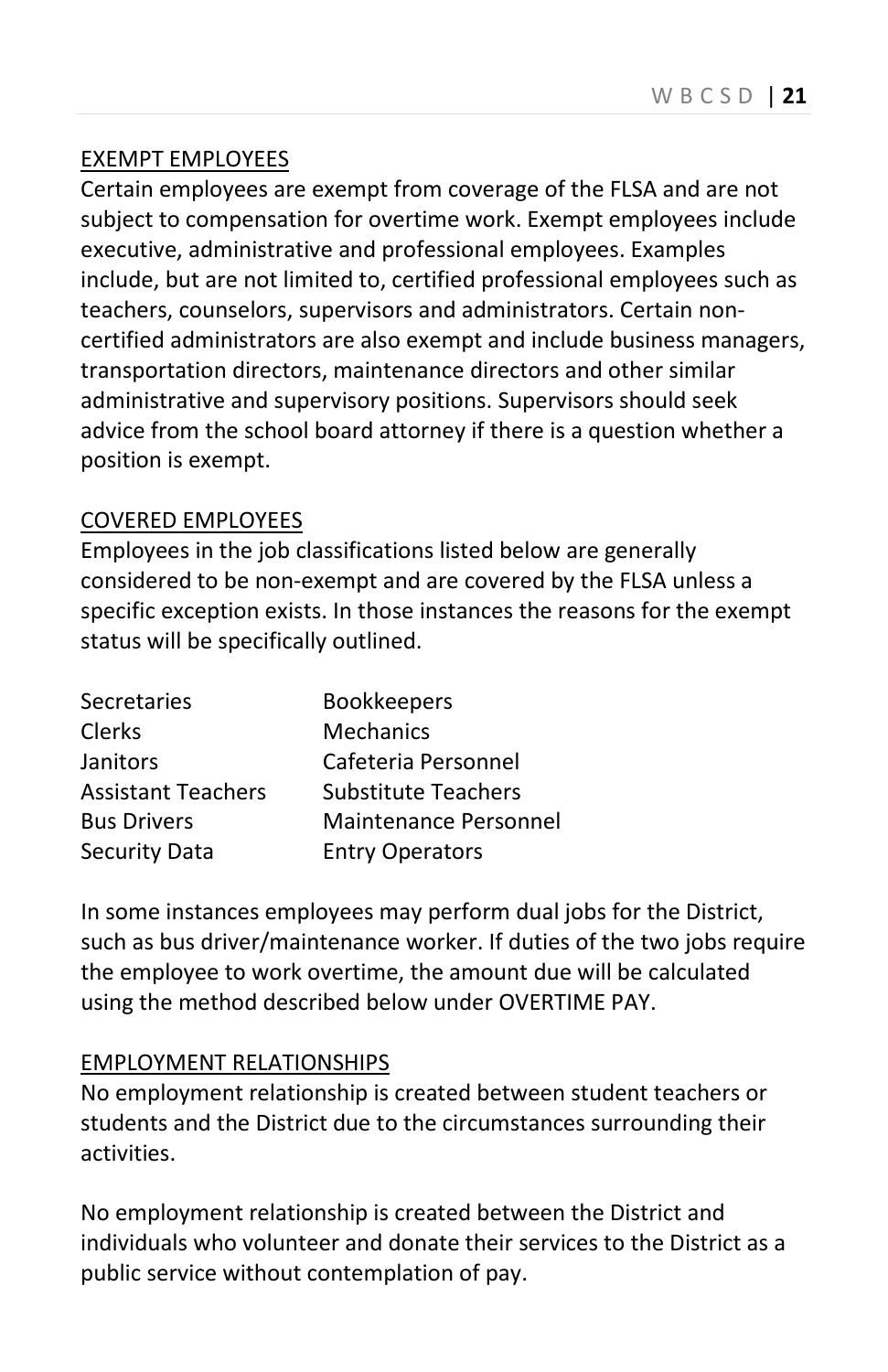The hiring of off-duty policemen or deputies on a part time basis by the District for crowd control or for security purposes does not create a joint employment relationship between the District and the city or county with which the policemen or deputies are employed. The District is separate and distinct and acts entirely independent of other governmental entities.

#### HOURS WORKED

The work week for the West Bolivar Consolidated School District begins on Sunday and ends on Saturday. Each employee subject to the FLSA shall be paid for all hours worked. Compensable time includes all time that an employee is required to be on duty. Coffee breaks, waiting time and meal periods, which are frequently interrupted by calls to duty, are hours worked and are compensable.

Hours worked shall be accurately recorded by each employee on the monthly or weekly time sheet in the form which is provided by the District. Employees using time sheets shall furnish all information requested and shall record the exact time of arrival and departure from work.

Employees are expected to arrive and depart at the time specified by his/her supervisor unless requested to work overtime by his/her immediate supervisor. All overtime shall be recorded by each employee on the time sheet or time card. Only actual hours worked count towards computing weekly overtime. Hours worked means "actual hours on the job exclusive of holiday pay, sick, personal and vacation time used". All overtime must be approved in advance by the Superintendent.

No overtime shall be worked without prior written permission by the employee's immediate supervisor. In the event of emergencies requiring work in excess of 40 hours in a work week, the employee shall inform his/her supervisor as soon as practicable regarding the overtime worked.

#### BREAKS AND MEAL PERIODS

Although not required by the FLSA, employee should be allowed coffee breaks of no more than 15 minutes when appropriate. The time of day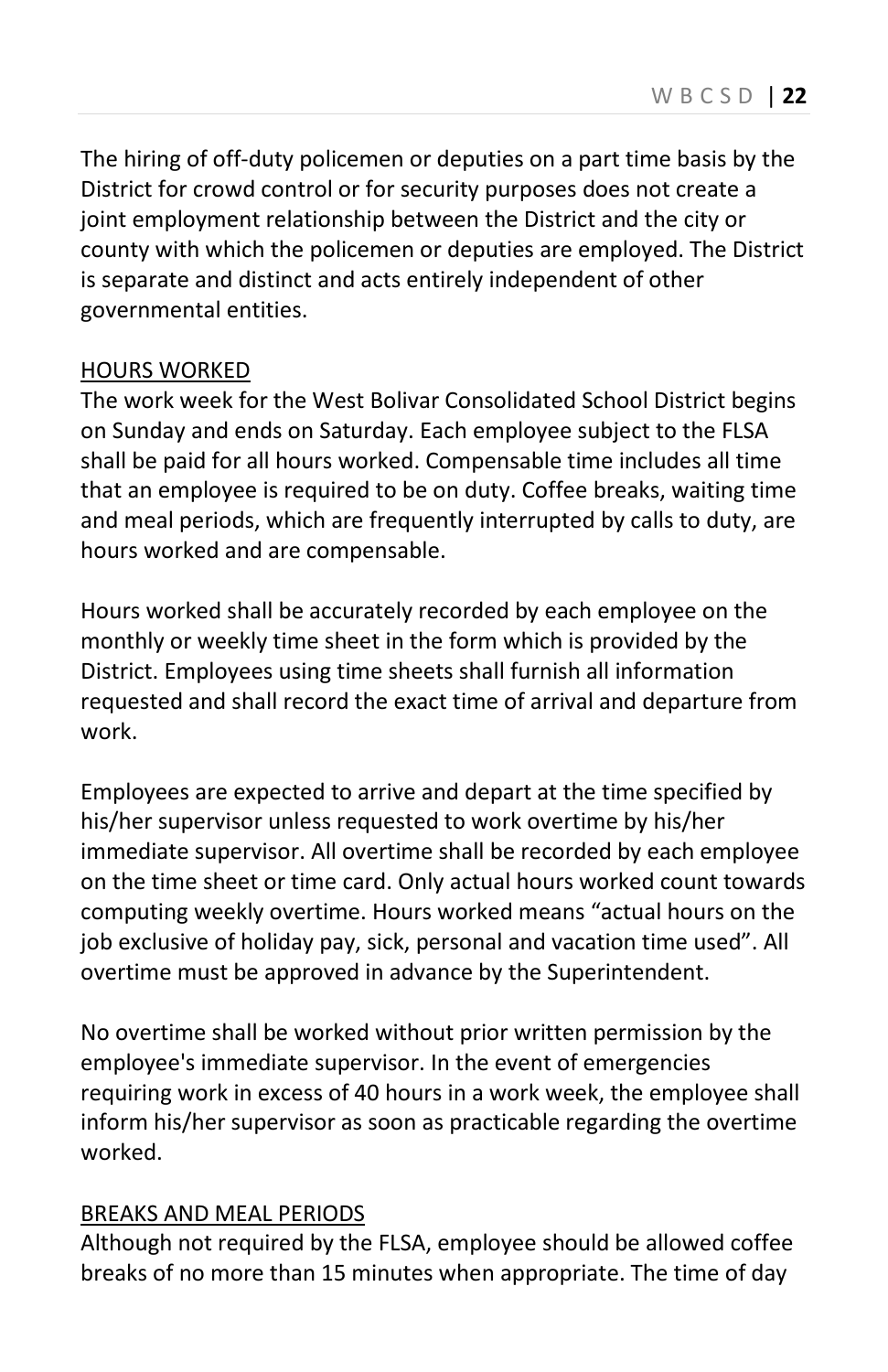for breaks and their length shall be determined by each employee's immediate supervisor.

Meal periods for some employees shall be counted as hours worked since they are frequently interrupted by calls to duty and therefore are compensable. Those employees with bona fide meal periods of 30 minutes or more shall be completely relieved of duty for the purpose of eating a regular meal and shall not be required to perform any work during that meal period.

#### MINIMUM WAGE

All employees subject to the FLSA shall be paid not less than the current minimum wage.

#### OVERTIME PAY

It is the policy of the District that compensation for overtime work will be paid in the form of compensatory time off. Compensatory time shall be awarded on the basis of 1 ½ hour for each hour of overtime worked. An employee will not be permitted to accumulate more than 240 compensatory time hours (160 regular hours). Employee must take the compensatory time when it is agreeable with his/her supervisor. However, the supervisor's consent shall not be unreasonably withheld.

In the event the District decides to pay for overtime work in the form of monetary remuneration, the employee shall be paid not less than  $1\frac{1}{2}$ times his/her regular rate of pay for all hours worked over 40 hours in a work week. Overtime pay due an employee shall be computed on the basis of hours worked in each work week.

For employees paid on an hourly rate, the overtime will be based on that hourly rate. For employees paid on a salaried basis, the monthly salary will be reduced to its weekly hourly rate, from which overtime compensation will be calculated. Employees shall be paid for each and every hour worked.

For those employees working 2 or more jobs for the District, overtime pay shall be calculated on the basis of a blended hourly rate on all jobs worked calculated by dividing the total amount of remuneration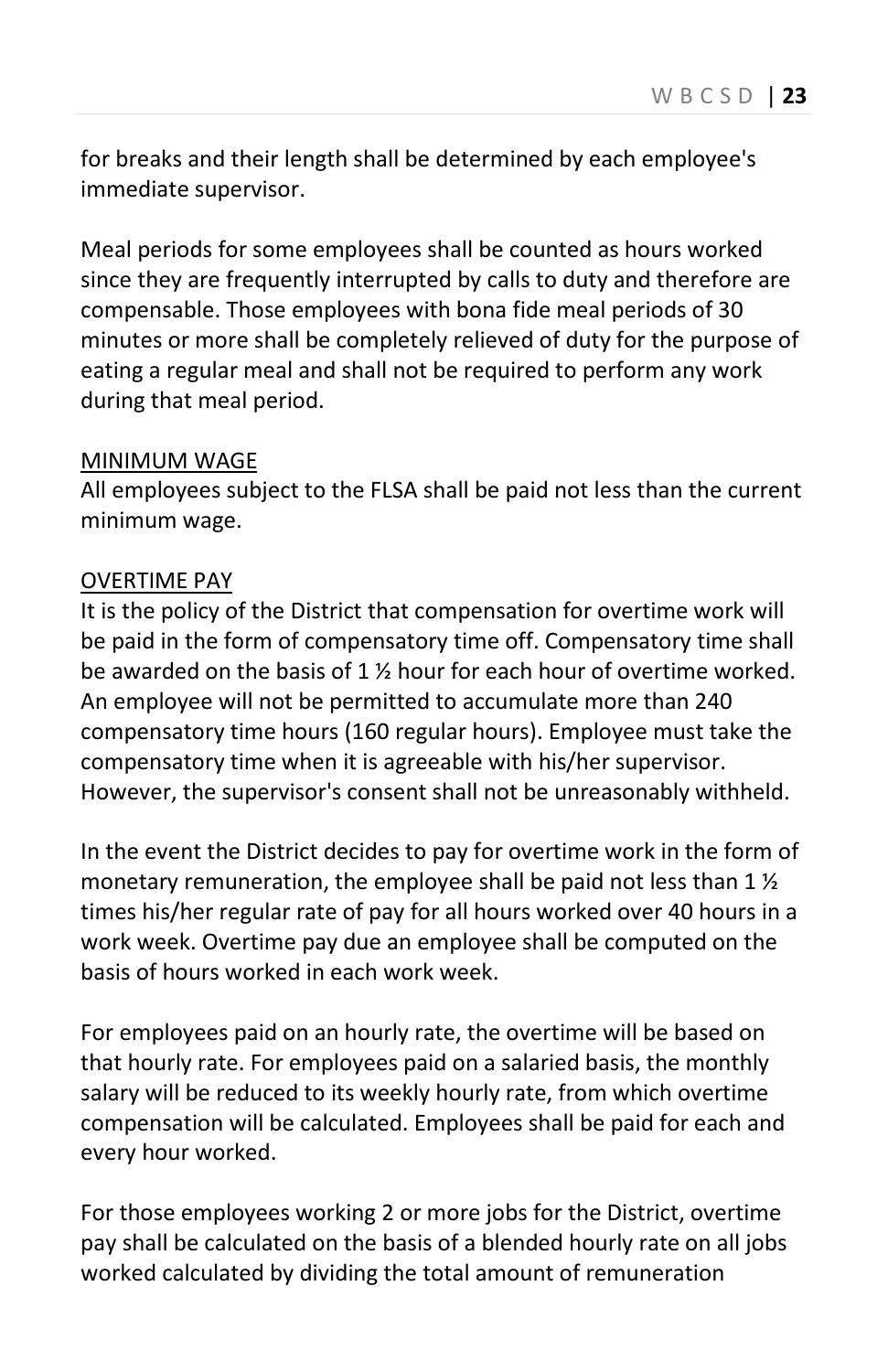received in a work week by the total hours worked in that work week. The employee shall be paid one-half of the blended hourly rate times the number of hours worked over 40.

#### ADJUSTMENT OF SCHEDULES

Supervisors may adjust schedules within a work week to prevent the necessity of an employee working more than 40 hours in that work week.

#### RECORD KEEPING

The Superintendent shall require all records on wages, hours and other items to be maintained in accordance with the FLSA. Wage and Hour posters shall be displayed at each District worksite.

#### ENFORCEMENT

District shall, at all times, cooperate with authorized representatives of the Department of Labor who may visit a work site. If an employee believes he/she has not been paid in accordance with the FLSA, the employee shall notify his/her supervisor and the Superintendent. Employees who believe they have not been paid in accordance with the FLSA may file a complaint with the United States Department of Labor. The District shall not retaliate in any manner whatsoever against an employee for the filing of such complaints.

District employees responsible for supervising employees subject to the FLSA who willfully violate the terms of this policy shall be subject to disciplinary action by the District. Any disciplinary action taken by the District will be in addition to any relief granted an employee by the U. S. Department of Labor or a court of law.

#### *SEXUAL HARASSMENT – WBCSD Policy – GBR*

The policy of the board of education forbids discrimination against any employee or applicant for employment on the basis of sex. The board of education will not tolerate sexual harassment activity by any of its employees. This policy similarly applies to non-employee volunteers who work subject to the control of school authorities.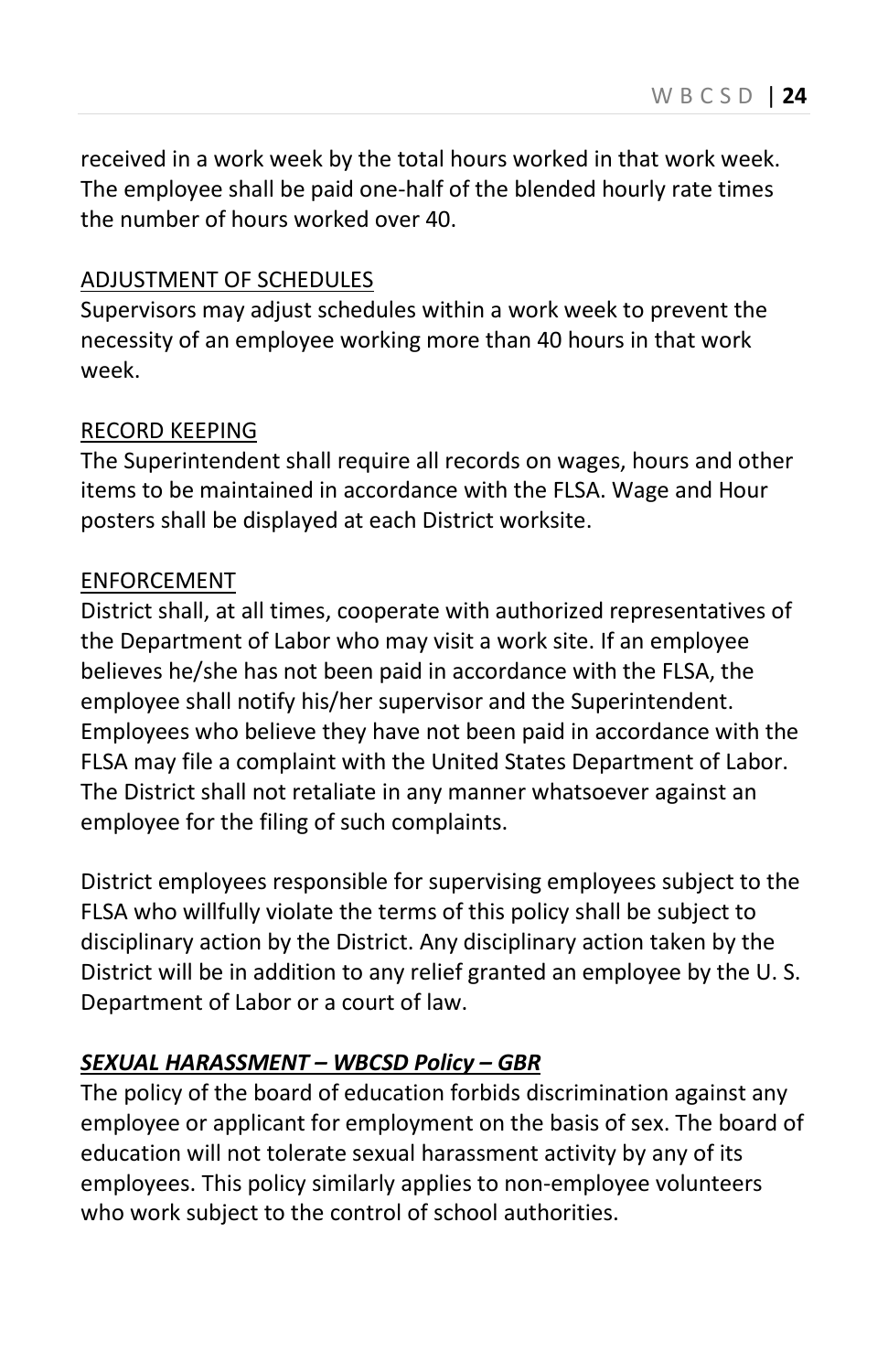This school district affirms employee protection provided under Title VII, and therefore "shall not tolerate verbal or physical conduct by any employee, male or female, which harasses, disrupts, or interferes with another's work performance or which creates an intimidating, offensive, or hostile environment."

It is the intent of the school board to maintain an environment free from sexual harassment of any kind. Therefore, unwelcomed sexual advances, requests for sexual favors, and other verbal or physical conduct of a sexual nature amounting to or constituting harassment are prohibited.

#### GENERAL PROHIBITIONS

## 1. Unwelcome Conduct of a Sexual Nature

a. Conduct of a sexual nature may include verbal or physical sexual advances, including subtle pressure for sexual activity; touching, pinching, patting, or brushing against; comments regarding physical or personality characteristics of a sexual nature; and sexually oriented "kidding," "teasing," doubleentendres, and jokes.

b. Verbal or physical conduct of a sexual nature may constitute sexual harassment when the allegedly harassed employee has indicated, by his or her conduct, that it is unwelcome.

c. An employee who has initially welcomed such by active participation must give specific notice to the alleged harasser that such conduct is no longer welcome in order for any such subsequent conduct to be deemed unwelcome.

#### 2. Sexual Harassment

Unwelcomed sexual advances, requests for sexual favors, and other verbal or physical conduct of a sexual nature constitute Sexual harassment when certain criteria are met. The criteria are:

> a. Submission to the conduct is made either an explicit or implicit condition of employment;

b. Submission to or rejection of the conduct is used as a basis for an employment decision affecting the harassed employee; or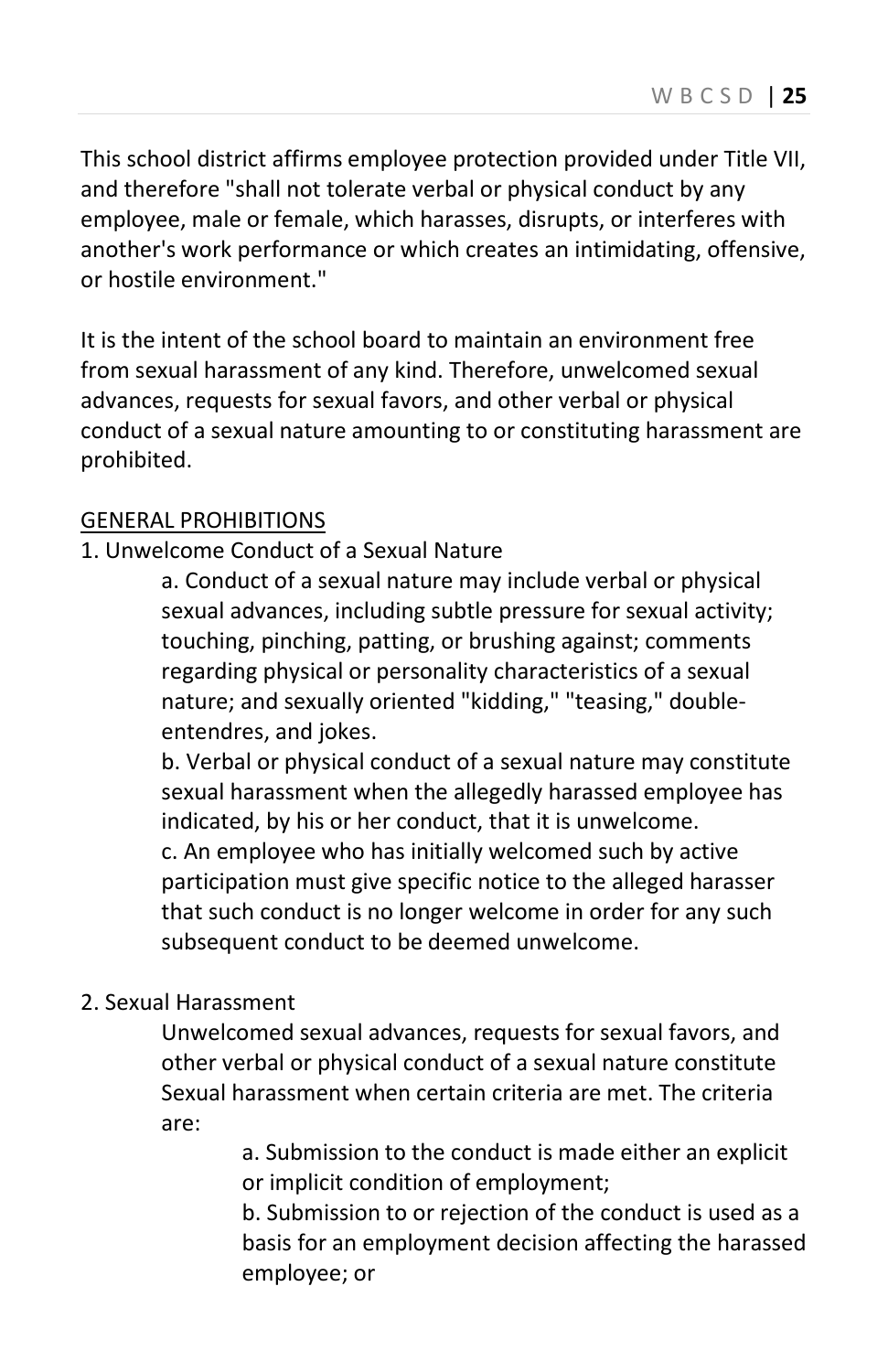c. The conduct substantially interferes with an employee's work performance, or creates an intimidating, hostile, or offensive work environment.

#### SPECIFIC PROHIBITIONS

#### 1. Administrators and Supervisors

1. It is sexual harassment for an administrator or supervisor to use his or her authority to solicit sexual favors or attention from subordinates when the subordinate's failure to submit will result in adverse treatment, or when the subordinate's acquiescence will result in preferential treatment. 2. Administrators and supervisors who either engage in sexual harassment or tolerate such conduct by other employees shall

be subject to sanctions, as described below.

#### 2. Non-administrative and Non-Supervisory Employees

It is sexual harassment for a non-administrative and nonsupervisory employee to subject another such employee to any unwelcome conduct of a sexual nature. Employees who engage in such conduct shall be subject to sanctions as described below.

#### REPORTING, INVESTIGATION, AND SANCTIONS

1. It is the express policy of the Board of Education to encourage victims of a sexual harassment to come forward with such claims. This may be done through the Employee Grievance Resolution Procedure.

> a. Employees who feel that administrators or supervisors are conditioning promotions, increases in wages, continuation of employment, or other terms or conditions of employment upon sexual favors, are encouraged to report these conditions to the appropriate administrator. If the employee's direct administrator or supervisor is the

offending person, the report shall be made to the next higher level of administration or supervision.

b. Employees are also urged to report any unwelcome conduct of a sexual nature by supervisors or fellow employees if such conduct interferes with the individual's work performance or creates a hostile or offensive working environment.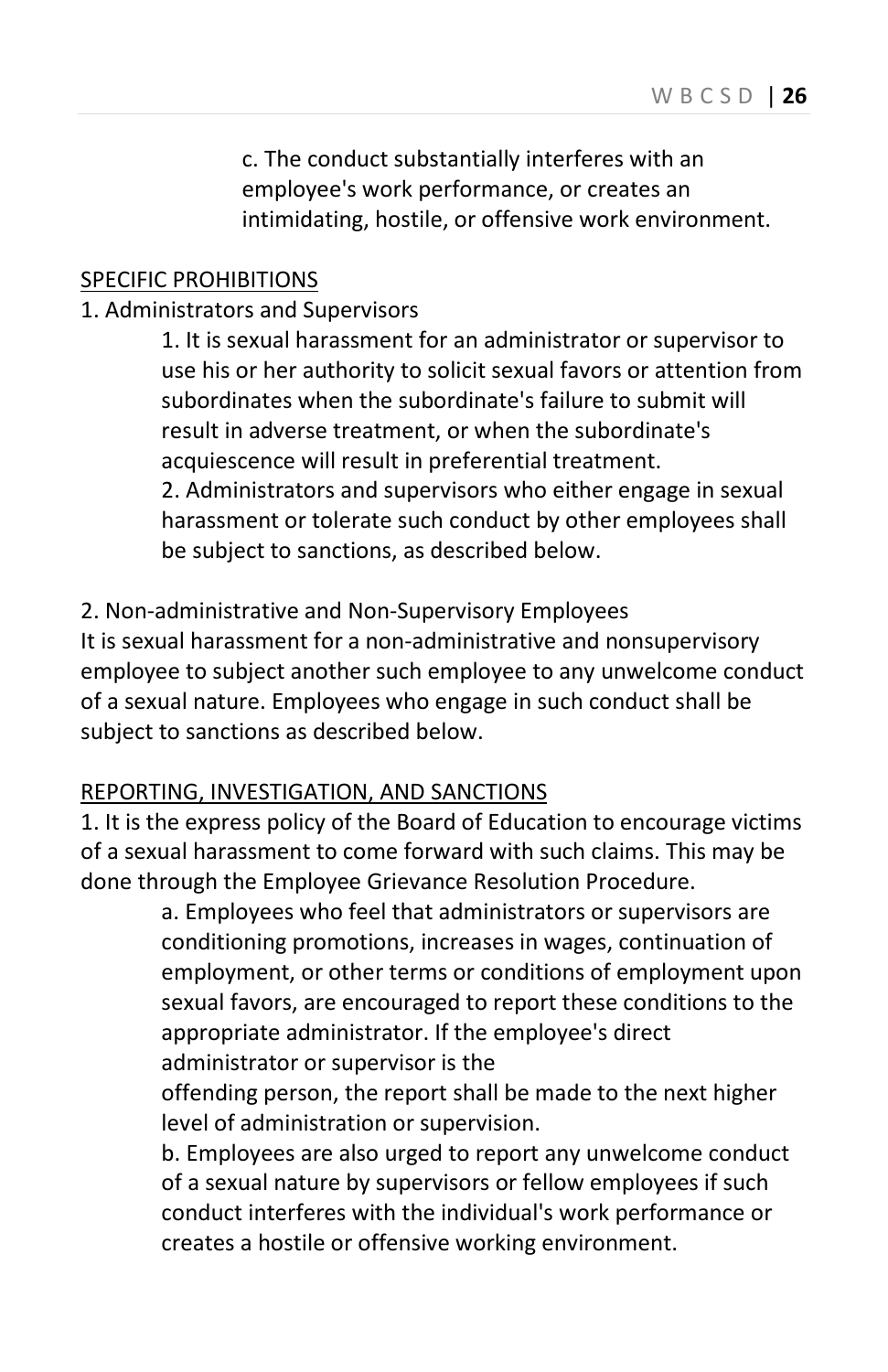c. Confidentiality will be maintained and no reprisals or retaliation will be allowed to occur as a result of the good faith reporting of charges of sexual harassment.

2. In determining whether alleged conduct constitutes sexual harassment, the totality of the circumstances, the nature of the conduct, and the context in which the alleged conduct occurred will be investigated. The Superintendent has the responsibility of investigating and resolving complaints of sexual harassment.

3. Any employee found to have engaged in sexual harassment shall be subject to sanctions, including, but not limited to warning, suspension, or termination subject to applicable procedural requirements.

#### SEXUAL MISCONDUCT PROHIBITED

If any person eighteen (18) years or older who is employed by any public school district or private school in this state is accused of fondling or having any type of sexual involvement with any child under the age of eighteen (18) years who is enrolled in such school, the principal of such school and the superintendent of such school district shall timely notify the district attorney with jurisdiction where the school is located of such accusation, the Mississippi Department of Education and the Department of Human Services, provided that such accusation is reported to the principal and to the school superintendent and that there is a reasonable basis to believe that such accusation is true.

Any superintendent, or his designee, who fails to make a report required by this section shall be subject to the penalties provided in Section 37-11-35. Any superintendent, principal, teacher or other school personnel participating in the making of a required report pursuant to this section or participating in any judicial proceeding resulting there from shall be presumed to be acting in good faith.

Any person reporting in good faith shall be immune from any civil liability that might otherwise be incurred or imposed. ' 97-5-24 If any teacher and any pupil under eighteen (18) years of age of such teacher, not being married to each other, shall have sexual intercourse, each with the other, they shall, for every such offense, be fined in any sum, not more than five hundred dollars (\$500.00) each, and the teacher may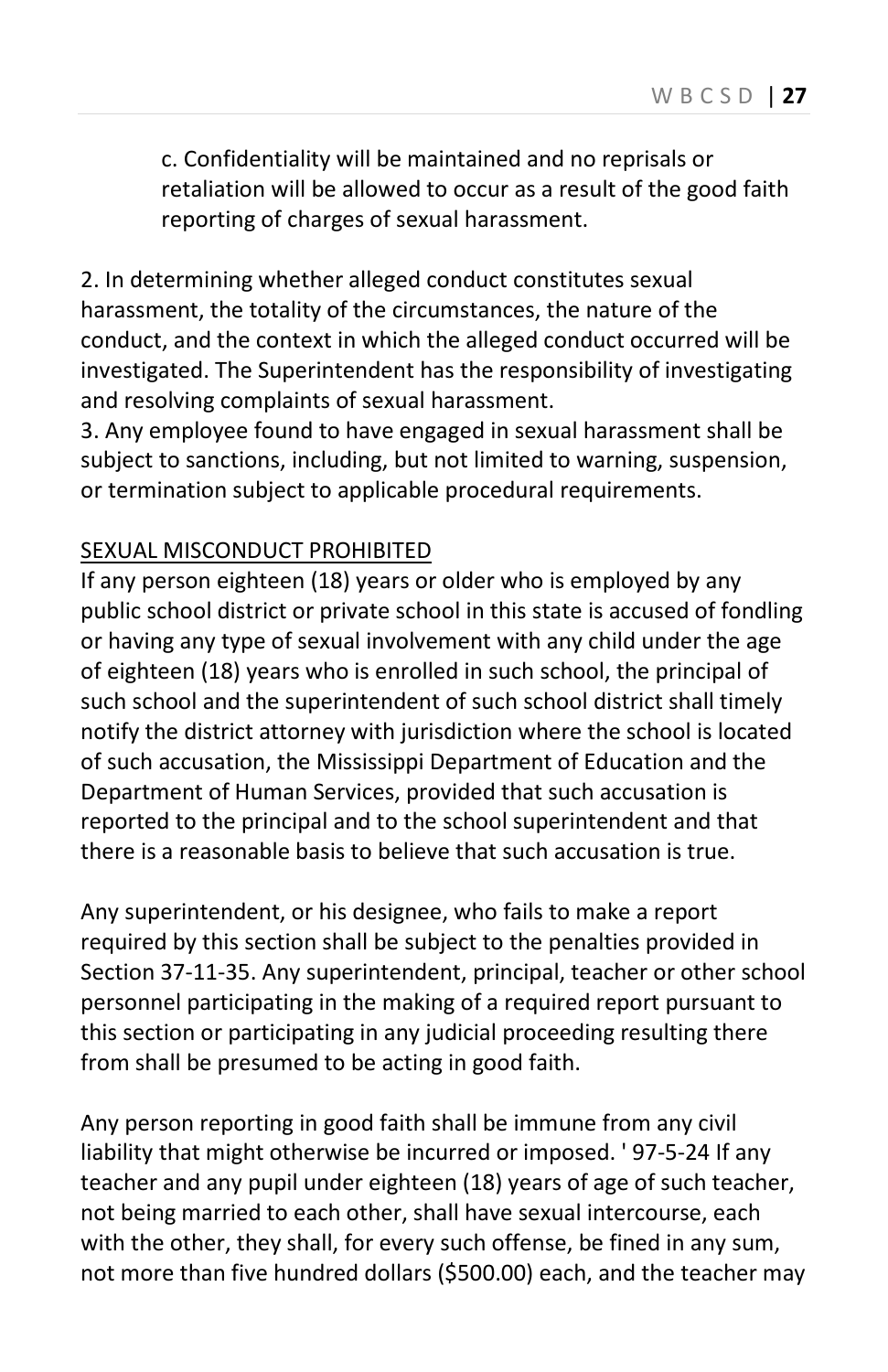be imprisoned not less than three (3) months nor more than six (6) months. ' 97-29-3 (1980)

#### HARASSMENT PROHIBITED

This school district affirms employee protection provided under Title VII, and therefore "shall not tolerate verbal or physical conduct by any employee, male or female, which harasses, disrupts, or interferes with another's work performance or which creates an intimidating, offensive, or hostile environment."

Further, this school district prohibits sexual harassment of or by any student. This policy applies to conduct during and relating to school and school-sponsored activities. Sexual harassment is

inappropriate behavior and offensive. Any student who engages in the sexual harassment of anyone in the school setting may be subject to disciplinary action up to and including expulsion.

#### *ABSENCE FROM DUTY – WBCSD Policy - GBRI*

#### 1. LICENSED EMPLOYEE

The term licensed employee means any employee of a public school district required to hold a valid license by the Commission on "Teacher and Administrator Education, Certification and Licensure and Development. 37-7-307

#### 2. SICK LEAVE ALLOWANCE

The school board of this district shall establish by rules and regulations a policy of sick leave with pay for licensed employees and teacher assistants employed in the school district, and such policy shall include the following minimum provisions for sick emergency leave with pay:

> a. Each licensed employee and teacher assistant, at the beginning of each school year, shall be credited with a minimum sick leave allowance, with pay, of seven (7) days for absences caused by illness or physical disability for the employee during that school year.

b. Any unused portion of the total sick leave allowance shall be carried over to the next school year and credited to such licensed employee and teacher assistant if the licensed employee or teacher assistant remains employed in the same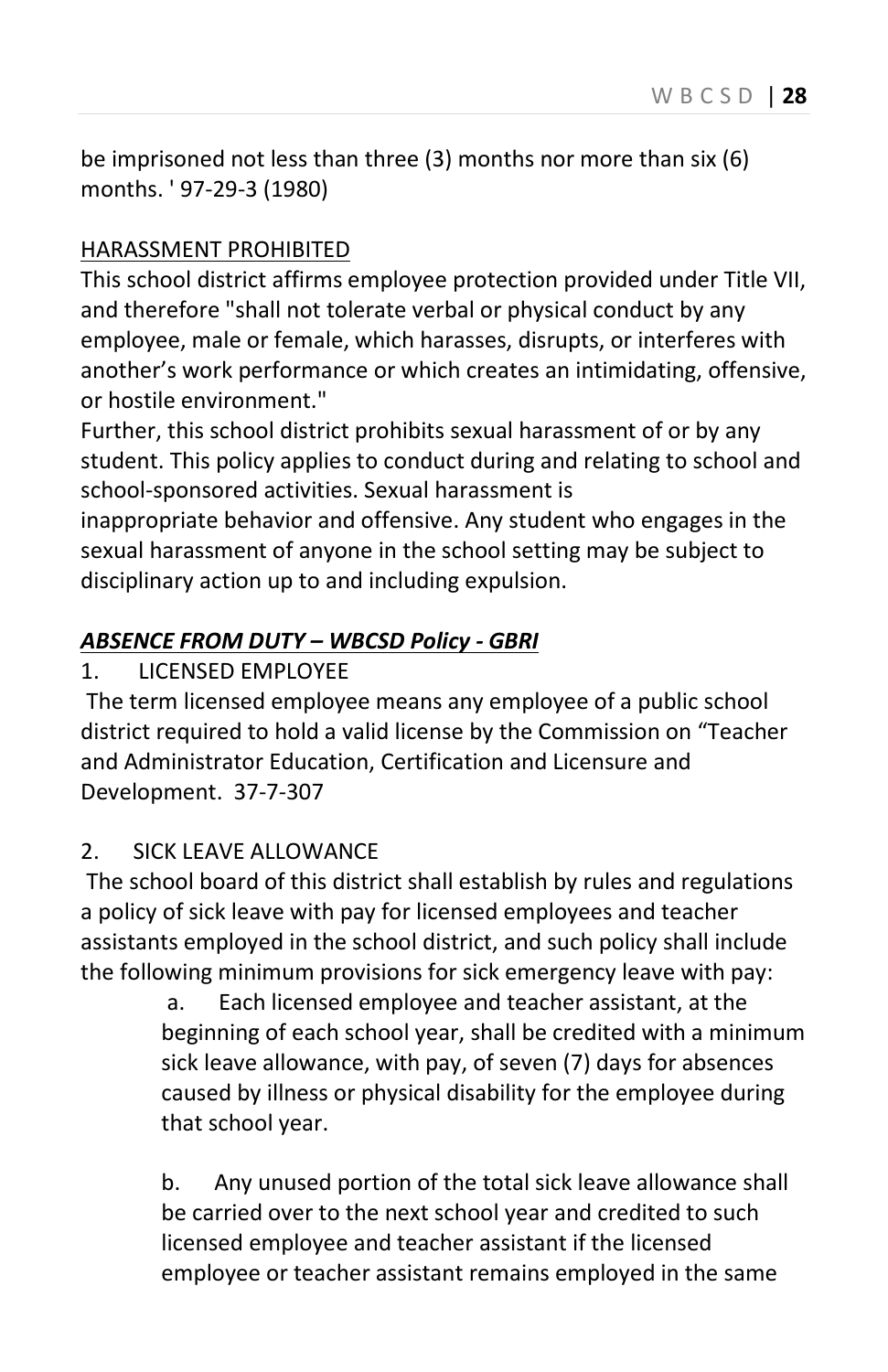school district. In the event any public school licensed employee or teacher assistant transfer from one public school district in Mississippi to another, any unused portion of the total sick leave allowance credited to such licensed employee or teacher assistant shall be credited to such licensed employee or teacher assistant in the computation of unused leave for retirement purposes under Section 25-11-109, Mississippi Code of 1972. Accumulation of sick leave allowed in the school district shall be unlimited.

c. No deduction from the pay of such licensed employee or teacher assistant may be made because of absence of such licensed employee or teacher assistant caused by illness or physical disability of the licensed employee or teacher assistant until after all sick leave allowance credited to such licensed employee or teacher assistant has been used.

d. For the first ten (10) days of absence of the licensed employee because of illness or physical disability, in any school year, in excess of the sick leave allowance credited to such licensed employee, there shall be deducted from the pay of such licensed employee the established substitute amount of licensed employee compensation paid in that local school district, necessitated because of the absence of the licensed employee as a result of illness or physical disability. In lieu of deducting the established substitute amount from the pay of such licensed employee, the policy may allow the licensed employee to receive full pay for the first ten (10) days of absence because of illness or physical disability, in any school year, in excess of the sick leave allowance credited to such licensed employee. Thereafter, the regular pay of such absent licensed employee shall be suspended and withheld in its entirety for any period of absence because of illness or physical disability during that school year.

#### 3. PERSONAL LEAVE ALLOWANCE

Each licensed employee at the beginning of each school year shall be credited with a minimum personal leave allowance, with pay, of two (2)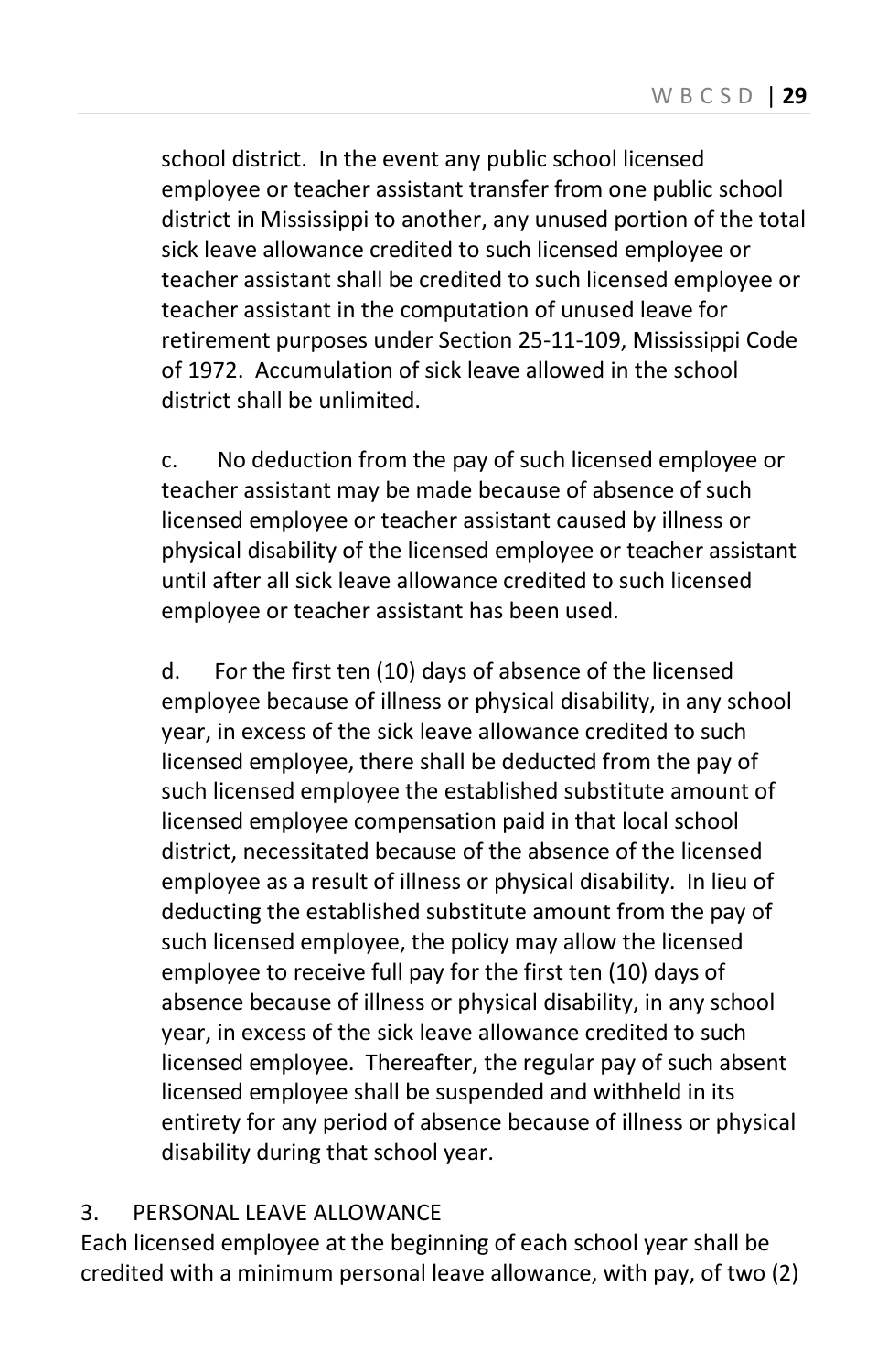days for absences caused by personal reasons during that school year. Except as otherwise listed below, such personal leave shall not be taken on the first day of the school term, the last day of the school term, on a day previous to a holiday or a day after a holiday. Notwithstanding the restrictions listed above on the use of personal leave, a licensed employee may use personal leave as follows:

> a. Personal leave may be taken on the first day of the school term, the last day of the school term, on a day applicable day, an immediate family member of the employee is being deployed for military service.

b. Personal leave may be taken on a day previous to a holiday or a day after a holiday if an employee of a school district has either a minimum of ten (10) years' experience as an employee of that school district or a minimum of thirty (30) days of unused accumulated leave that has been earned while employed in that school district.

c. Personal leave may be taken on the first day of the school term, the last day of the school term, on a day previous to a holiday or a day after a holiday if, on the applicable day, the employee has been summoned to appear for jury duty or as a witness in court.

Personal leave may be used for professional purposes, including absences caused by attendance of such licensed employee at a seminar, class, training program, professional association or other functions designed for educators. No deduction from the pay of such employee may be made because of absence of such licensed employee caused by personal reasons until after all personal leave allowance credited to such employee has been used. However, the superintendent of a school district, in his discretion, may allow a licensed employee personal leave in addition to any minimum personal leave allowance, under the condition that there shall be deducted from the salary of such licensed employee the actual amount of any compensation paid to any person as a substitute, necessitated because of the absence of the licensed employee. Any unused portion of the total personal leave allowance up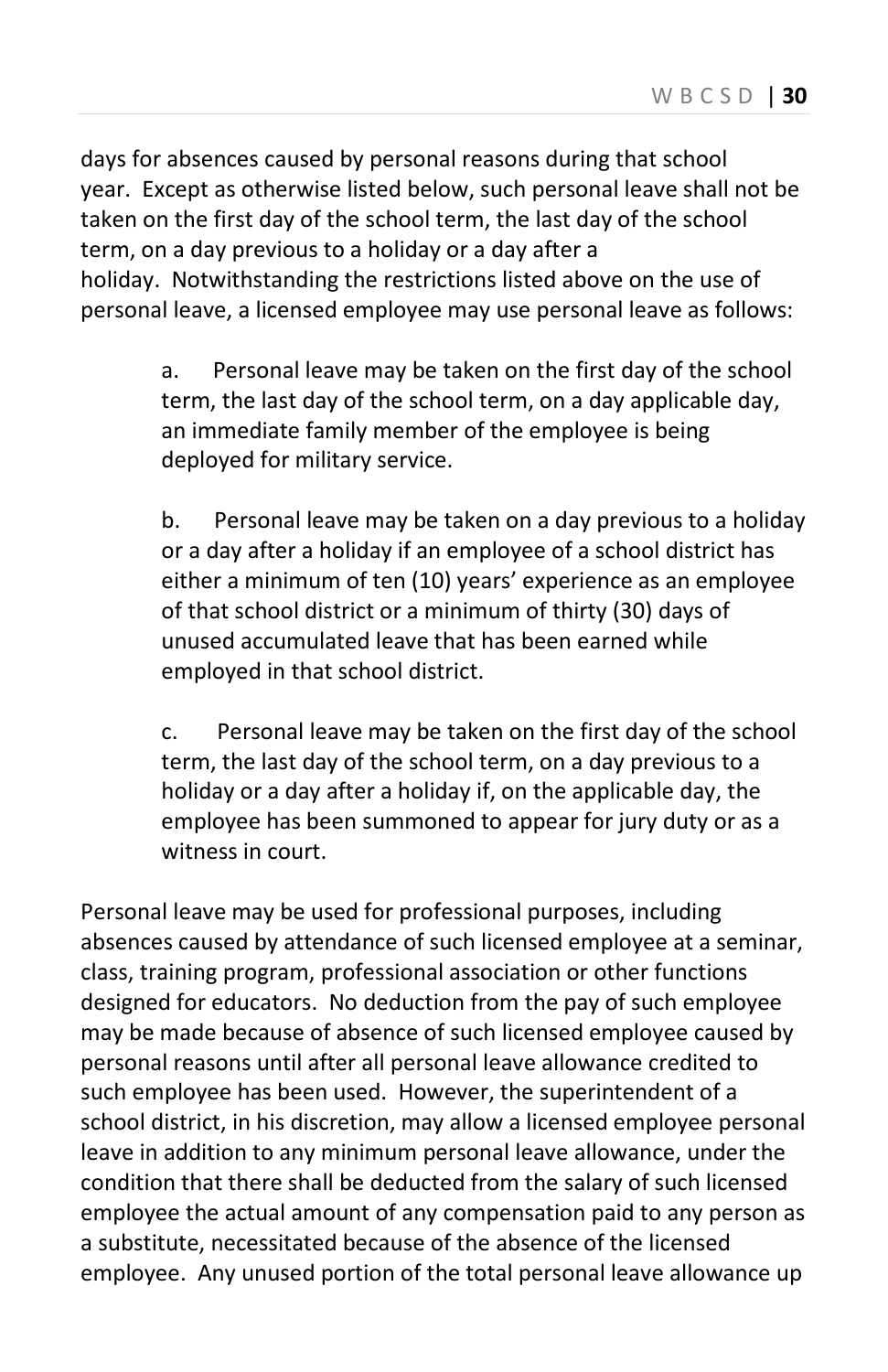to five (5) days shall be carried over to the next school year and credited to such licensed employee if the licensed employee remains employed in the school district.

## 4. PROFESSIONAL LEAVE ALLOWANCE

Each licensed employee shall be credited with a professional leave allowance, with pay, for each day of absence caused by reason of such employee's statutorily required membership and attendance at a regular or special meeting held within the State of Mississippi of the State Board of Education, the Commission on Teacher and Administrator Education, Certification and Licensure and Development, the Commission on School Accreditation, the Mississippi Authority for Educational Television and the meetings of the state textbook rating committees or other meetings authorized by local school board policy.

#### 5. RETIREMENT

Upon retirement from employment, each licensed and non-licensed employee shall be paid for not more than thirty (30) days of unused accumulated leave earned while employed by the school district in which the employee is last employed. Such payment for licensed employees shall be made by the school district at a rate equal to the amount paid to substitute teachers and for non-licensed employees, the payment shall be made by the school district at a rate equal to the federal minimum wage. The payment shall be treated in the same manner for retirement purposes as a lump sum payment for personal leave as provided in Section 25-11-103 (e). Any remaining lawfully credited unused leave, for which payment has not been made, shall be certified to the Public Employees' Retirement System in the same manner and subject to the same limitations as otherwise provided by law for unused leave. No payment for unused accumulated leave may be made to either a licensed or non-licensed employee at termination or separation from service for any purpose other than for the purpose of retirement.

## 6. RULES AND REGULATIONS

The school board may adopt rules and regulations which will reasonably aid to implement the policy of sick and personal leave, including, but not limited to, rules and regulations having the following general effect: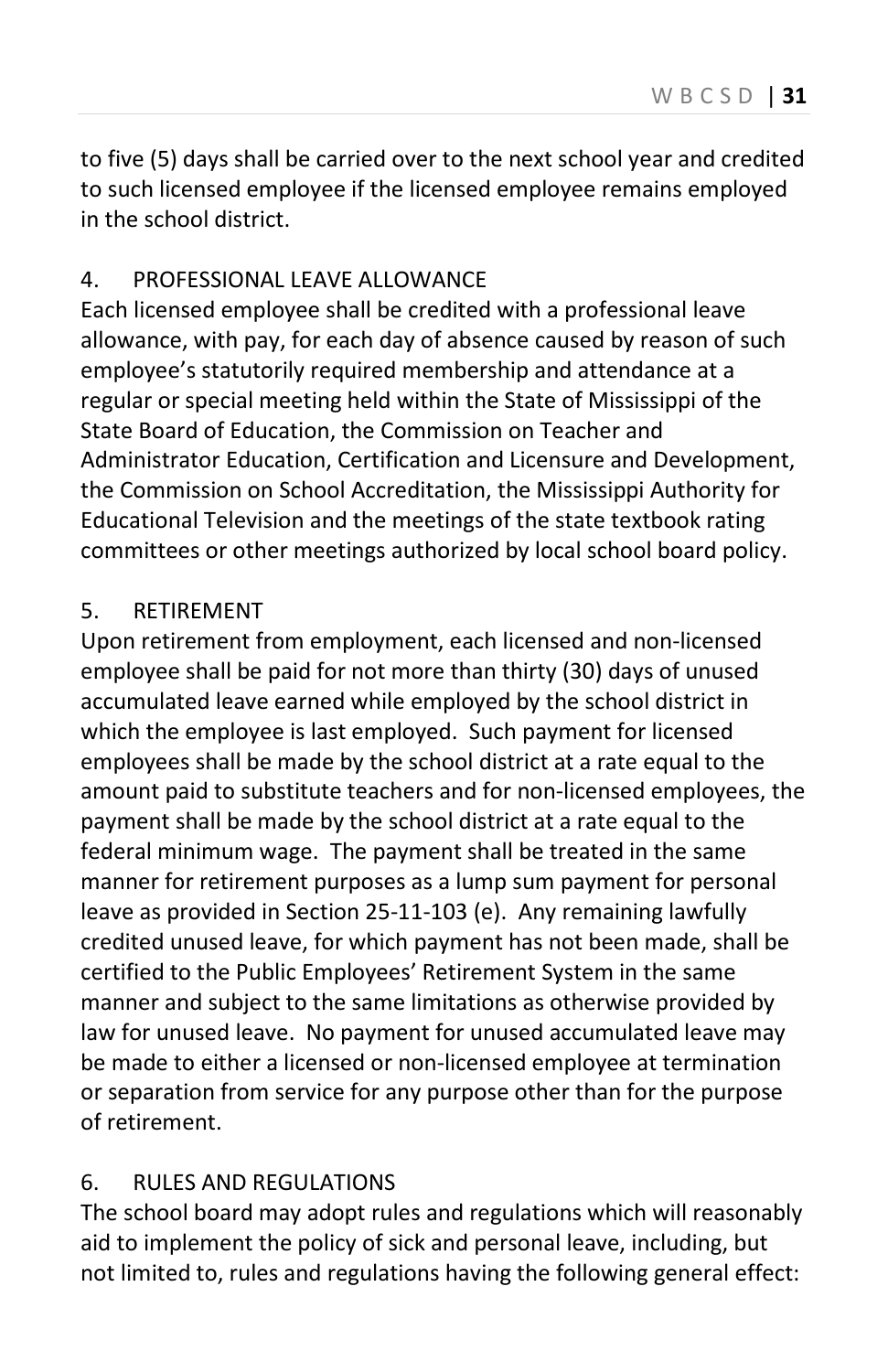a. Requiring the absent employee to furnish the certificate of a physician or dentist or other medical practitioner as to the illness of the absent employee, where the absence is for four (4) or more consecutive school days, or for two (2) consecutive school days immediately preceding or following a non-school day;

b. Providing penalties, by way of full deduction from salary, or entry on the work record of the employee, or other appropriate penalties, for any materially false statement by the employee as to the cause of absence:

c. Forfeiture of accumulated or future sick leave, if the absence of the employee is caused by optional dental or medical treatment or surgery which could, without medical risk, have been provided, furnished or performed at a time when school was not in session;

d. Enlarging, increasing or providing greater sick or personal leave allowance than the minimum standards established by this section in the discretion of the school board of each school district.

## 7. PAYMENT OF SUBSTITUTE EMPLOYEES

School boards may include in their budgets provisions for the payment of substitute employees, necessitated because of the absence of regular licensed employees. All such substitute employees shall be paid wholly from district funds, except as otherwise provided for long-term substitute teachers in Section 37-19-20. Such school boards, in their discretion, also may pay, from district funds other than adequate education program funds, the whole or any part of the salaries of all employees granted leaves for the purpose of special studies or training.

## 8. NONLICENSED AND HOURLY PAID SCHOOL EMPLOYEES

The school board may further adopt rules and regulations which will reasonably implement such leave policies for all other non-licensed and hourly paid school employees as the board deems appropriate.

## 9. VACATION AND PERSONAL LEAVE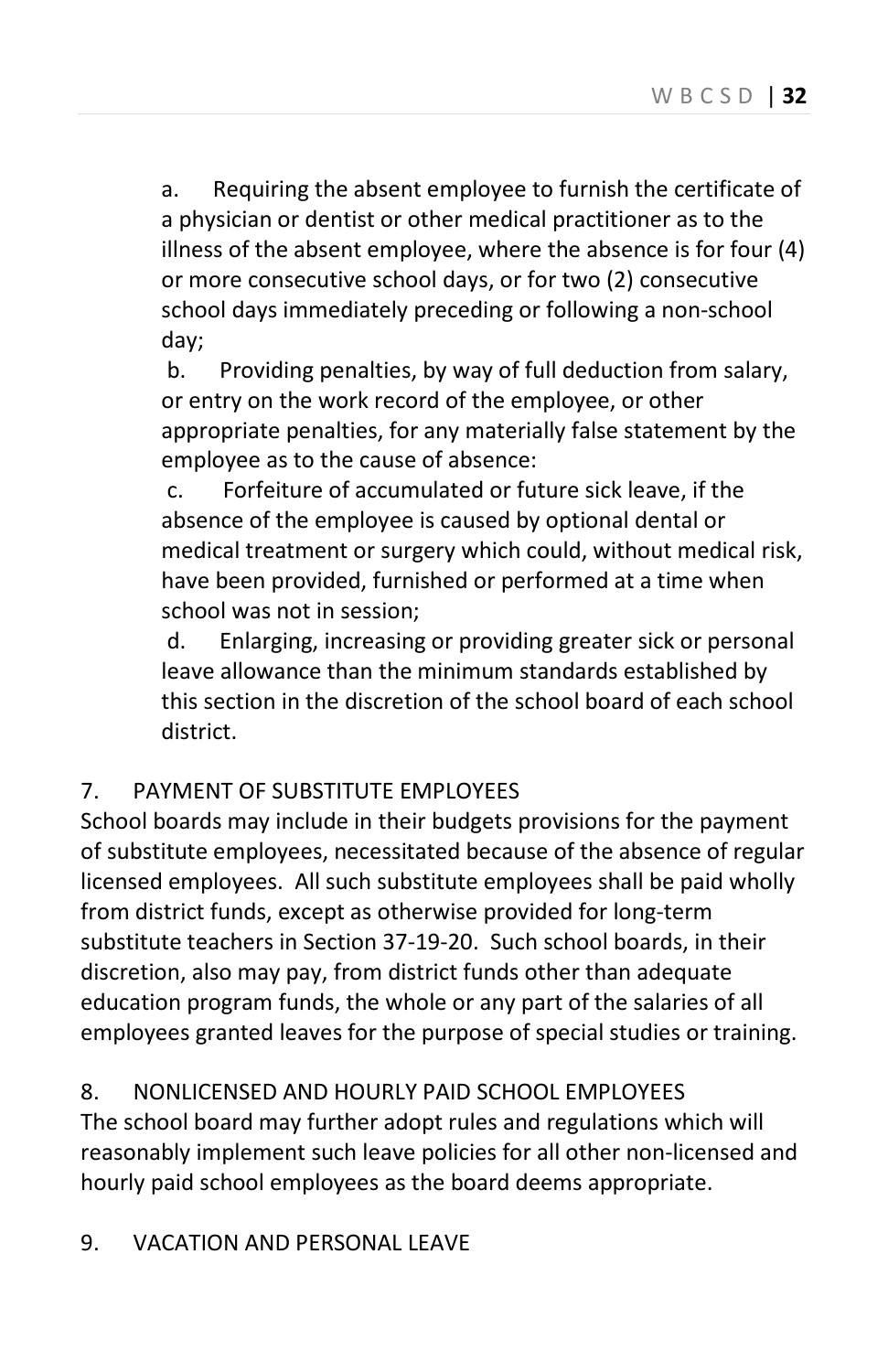Vacation leave granted to either licensed or non-licensed employees shall be synonymous with personal leave. Unused vacation or personal leave accumulated by licensed employees in excess of the maximum five (5) days which may be carried over from one (1) year to the next may be converted to sick leave. The annual conversion of unused vacation or personal leave to sick days for licensed or unlicensed employees shall not exceed the allowable number of personal leave days as provided in Section 25-3-93. The annual total number of converted unused vacation and/or personal days added to the annual unused sick days for any employee shall not exceed the combined allowable number of days per year provided in Sections 25-3-93 and 25- 3-95. Local school board policies that provide for vacation, personal and sick leave for employees shall not exceed the provisions for leave as provided in Sections 25-3-93 and 25-3-95. Any personal or vacation leave previously converted to sick leave under a lawfully adopted policy before May 1, 2004, or such personal or vacation leave accumulated and available for use prior to May 1, 2004, under a lawfully adopted policy but converted to sick leave after May 1, 2004, shall be recognized as accrued leave by the local school district and available for use by the employee. The leave converted under a lawfully adopted policy prior to May 1, 2004, or such personal and vacation leave accumulated and available for use as of May 1, 2004, which was subsequently converted to sick leave may be certified to the Public Employees' Retirement System upon termination of employment and any such leave previously converted and certified to the Public Employees' Retirement System shall be recognized.

## 10. DEFINITIONS

A. For the purposes of this subsection, the following words and phrases shall have the meaning ascribed in this paragraph unless the context requires otherwise:

i. "Catastrophic injury or illness" means a life-threatening injury or illness of an employee or a member of an employee's immediate family that totally incapacitates the employee from work, as verified by a licensed physician, and forces the employee to exhaust all leave time earned by that employee, resulting in the loss of compensation from the state for the employee. Conditions that are short-term in nature, including,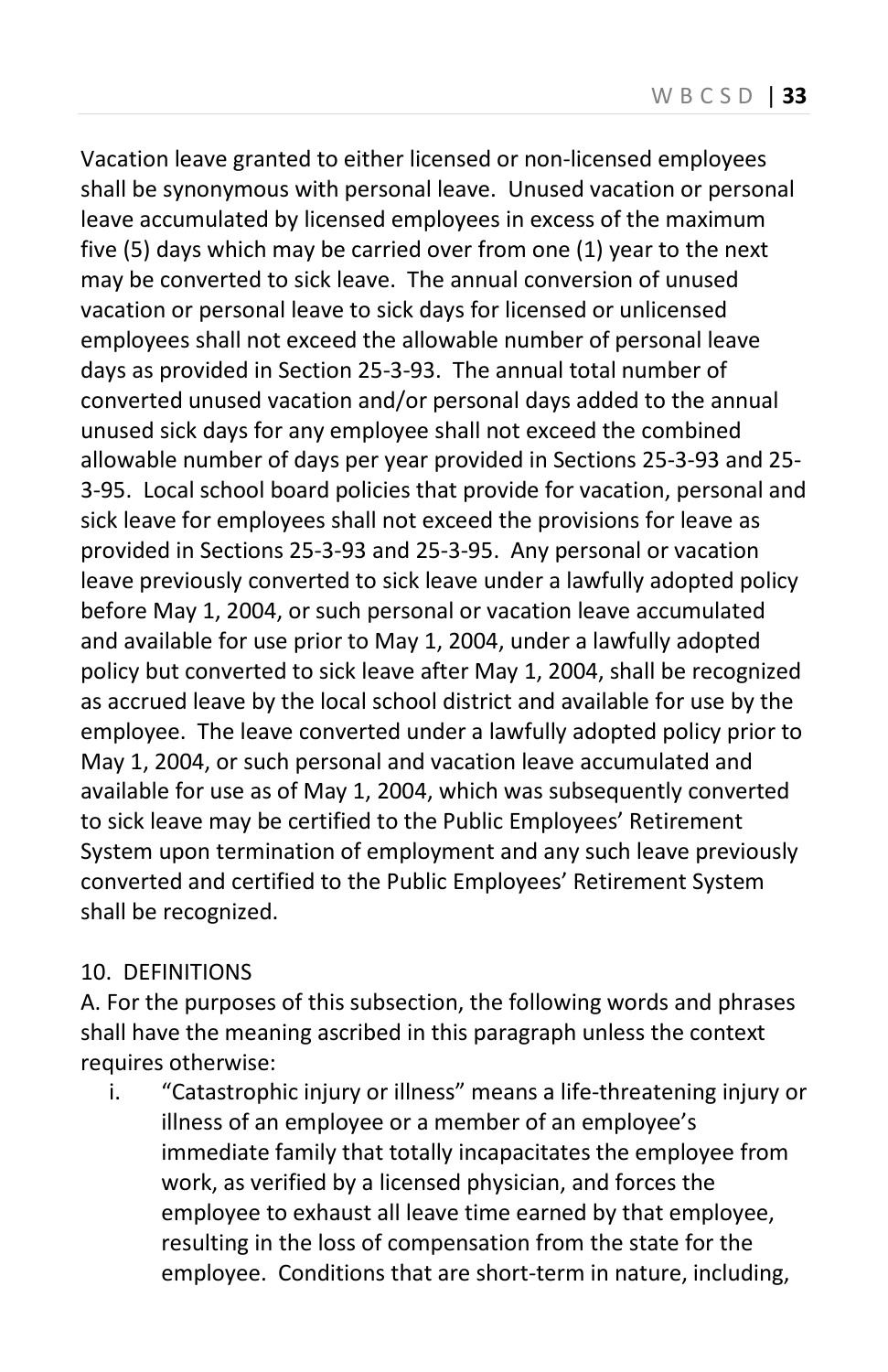but not limited to, common illness such as influenza and the measles, and common injuries, are not catastrophic. Chronic illness or injuries, such as cancer or major surgery, that result in intermittent absences from work and that are long-term in nature and require long recuperation periods may be considered catastrophic.

ii. Immediate family means spouse, parent, stepparent, sibling, child or stepchild.

b. Any school district employee may donate a portion of his or her unused accumulated personal leave or sick leave to another employee of the same school district who is suffering from a catastrophic injury or illness or who has a member of his or her immediate family suffering from a catastrophic injury or illness, in accordance with the following:

- i. The employee donating the leave (the donor employee) shall designate the employee who is to receive the leave (the recipient employee) and the amount of unused accumulated personal leave and sick leave that is to be donated, and shall notify the school district superintendent or his designee of his or her designation.
- ii. The maximum amount of unused accumulated personal leave that an employee may donate to any other employee may not exceed a number of days that would leave the donor employee with fewer than seven (7) days of personal leave remaining, and the maximum amount of unused accumulated sick leave that an employee may donate to any other employee may not exceed fifty percent (50%) of the unused accumulated sick leave of the donor employee.
- iii. An employee must have exhausted all of his or her available leave and sick leave before he or she will be eligible to receive any leave donated by another employee. Eligibility for donated leave shall be based upon review and approval by the donor employee's supervisor.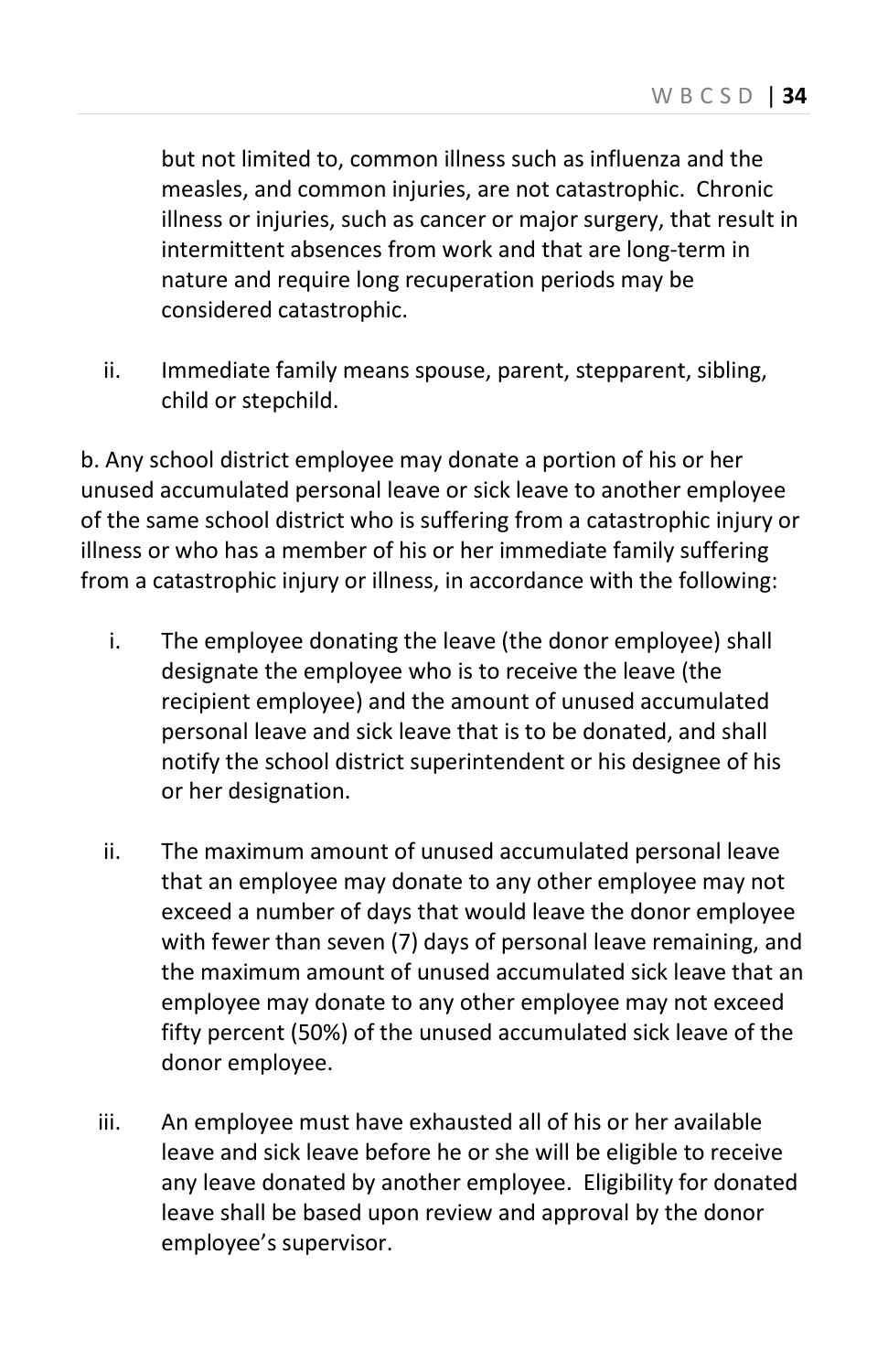- iv. Before an employee may receive donated leave, he or she must provide the school district superintendent or his designee with a physician's statement that states that the illness meets the catastrophic criteria established under this section, the beginning date of the catastrophic injury or illness, and a prognosis for recovery and the anticipated date that the recipient employee will be able to return to work.
- v. Before an employee may receive donated leave, the superintendent of education of the school district shall appoint a review committee to approve or disapprove the said donations of leave, including the determination that the illness is catastrophic with the meaning of this section.
- vi. If the total amount of leave that is donated to any employee is not used by the recipient employee, the whole days of donated leave shall be returned to the donor employees on a pro rata basis, based on the ratio of the number of days of leave donated by each donor employee to the total number of days of leave donated by all donor employees.
- vii. Donated leave shall not be used in lieu of disability retirement. 37-7-307

## 11. JURY DUTY/OTHER LEAVE

This school board shall provide leave with pay for employees who serve as witnesses under subpoena and/or on juries. Proof of attendance is required. If court is dismissed prior to noon the employee shall report to work or be charged for ½ personal day. The school board cannot recover jury fees from employees who serve on juries. (Attorney General Opinion, *Middleton,* 1991)

## 12. SCHOOL BUSINESS

Employees who have been approved for professional leave or on school business will not be docked.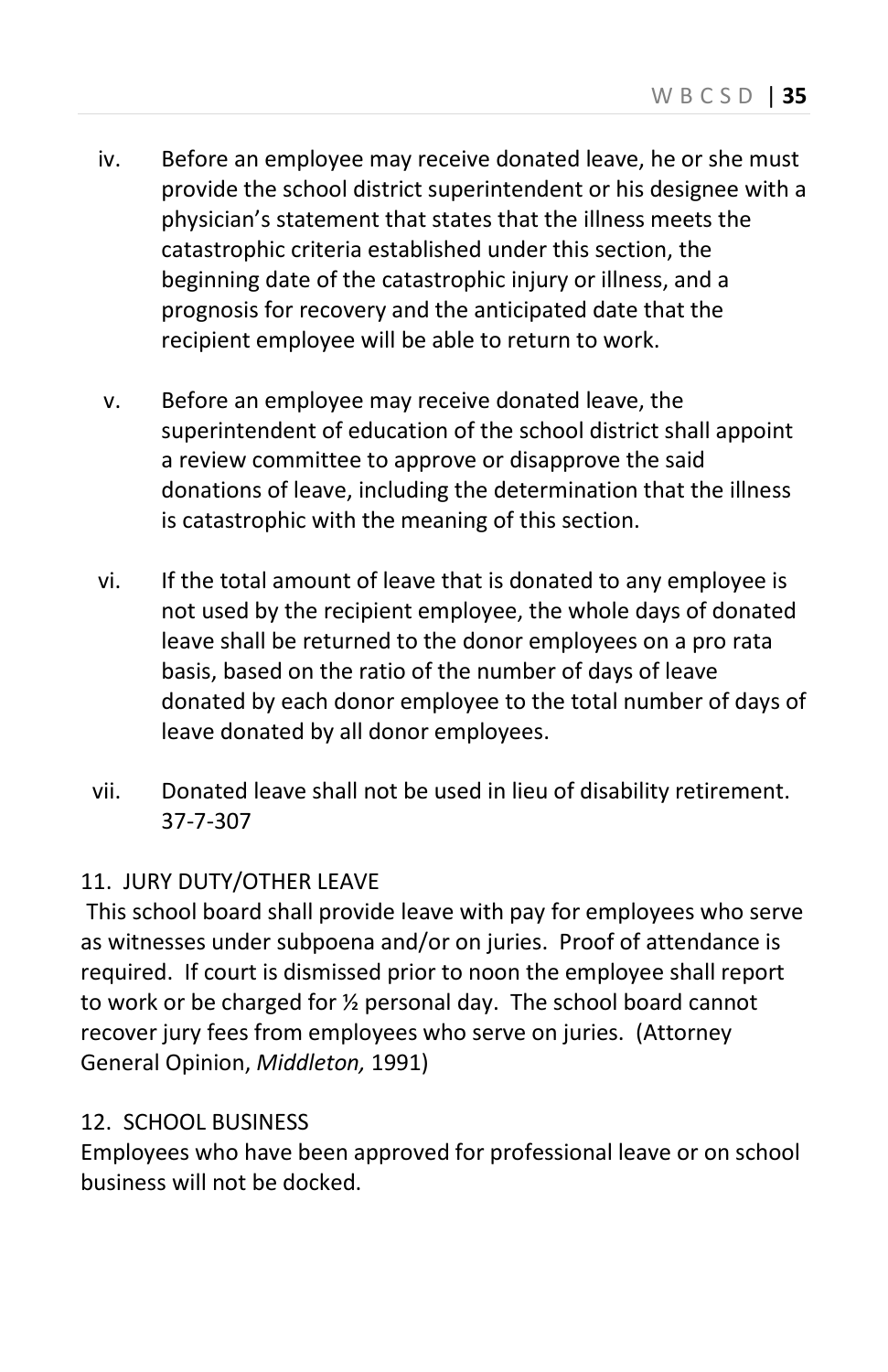#### 13. DAY AFTER HOLIDAY AND PAY DAY

Employees who are absent from work the day after a holiday or pay day must provide a doctor's excuse upon their return to work. If an excuse is not produced, a full day's pay will be deducted. The principal may approve written requests for up to three (3) days leave, without pay, for bonafide emergency reasons other than those provided for in Section 37-7-307 (2), Mississippi Code of 1972, as amended, if in his/her opinion such can be done without detriment to the school district.

#### 14. VACATION (applies to twelve month employees)

Requests for vacation days shall be made in advance and in writing to the superintendent/principal. In the event an employee does not use the ten (10) vacation days allotted annually, unused days shall transfer to sick days and accumulate at the end of the year.

## 15. PROFESSIONAL LEAVE TO WORK ON NATIONAL BOARD **CERTIFICATION**

Two (2) professional days will be allowed to work on the National Board Certification process. The professional days will not count as sick or personal leave nor will they accumulate. Only those persons participating in the National Board Certification process will be eligible for the professional days. Both the principal and superintendent must approve requests for the professional leave days. Requests must be submitted in writing at least five (5) days before the date(s) requested. Requests will be granted provided a substitute is available for the day(s) requested.

## 16. MILITARY LEAVE

Mississippi law provides that state employees and those of other political subdivisions are entitled to a leave of absence from their respective duties for a period not to exceed fifteen (15) days without loss of pay, time, annual leave or efficiency rating when ordered to military duty.

Districts do not have to pay such employees after the fifteen (15) day absence but all other benefits are to remain intact until the employee is relieved from duty. Employees released from military service have 90 days to apply for reemployment and cannot be discharged without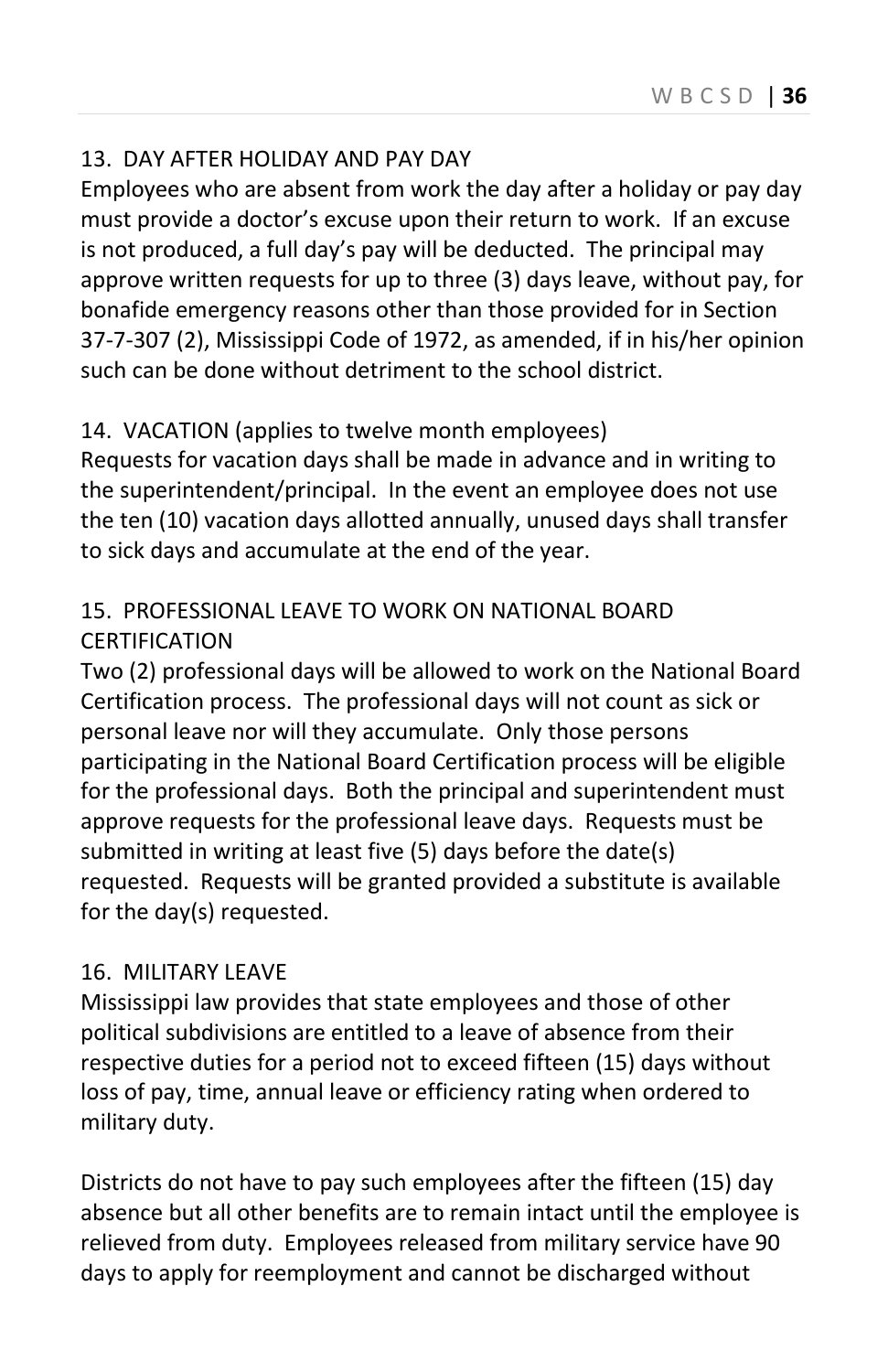cause within one year after reinstatement to their school district positions. The law adds that reemployment protection is not extended to employees dishonorably discharged from military service. If time of duty is optional, the West Bolivar Consolidated School District expects that the employee choose time that is least disruptive to the district.

#### 17. LEAVE DUE TO DECLARED EMERGENCY CLOSURES

The school board may, in its discretion, provide additional administrative leave with pay for all employees (professional, certified, and classified) in the event of declared emergency closures.

#### *BEREAVEMENT LEAVE – WBCSD POLICY - GBRIAD*

Each employee of West Bolivar Consolidated School District ("WBCSD") shall be entitled up to three (3) days of paid bereavement leave for the death of a immediate family member\* as follows:

If the employee will be traveling more than 250 miles from home and the funeral is on a Friday or Saturday, then the employee may take up to three (3) days for bereavement;

If the employee will be traveling more than 250 miles for a funeral on any other day during the week except Monday or Friday, then the employee may take up to (3) days for bereavement;

If the employee will be traveling less than 250 miles, then the employee may take up to three (3) days for bereavement.

\*For the purposes of WBCSD's bereavement leave policy, the words "immediate family members" includes the following: spouse, child, parents, grandparents, brother, sister.

#### *FAMILY MEDICAL LEAVE ACT (FMLA)*

Refer to WBCSD Policy - GBRIA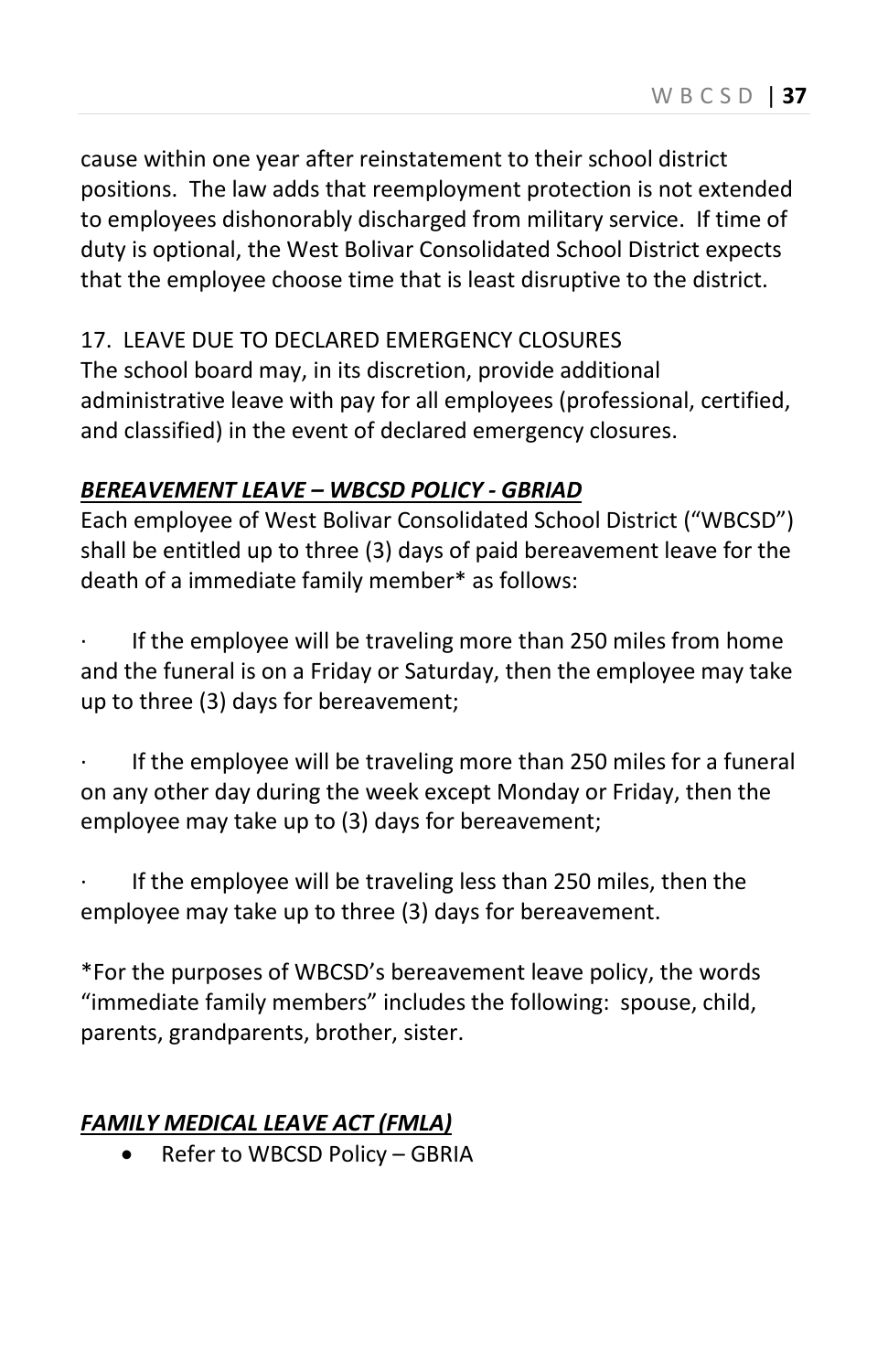#### *DRUG AND WEAPON FREE SCHOOLS AND WORKPLACE – WBCSD Policy – GBRL*

No employee engaged in work in connection with the West Bolivar Consolidated School District School District shall unlawfully manufacture, distribute, dispense, possess or use on or in the workplace any narcotic drug, hallucinogenic drug, amphetamine, barbiturate, marijuana or any other controlled substance, as defined in schedules I through V of section 202 of the Controlled Substances Act (21U.S.C. 812) and as further defined by regulation at 21 CFR 1300.11 through 1300.15.

"Workplace" is defined to mean the site for the performance of work done in connection the West Bolivar Consolidated School District School District. That includes any school building or any school premises; any school-owned vehicle or any other school approved vehicle used to transport students to and from school or school activities; off school property during any school-sponsored or school approved activity, event or function, such as a field trip or athletic event, where students are under the jurisdiction of the school district.

As a condition of employment in the West Bolivar Consolidated School District School District, each employee shall notify his or her supervisor of his or her conviction of any criminal drug statute for a violation occurring in the workplace as defined above, no later than 5 days after such conviction.

As a condition of employment in the West Bolivar Consolidated School District School District, each employee shall abide by the terms of the school district policy respecting a drug-free workplace.

An employee who violates the terms of this policy may be non-renewed or his or her employment may be suspended or terminated, at the discretion of the board. Sanctions against employees, including nonrenewal, suspension, and termination shall be in accordance with prescribed school district administrative regulations and procedures.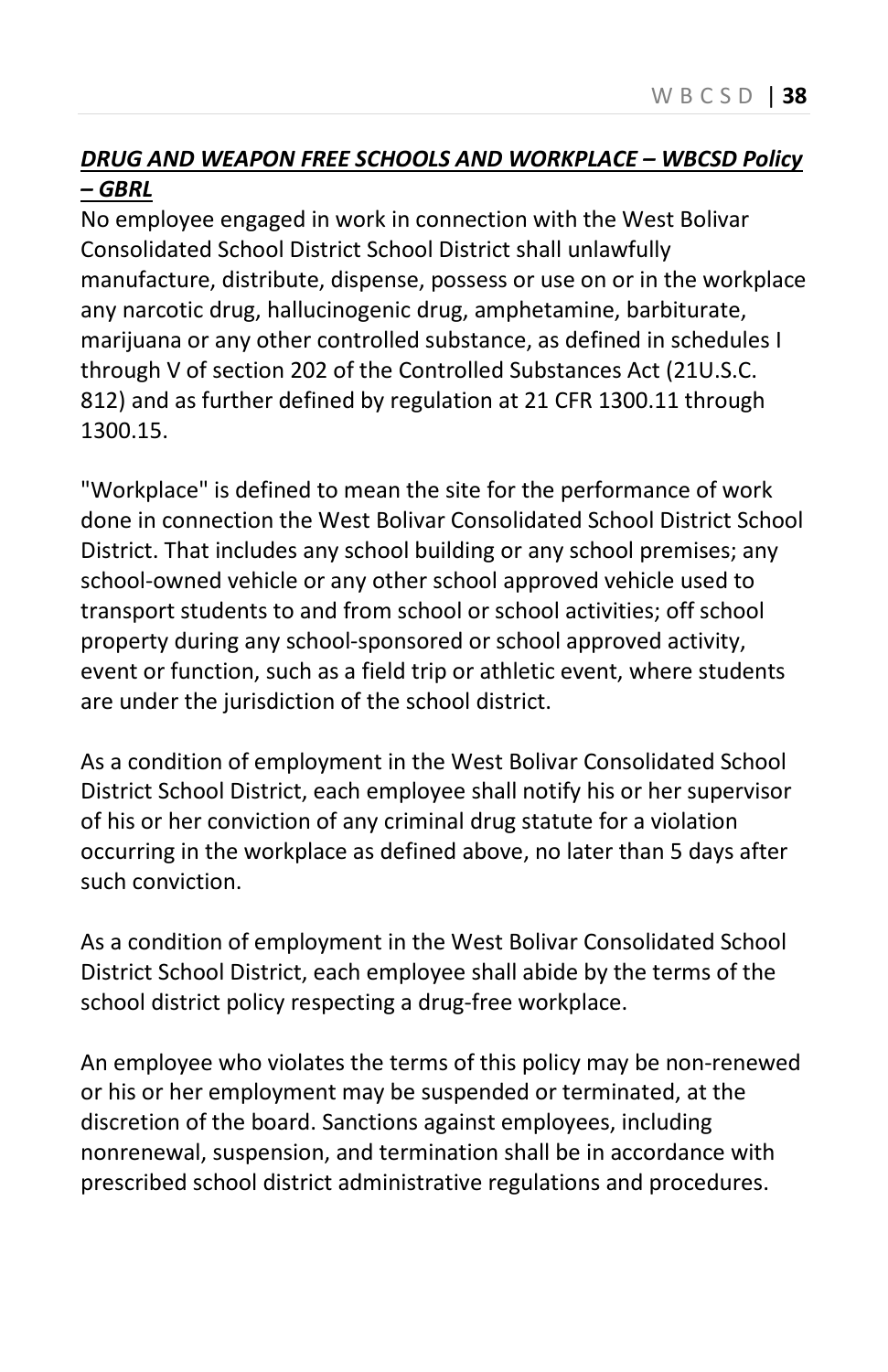#### DENIAL OF LICENSE

The State Board of Education, acting through the commission, may deny an application for any teacher or administrator license if the applicant is actively addicted to or actively dependent on alcohol or other habitforming drugs or is a habitual user of narcotics, barbiturates, amphetamines, hallucinogens, or other drugs having a similar effect, at the time of application for a license. ' 37-3-2 (11) (c)

#### SUSPENSION OF LICENSE

The State Board of Education, acting on the recommendation of the commission, may revoke or suspend any teacher or administrator license for specified periods of time if the teacher or administrator has been convicted, has pled guilty or entered a plea of nolo contendere to a felony, as defined by federal or state law. ' 37-3-2 (12) (d)

Dismissal or suspension of a licensed employee by a local school board pursuant to Section 37-9-59 may result in the suspension or revocation of a license for a length of time which shall be determined by the commission and based upon the severity of the offense. ' 37-3-2 (13) (a)

NOTICE TO EMPLOYEES ENGAGED IN WORK ON FEDERAL GRANTS YOU ARE HEREBY NOTIFIED that it is a violation of the policy of this school district for any employee to unlawfully manufacture, distribute, dispense, possess or use on or in the workplace any narcotic drug, hallucinogenic drug, amphetamine, barbiturate, marijuana or any other controlled substance, as defined in schedules I through V of section 202 of the Controlled Substances Act (21U.S.C. 812) and as further defined by regulation at 21 CFR 1300.11 through 1300.15.

"Workplace" is defined as the site for the performance of work done in connection with a federal grant. That includes any place where work on a school district federal grant is performed, including a school building or other school premises; any school-owned vehicle or any other school-approved vehicle used to transport students to and from school or school activities; off school property during any school sponsored or school-approved activity, event or function, such as a field trip or athletic event, where students are under the jurisdiction of the school district.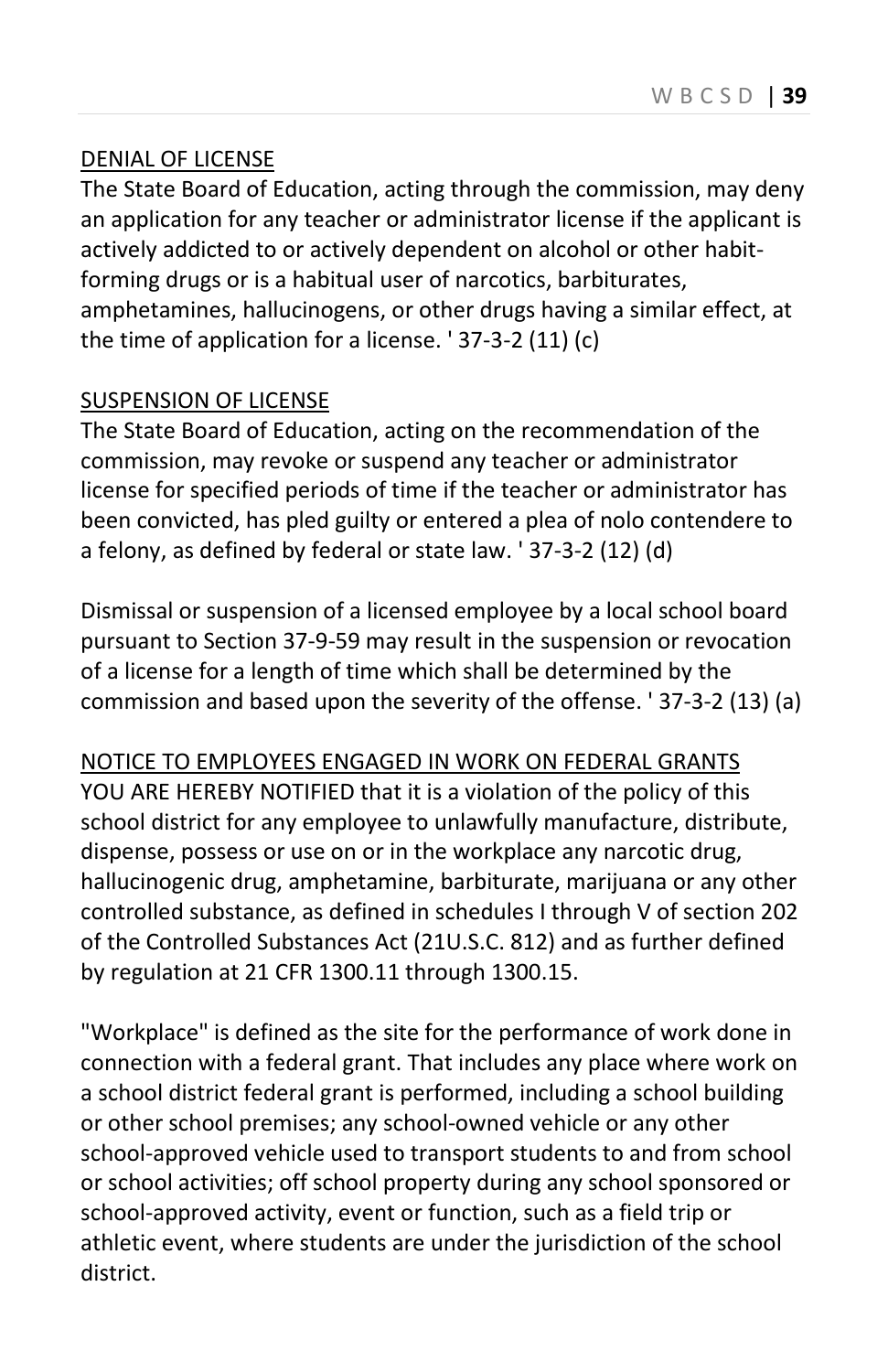YOU ARE FURTHER NOTIFIED that it is a condition of your continued employment on any federal grant that you will comply with the above policy of the school district and will notify your supervisor of your conviction of any criminal statute for a violation occurring in the workplace, no later than 5 days after such conviction.

Any employee who violates the terms of the school district's drug-free workplace policy may be non-renewed or his or her employment may be suspended or terminated, at the discretion of the school district.

#### *EMPLOYEE IDENTIFICATION BADGES (GBT)*

All school employees are required to wear official school district employee identification badges when entering any school campus in the district. Official identification badges will bear the employee's name, department/school and picture. Any individual identified on a school campus in the West Bolivar Consolidated School District not wearing an employee identification badge shall be reported to the school office. The badge is to be worn during working hours in an easily observed location. Stickers or decals are not allowed to be attached to the identification badge.

Badges that are lost or stolen may be replaced for a fee of \$5 within five (5) days of notification to/by supervisor. All employee identification badges are the property of the West Bolivar Consolidated School District and must be returned to the District Personnel Office upon resignation or termination or Building Level Principal at the end of the school year.

## **GENERAL PUBLIC RELATIONS – WBCSD Policy Section K**

## *VISITORS TO THE SCHOOLS – WBCSD Policy - KM*

All visitors to schools shall report immediately to the school office, sign in and obtain a visitor's badge so that visitors can be readily identified by school personnel. Exceptions to this requirement are when visitors are attending a general school function such as a pep rally, assembly program, athletic event, etc. Unauthorized persons shall not be permitted in school buildings or on school grounds. School principals are authorized to take appropriate action to prevent such persons from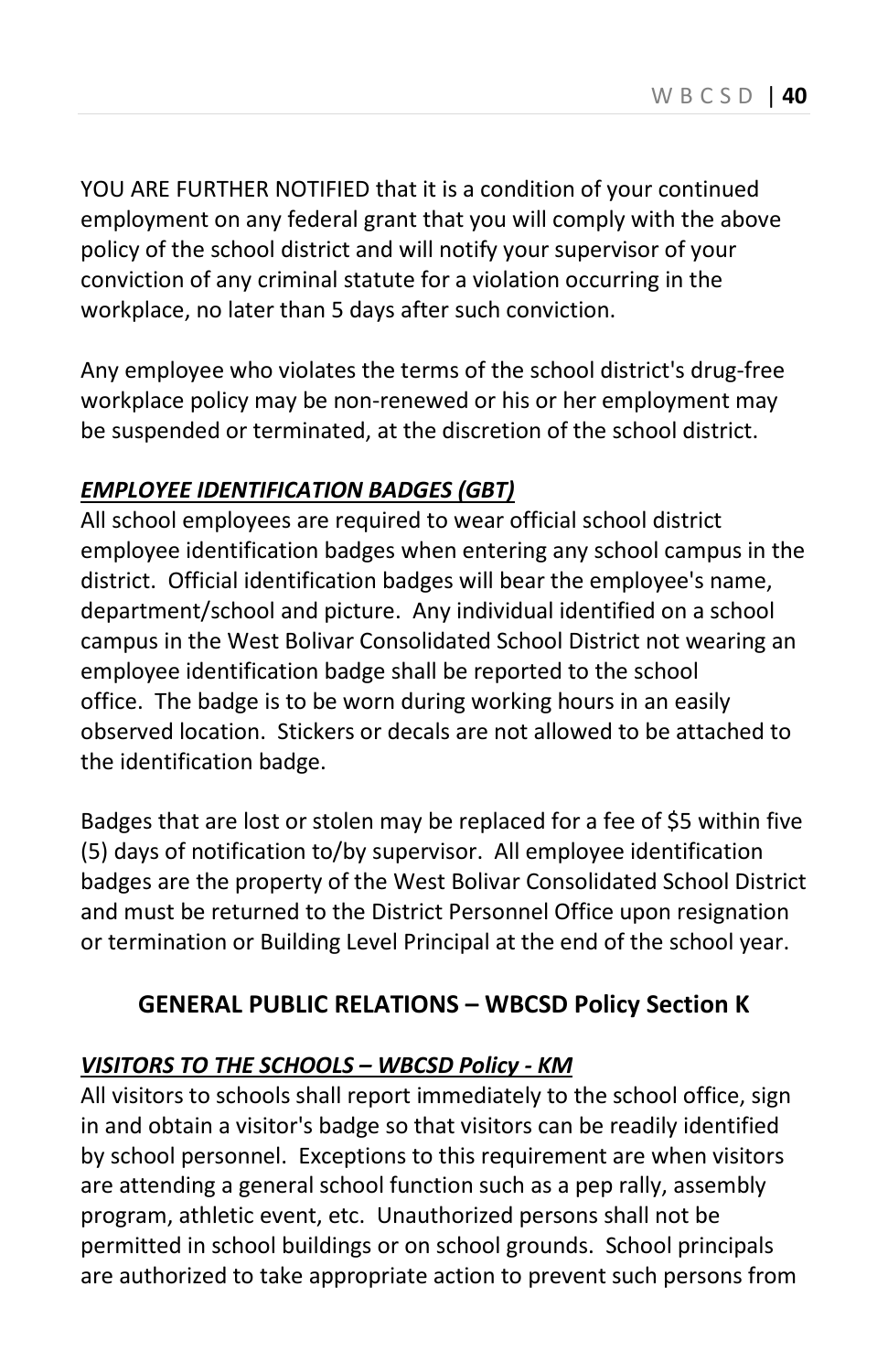entering buildings or from loitering on grounds. Such persons will be prosecuted to the full extent of the law.

Visitors are not allowed in any area of the building without being accompanied by an authorized employee. Under no circumstances will visitors be allowed in confidential, unauthorized or potentially hazardous areas. The building principal shall have the right to deny visitation rights to any individual if in his/her judgment of the principal the visit might negatively affect the classroom procedures.

#### PROCEDURES FOR SCHOOL VISITATION

Any person desiring to visit a school must report upon arrival at the school to the principal's office for clearance. The principal shall have the right to deny visitation rights to any individual if in the judgment of the principal the visit might negatively affect the classroom procedures. This includes but certainly not limited to appropriate dress of the individual.

Members of the supervisory or administrative staff who have invited professional visitors may elect to serve as hosts to the visitors whom they have invited, as well as to other visitors who may have a mutual interest and area of competency.

Parents and other persons who wish to visit the public schools should be routed to the school office, be greeted by the principal and guide services. All visitors are to be made to feel welcome. There shall be no solicitation of teachers or pupils on personal matters on the school premises by salesmen or agents. Out of town visitors who have made arrangements through the superintendent's office will have a member of the superintendent's staff or a principal as host for the visitor or delegation.

#### PUPIL VISITATION

The schools, because of space factors in the classrooms, will not be able to allow school pupils to have pupil visitors accompany them as visiting guests in the school.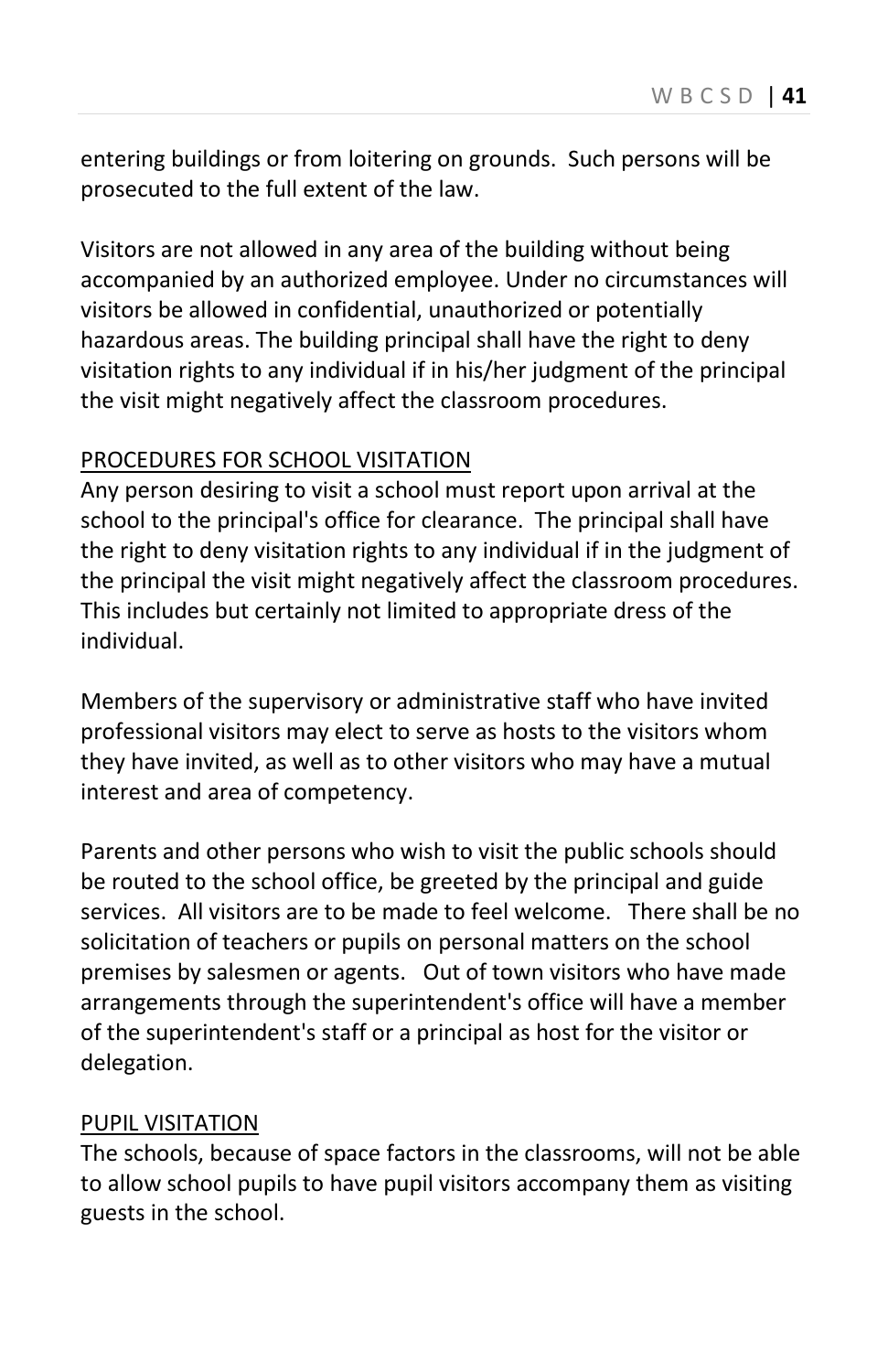#### CLASSROOM VISITATION

As part of the district's safety and security program, only school or district personnel, law enforcement officials, or educational professionals designing an individual educational program shall be allowed to visit classrooms during instructional times.

#### PARENT-TEACHER CONFERENCES

Parent-Teacher conferences should be arranged by appointment through the school's office for the time set aside each day immediately following the close of school or during a teacher's conference period. Teachers are prohibited from interrupting instructional time for parent conferences. The principal or designee must be attendance at all parent-teacher conferences.

## **GENERAL SCHOOL ADMINISTRATION – WBCSD Policy Section C**

#### *LINE OF COMMUNICATION AND AUTHORITY – WBCSD Policy - CC*

Each employee of the West Bolivar Consolidated School District except the board attorney shall be responsible to the West Bolivar Consolidated School Board through the superintendent.

From students, responsibility flows directly through teachers, building principals, superintendent, to the West Bolivar Consolidated School Board of Trustees. Copies of job descriptions are available for review at the district office.

Whenever possible, each member of the staff shall be made responsible to only one immediate superior for any one function. All personnel shall refer matters requiring administrative action to the administrative officer immediately in charge of the area in which the problem arises.

The administrative officer shall refer such matters to the next higher authority when necessary.

#### **CHAIN OF COMMAND**

- 1) School Board
- 2) Superintendent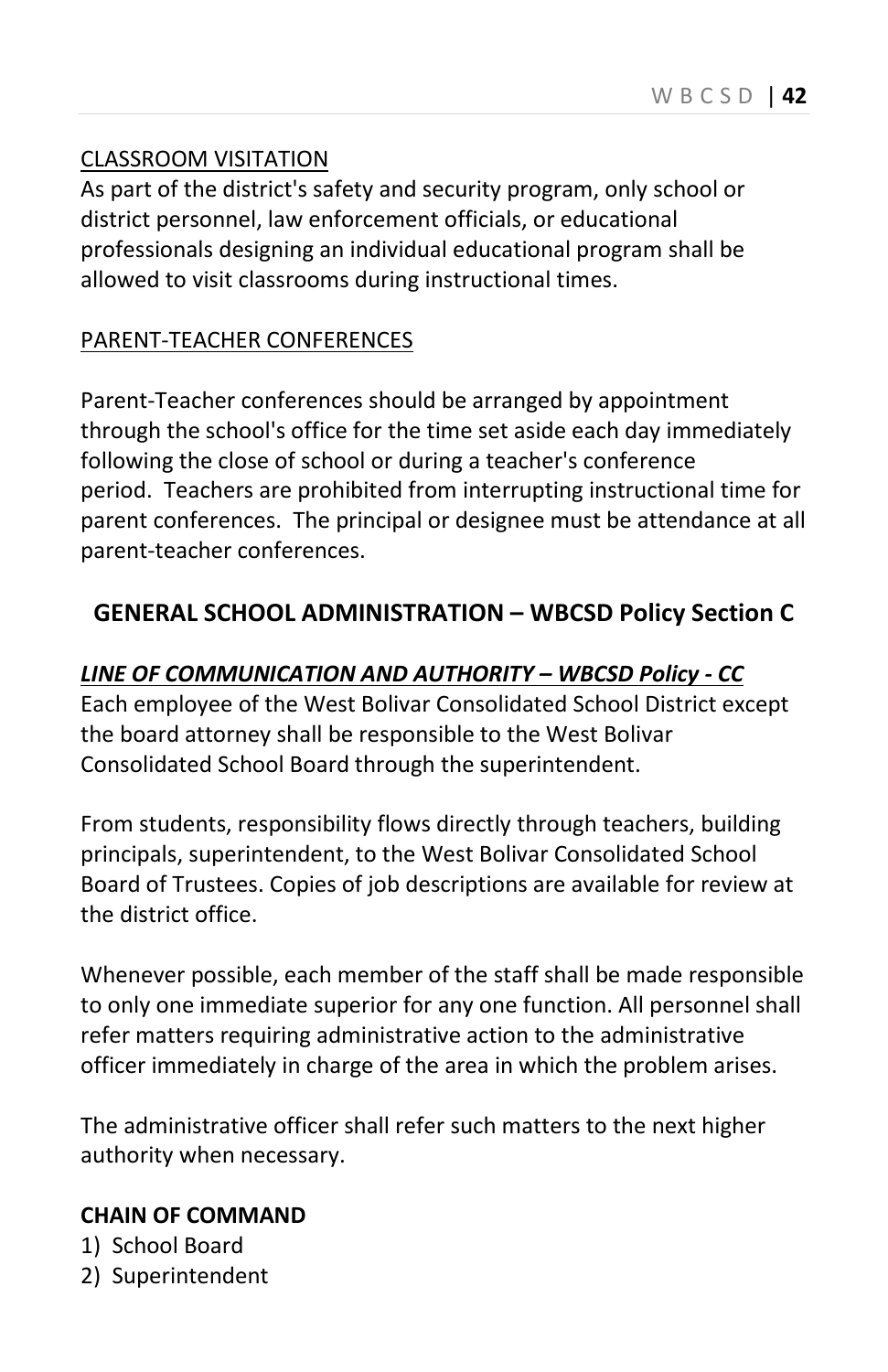#### 3) Principal

The building principal of each school is the responsible administrator in the building. All personnel, both professional and non-instructional personnel who work in the school are responsible to the Building Principal.

## **STUDENTS – WBCSD Policy Section J**

#### *CORPORAL PUNISHMENT – WBCSD Policy - JDB*

Reasonable corporal punishment of a student is permitted as a disciplinary measure in order to preserve an effective educational environment which is free from disruption and is conducive to furthering the educational mission of the board. The superintendent shall establish and enforce rules and regulations governing the administration of corporal punishment which are consistent with the following requirements:

- 1. Corporal punishment shall be administered only after less stringent measures such as counseling, parental conferences and other forms of discipline have failed to produce the desired results, unless the conduct of a student is of such an extreme nature that corporal punishment is the only reasonable form of discipline under the circumstances.
- 2. Any corporal punishment shall be reasonable and moderate and may not be administered maliciously or for the purpose of revenge. Such factors as the size, age and condition of the student, the type of instrument to be used, and the amount of force to be used and the part of the body to be struck shall be considered before administering any corporal punishment.
- 3. Corporal punishment may be administered only by a school administrator or his/her designee
- 4. When corporal punishment is administered, it shall be done in the presence of another school employee.

Except in the case of excessive force or cruel and unusual punishment, a teacher, principal or assistant principal shall not be civilly or criminally liable for any action carried out in conformity with state or federal law or rules or regulations of the State Board of Education or the local school board regarding the control, discipline, suspension and expulsion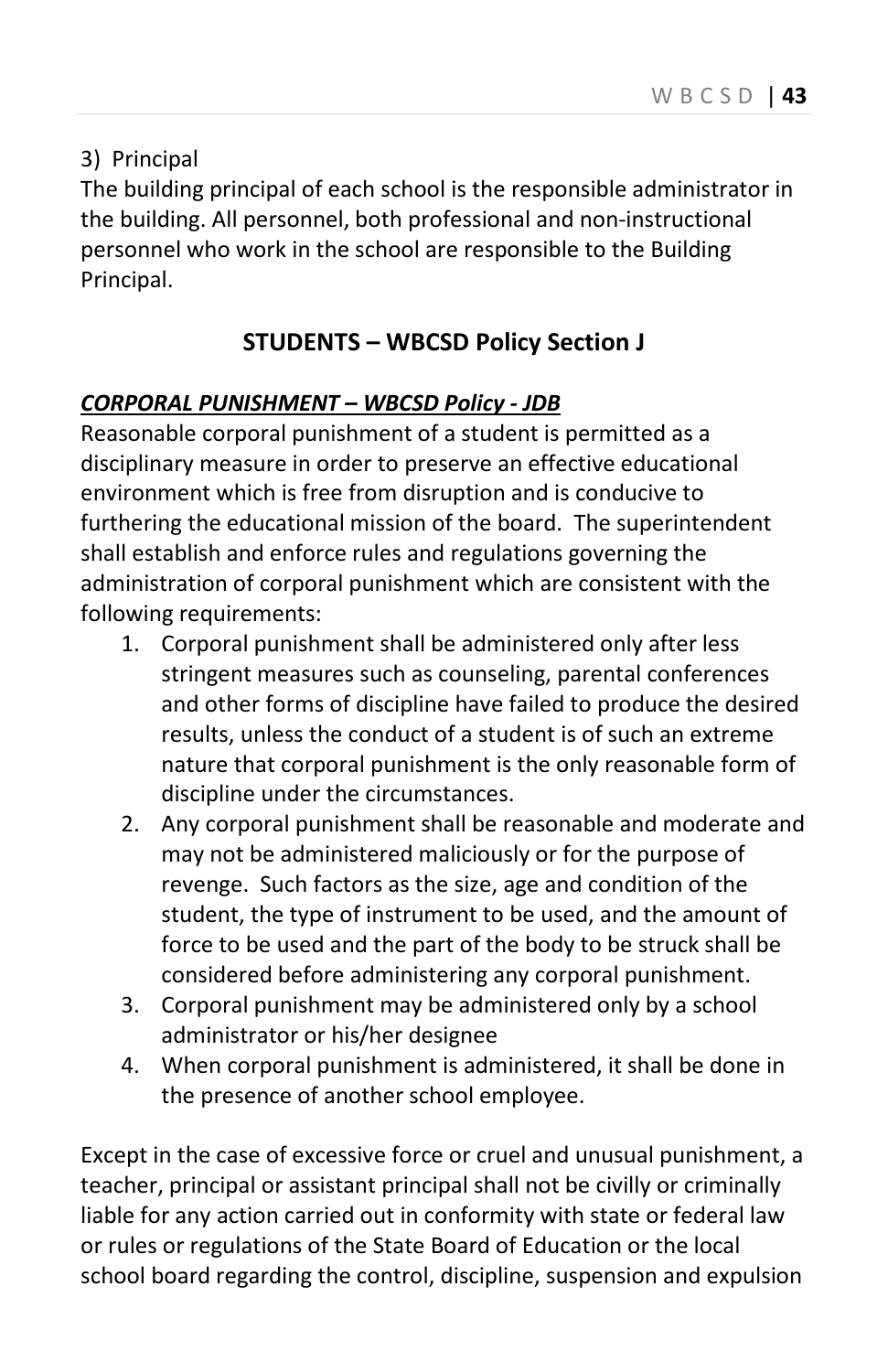of students. The local school board shall provide any necessary legal defense to a teacher, principal or assistant principal in any action which may be filed against such school personnel.

Corporal punishment administered in a reasonable manner by a teacher, principal or assistant principal acting within the scope of his employment or function and in accordance with any state or federal laws or rules or regulations of the State Board of Education or the local school board does not constitute assault, simple assault, aggravated assault, battery, negligence or child abuse. No teacher, principal or assistant principal so acting shall be named as an individual defendant or be held liable in a suit for civil damages alleged to have been suffered by a student as a result of the administration of corporal punishment, unless the court determines that the teacher, principal or assistant principal acted in bad faith or with malicious purpose or in a manner exhibiting a wanton and willful disregard of human rights or safety.

Corporal punishment means the reasonable use of physical contact by a teacher, principal or assistant principal as may be necessary to maintain discipline, to enforce a school rule, for self-protection or for the protection of other students from disruptive students. Corporal punishment in the form of paddling shall be witnessed at all times by at least one (1) school employee, and all other acts of corporal punishment, as defined herein, shall be witnessed at all times, if possible, by a school employee. ' 37-11-57 (1997)

#### *STUDENT RESTRAINT & SECULSION – WBCSD Policy - JCBA*

In accordance with MS Code Section 37-9-69 and 37-11-57, it is recognized that instructional and other staff may be called upon to intercede in situations wherein students may be displaying physically violent behavior or non-compliant behavior.

District policy positively prohibits the use of excessive force, or cruel and unusual punishment regarding student management. Staff may, however, use restraint techniques to control and restrain a student when they have a reasonable belief that:

- 1 The student is a danger to himself.
- 2 The student is a danger to others.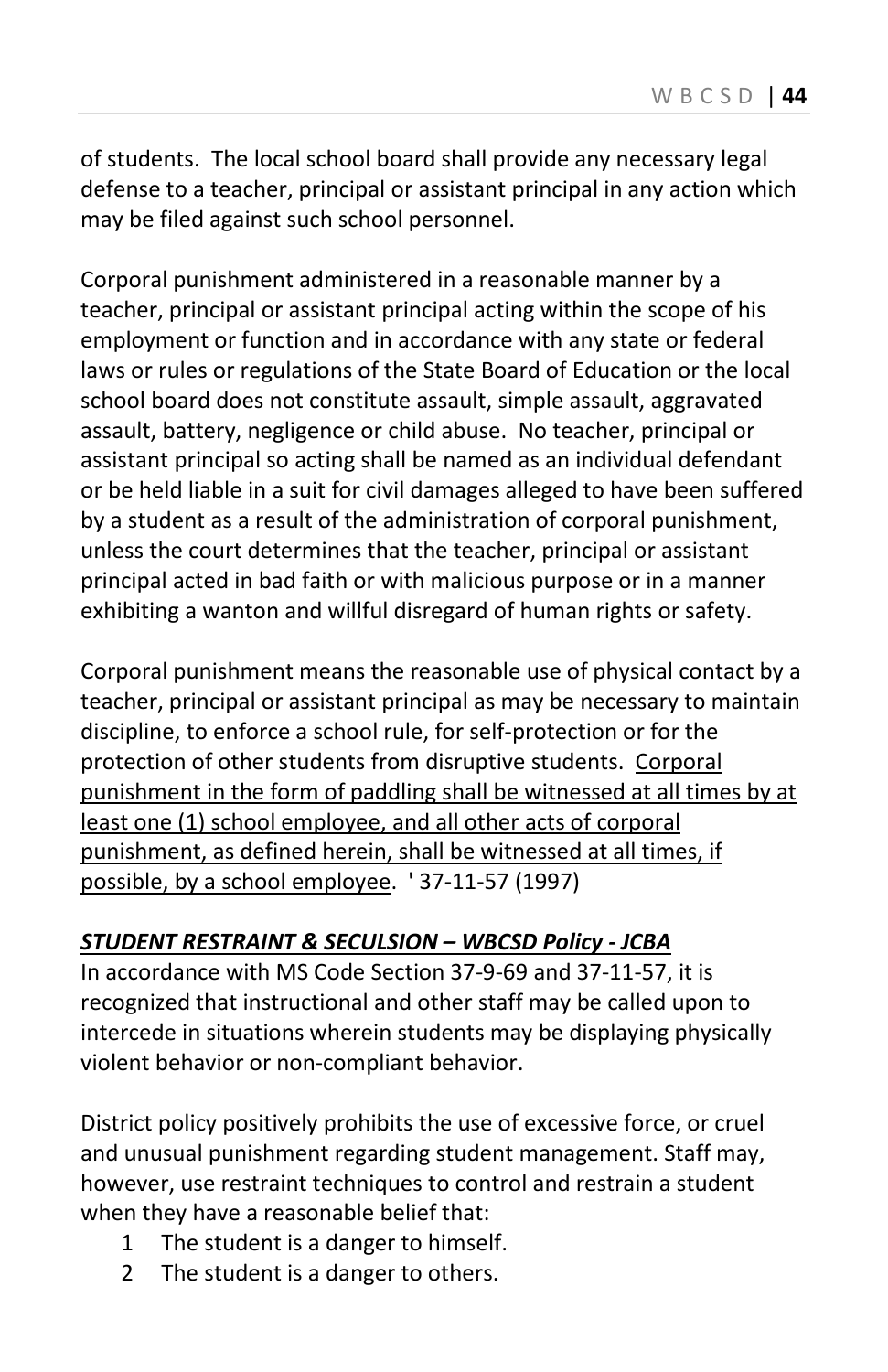- 3 To prevent the destruction of property.
- 4 If the student refuses to move from location to another after being so ordered.

Any use of restraint will be preceded by the following verbal intervention:

- 1 Ask for assistance from other staff.
- 2 Ask the student to comply.
- 3 Advise the student they will be restrained if the behavior does not cease.
- 4 Order the student to desist in the behavior.
- 5 Restrain the student.

This continuum is not meant to prevent immediate restraint if so warranted. Under all circumstances, without exception, the student is to be restrained at the location the behavior occurs. Students will not be sequestered for restraint application. Restraint is to be applied only until compliance is met and the student is no longer a danger or is compliant. Under absolutely no circumstances will restraint techniques be used as a punishment. If the student is non-compliant with verbal intervention, the staff member should, if physically possible, apply any of the restraint techniques that have been taught by the district. Staff is cautioned to use common sense and sound judgment in responding to student altercations. For example, a 5'2" teacher cannot be expected to restrain a 6', 200 pound football player.

Acceptable restraint techniques include but are not limited to:

- 1 Passive Restraint System (MDE System)
- 2 Pressure Point Control Techniques
- 3 Any generally accepted law enforcement restraint techniques
- 4 MANDT System
- 5 Crisis Prevention Institute (CPI)

Site supervisors will ensure that restraint reports are completed and immediately forwarded to the Superintendent and include the following information:

1 Previous history of disciplinary action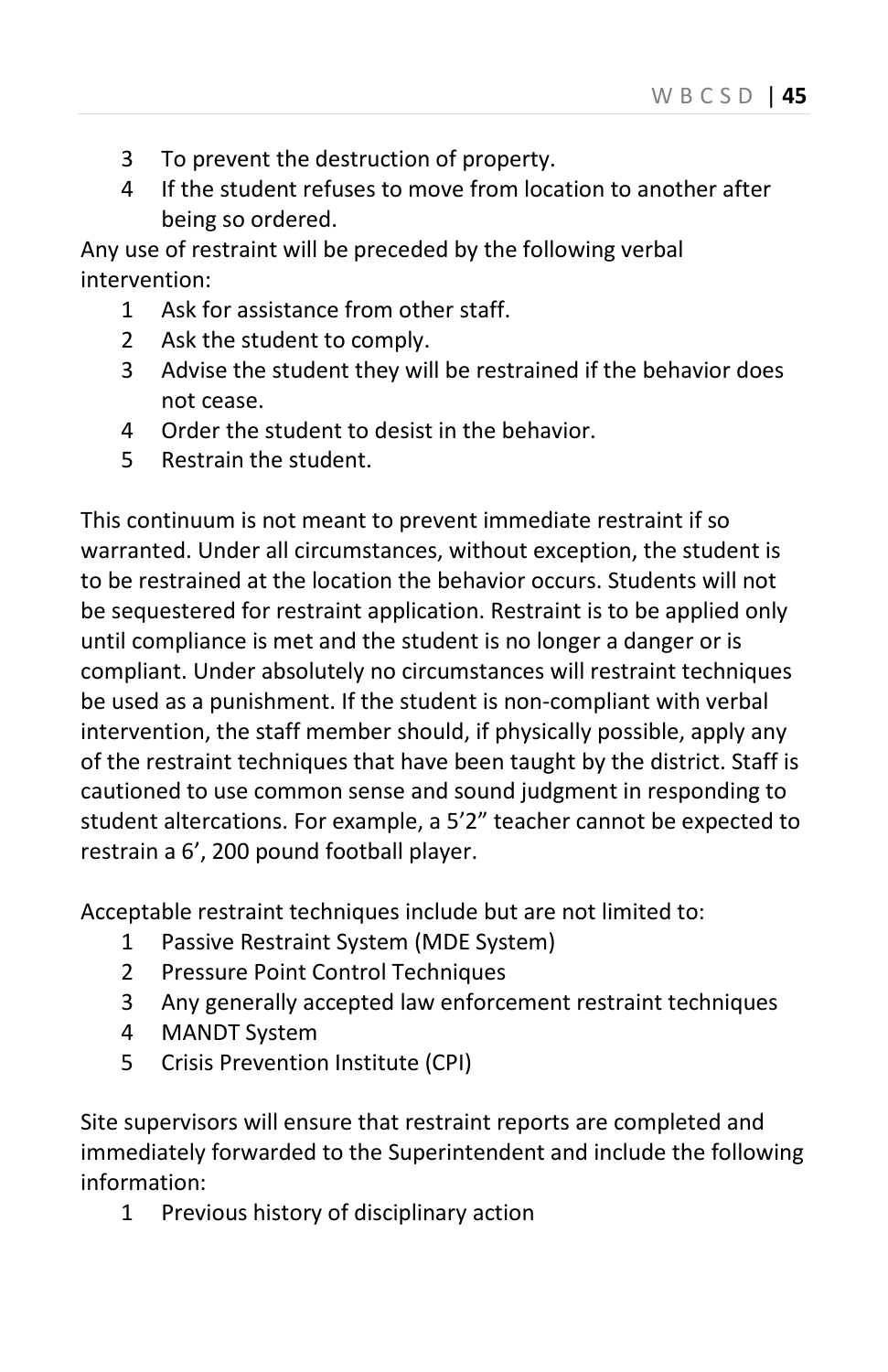- 2 Events precipitating (who, what, when, where, why) the use of restraint to include statement of reasonable belief. Include verbatim statements of student
- 3 Exact type of restraint methods and hold utilized
- 4 Level of resistance displayed by student during restraint to include language and behavior
- 5 Subsequent action after control was achieved